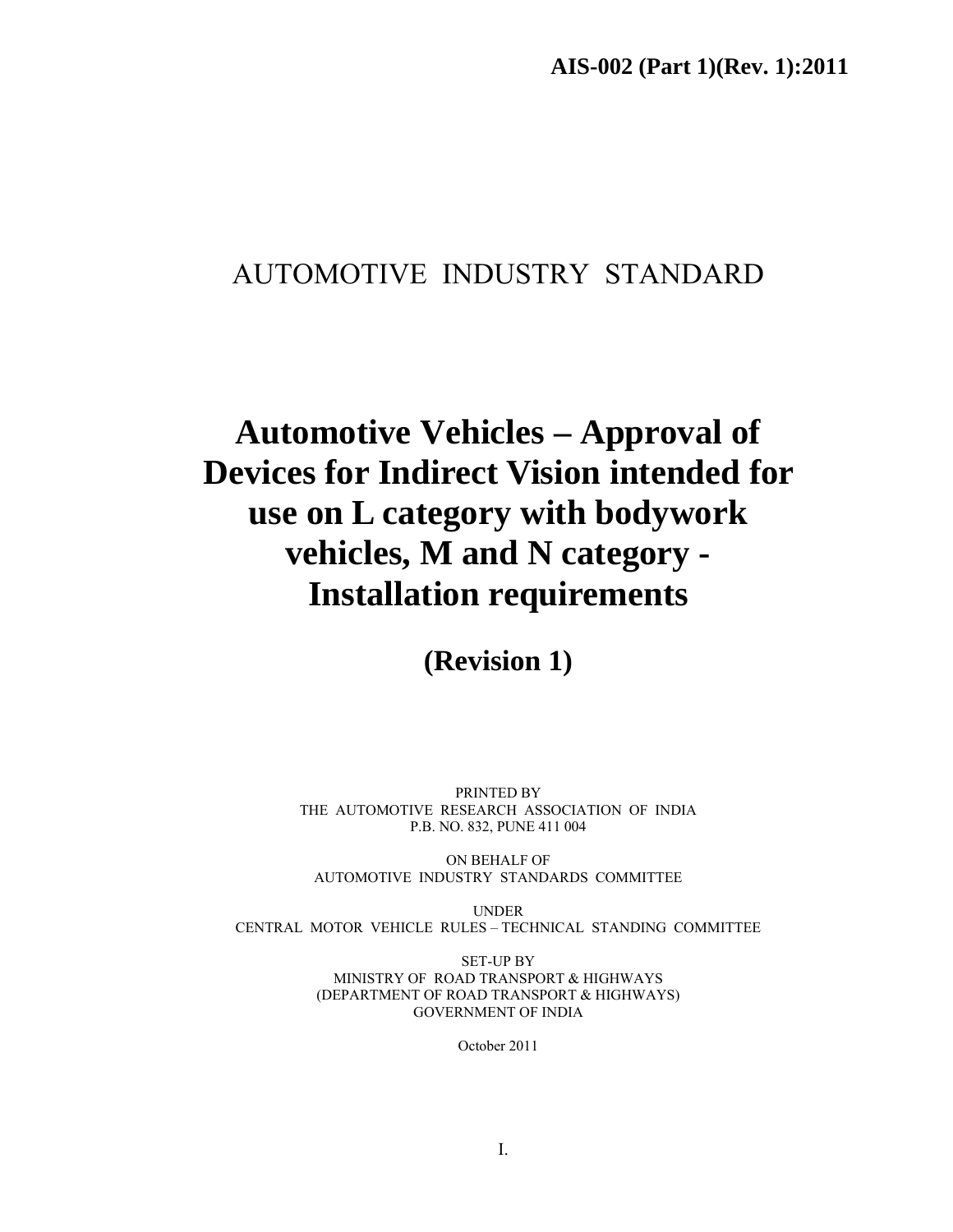| Sr.<br>No. | Corrigenda.             | Amendment | <b>Revision</b> | <b>Date</b> | <b>Remark</b> | Misc. |
|------------|-------------------------|-----------|-----------------|-------------|---------------|-------|
|            |                         |           |                 |             |               |       |
|            |                         |           |                 |             |               |       |
|            |                         |           |                 |             |               |       |
|            |                         |           |                 |             |               |       |
|            |                         |           |                 |             |               |       |
|            |                         |           |                 |             |               |       |
|            |                         |           |                 |             |               |       |
|            |                         |           |                 |             |               |       |
|            |                         |           |                 |             |               |       |
|            |                         |           |                 |             |               |       |
|            |                         |           |                 |             |               |       |
|            |                         |           |                 |             |               |       |
|            |                         |           |                 |             |               |       |
|            |                         |           |                 |             |               |       |
|            |                         |           |                 |             |               |       |
|            | <b>General remarks:</b> |           |                 |             |               |       |

# **Status chart of the standard to be used by the purchaser for updating the record**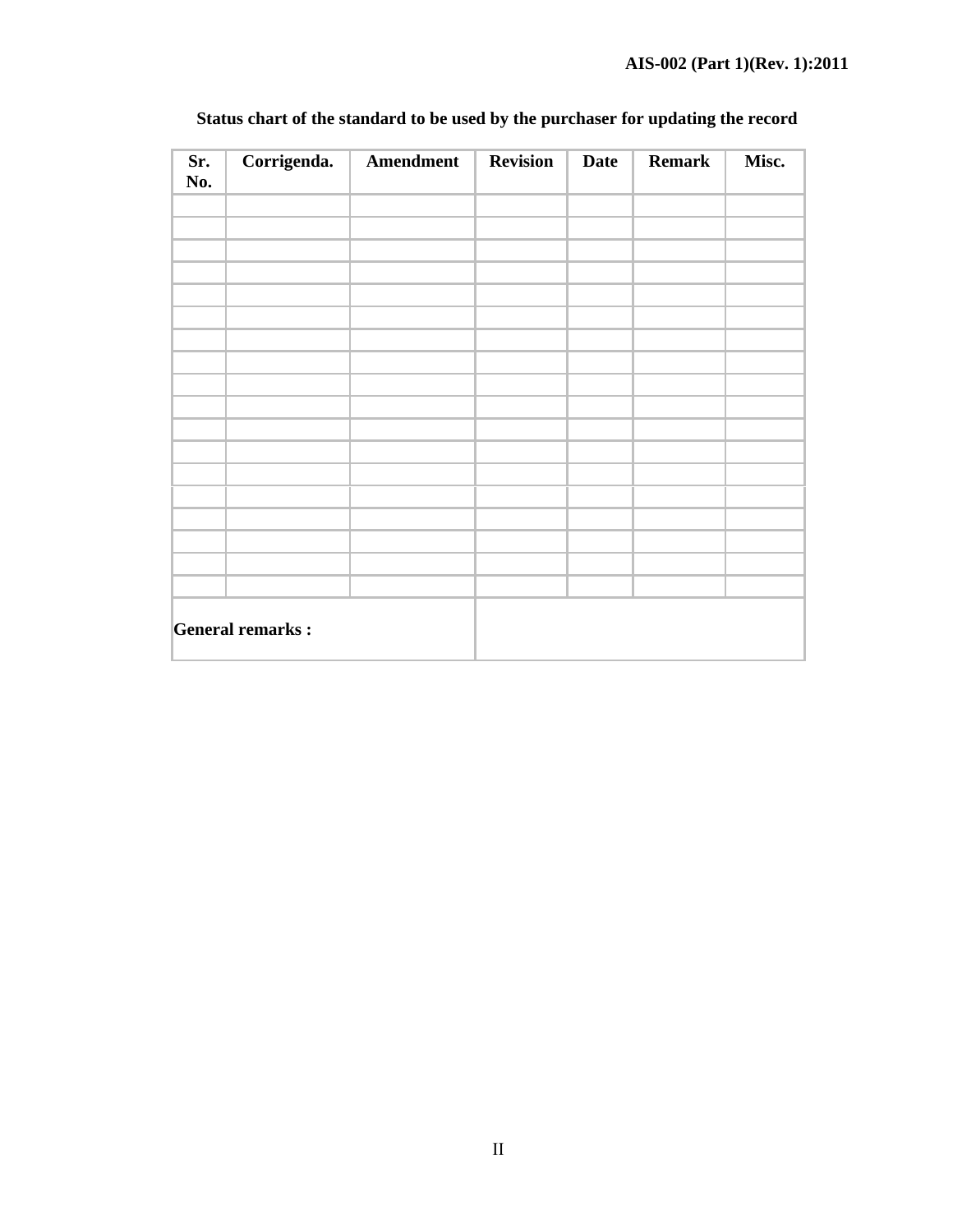### **INTRODUCTION**

- 0.0 The Government of India felt the need for a permanent agency to expedite the publication of standards and development of test facilities in parallel when the work on the preparation of the standards is going on, as the development of improved safety critical parts can be undertaken only after the publication of the standard and commissioning of test facilities. To this end, the erstwhile Ministry of Surface Transport (MOST) has constituted a permanent Automotive Industry Standards Committee (AISC) vide order No.RT-11028/11/97-MVL dated September 15, 1997. The standards prepared by AISC will be approved by the permanent CMVR Technical Standing Committee (CTSC). After approval, the Automotive Research Association of India, (ARAI), Pune, being the Secretariat of the AIS Committee, has published this standard. For better dissemination of this information ARAI may publish this document on their Web site.
- 0.1 Accordingly AIS-002 covering mandatory requirements regarding installation of rear view mirrors been published in 2001 and has been implemented thereafter in 2003.
- 0.2 With technological developments in the rear view mirrors and devices for Indirect Vision, AIS-002 was taken up for revision and now is prepared in two parts.

This part covers the requirements for installation of rear view mirrors and devices for indirect vision for L category vehicles with bodywork, M and N category of vehicles.

0.3 This part is based on the following ECE regulation:

|       | ECE R 46, (Supplement 4 to the Uniform provisions concerning the            |
|-------|-----------------------------------------------------------------------------|
|       | 02 series of amendment of R46.) approval of devices for indirect vision     |
|       | Date of entry into force 22 July   and of motor vehicles with regard to the |
| 2009. | installation of these devices                                               |
|       |                                                                             |

- 0.4 While preparing this standard attempts have been made to align with the above ECE regulation. However, certain changes were necessary in the Indian context.
- 0.5 The following standards contain provisions, which through reference in this text constitute provisions of the standard

| AIS-001 (Part 1)<br>(Rev. 1) | Automotive Vehicles - Approval of Devices for Indirect<br>Vision intended for use on M, N category and L category<br>with bodywork vehicles - specification |
|------------------------------|-------------------------------------------------------------------------------------------------------------------------------------------------------------|
| AIS-007                      | Information on Technical Specifications to be Submitted<br>by the Vehicle Manufacturer                                                                      |
| AIS-053                      | Automotive Vehicles – Types - Terminology                                                                                                                   |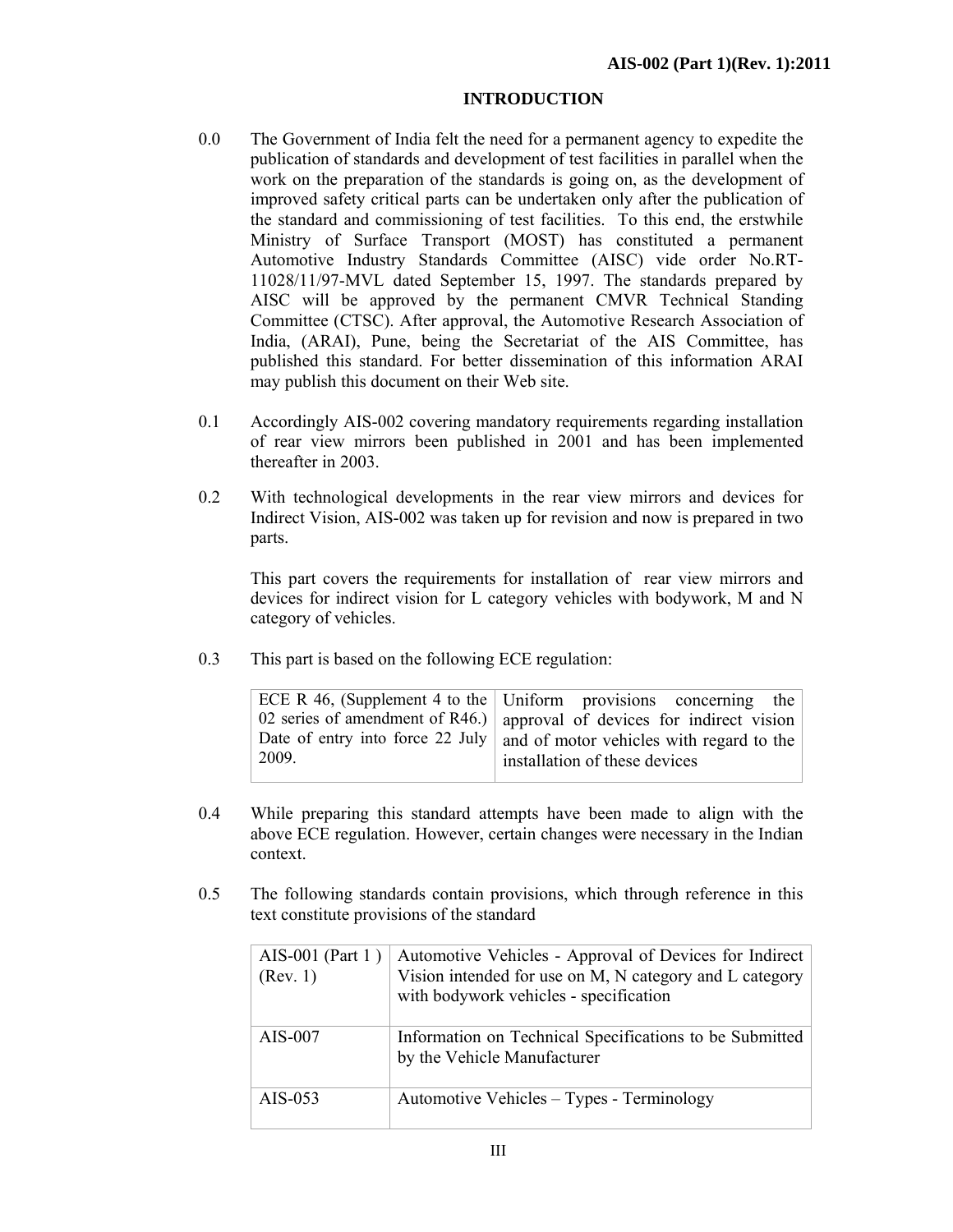| IS 2553 (Part 2)<br>:1992. | Safety glass - Specification - Part 2 for Road Transport                                   |
|----------------------------|--------------------------------------------------------------------------------------------|
| ISO 6549-1980              | Road vehicles - Procedure for H-point determination                                        |
| ISO 4130-1978              | Road vehicles - Three-dimensional reference system and<br>fiducial marks - Definitions     |
| ISO 612-1978               | Road vehicles - Dimension of motor vehicles and towed<br>vehicles - Terms and definitions. |

0.6 The composition of AIS panel and AIS Committee responsible for preparation of this standard is given in Annex N and Annex P respectively.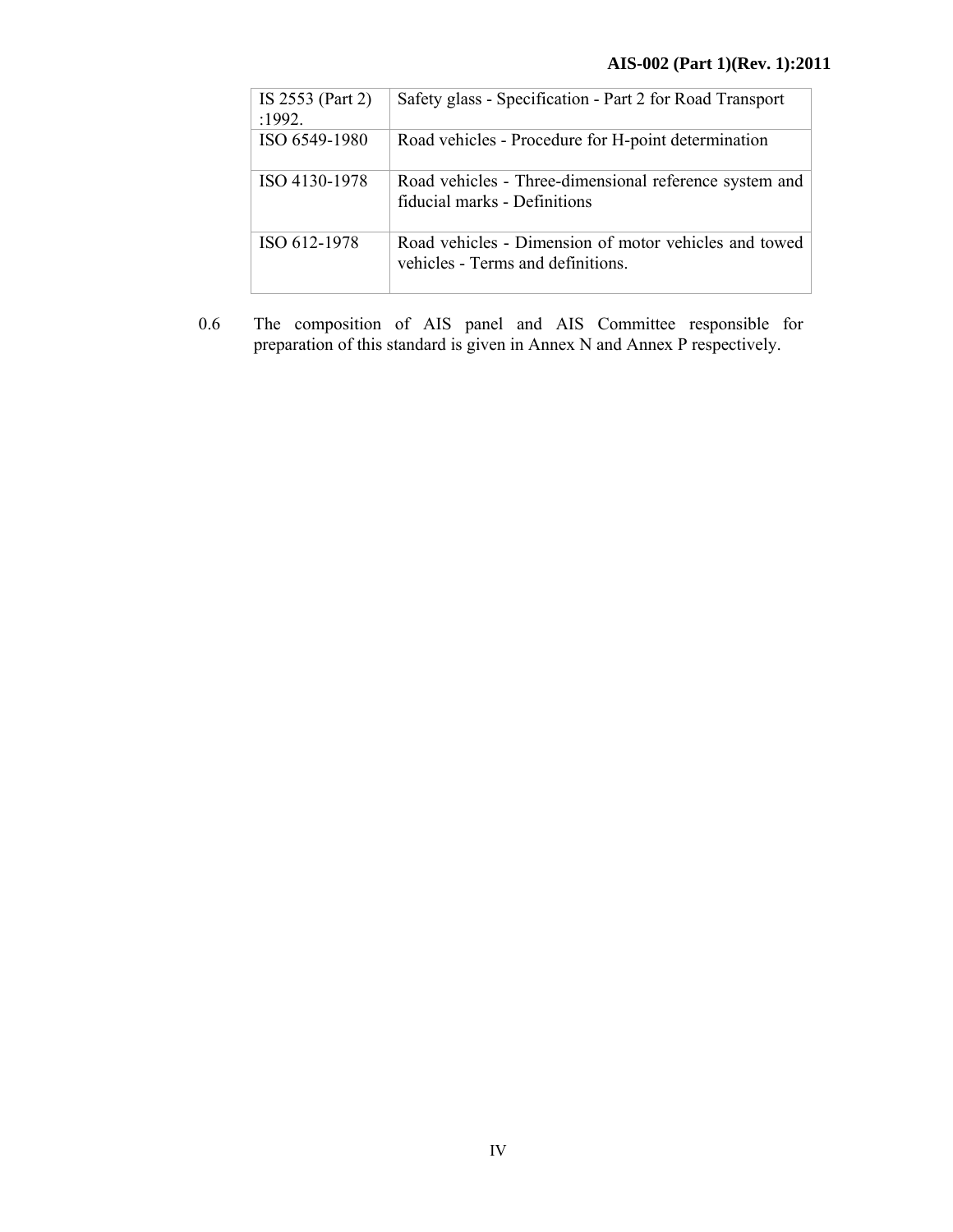| Para.<br>No.            | <b>Contents</b>                                                                                               |                                                                  |       |  |  |
|-------------------------|---------------------------------------------------------------------------------------------------------------|------------------------------------------------------------------|-------|--|--|
| $\mathbf{1}$            |                                                                                                               | Scope                                                            |       |  |  |
| 2. to 11.               |                                                                                                               | Reserved                                                         |       |  |  |
| 12.                     |                                                                                                               | Definitions                                                      |       |  |  |
| 13.                     |                                                                                                               | Application for approval                                         | 2/42  |  |  |
| 14.                     |                                                                                                               | Approval                                                         | 2/42  |  |  |
| 15.                     |                                                                                                               | Requirements                                                     | 3/42  |  |  |
| 16.                     |                                                                                                               | Modifications of the vehicle type and extension of type approval | 18/42 |  |  |
| 17.                     |                                                                                                               | Conformity of production                                         | 18/42 |  |  |
| 18. to 20.              |                                                                                                               | Reserved                                                         |       |  |  |
| 21.                     |                                                                                                               | <b>Transitional provisions</b>                                   |       |  |  |
| 22.                     | Amendments to ECE regulations after the level described in<br>0.3 of introduction                             |                                                                  |       |  |  |
| <b>List of Annexes:</b> |                                                                                                               |                                                                  |       |  |  |
| Annex A                 |                                                                                                               | Reserved                                                         |       |  |  |
| Annex B                 |                                                                                                               | Information to be submitted at the time of type approval         |       |  |  |
| Annex C to G            |                                                                                                               | Reserved                                                         |       |  |  |
| Annex H                 | Procedure for determining the "H" point and the actual torso<br>angle for seating positions in motor vehicles |                                                                  | 24/42 |  |  |
| Annex HA                | Description of the three dimensional "H" point machine                                                        |                                                                  | 30/42 |  |  |
| Annex HB                |                                                                                                               | Three - dimensional reference system                             |       |  |  |
| Annex HC                |                                                                                                               | Reference data concerning seating positions                      | 34/42 |  |  |
| Annex J                 |                                                                                                               | Reserved                                                         | 35/42 |  |  |
| Annex K                 |                                                                                                               | Calculation of the detection distance                            |       |  |  |
| Annex M                 |                                                                                                               | Criteria for extension of approval                               |       |  |  |

## **Automotive Vehicles – Approval of Devices for Indirect Vision intended for use on L category with bodywork vehicles, M and N category - Installation requirements**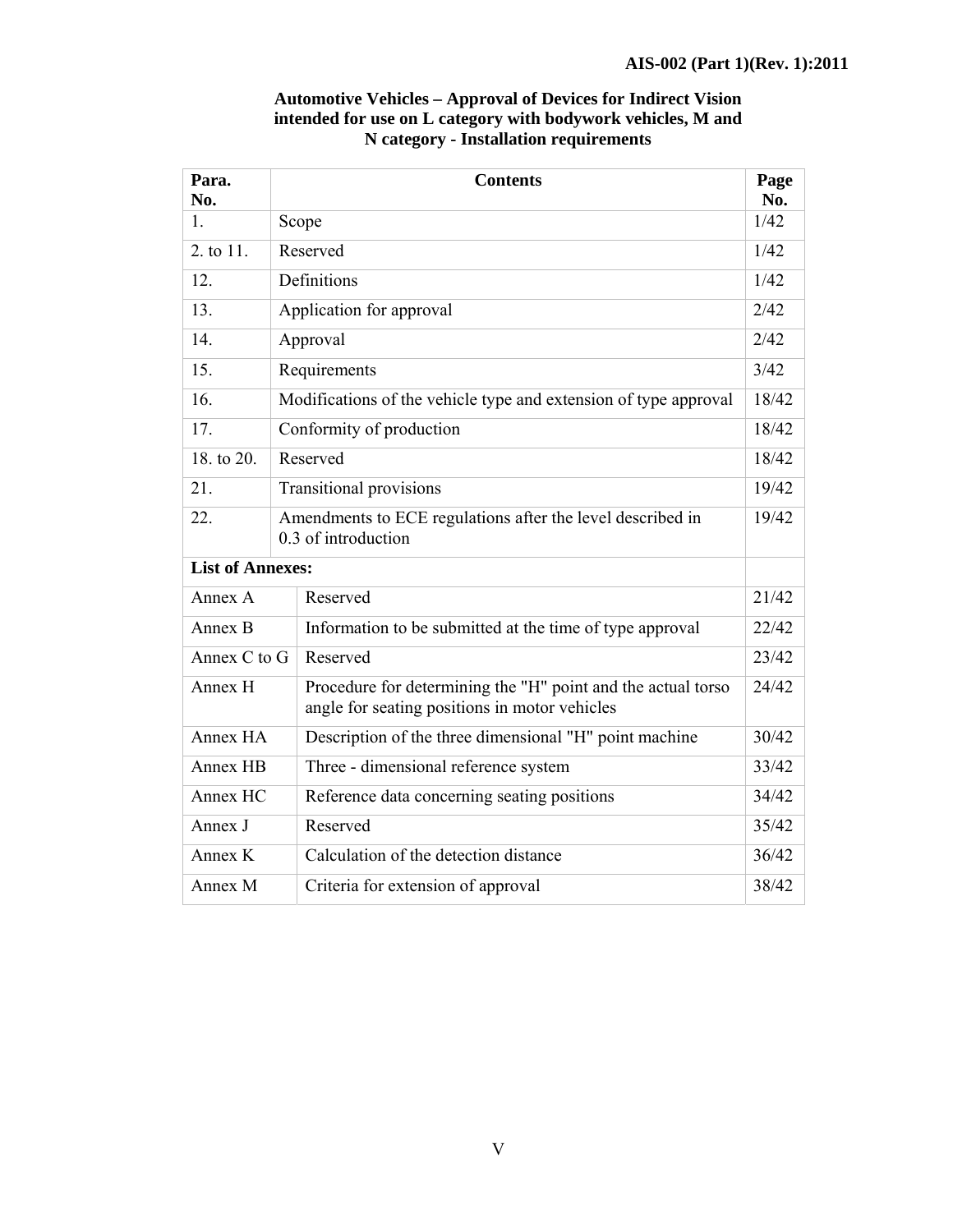# **Automotive Vehicles - Approval of Devices for Indirect Vision intended for use on L category with bodywork vehicles M and N category - Installation requirements**

### **1. SCOPE**

This standard applies to the installation of devices for indirect vision on vehicles of categories L with bodywork at least partly enclosing the driver, M and N, as defined in AIS-053.

### **2. to 11 Reserved**

### **12. DEFINITIONS**

For the purpose of this standard:

12.1. **"The driver's ocular points"** means two points 65 mm apart and 635 mm vertically above point R of the driver's seat as defined in Annex H. The straight line joining these points runs perpendicular to the vertical longitudinal median plane of the vehicle. The centre of the segment joining the two ocular points is in a vertical longitudinal plane which shall pass through the centre of the driver's designated seating position, as specified by the vehicle manufacturer.

> **Note:** The R point declared by the manufacturer may be used for measurement of field of visions.

12.2. **"Ambinocular vision"** means the total field of vision obtained by the superimposition of the monocular fields of the right eye and the left eye (see Figure 3 below).

**Note** : Figures 1 and 2 reserved



### **Figure 3**  (See 12.2) **Ambinocular vision**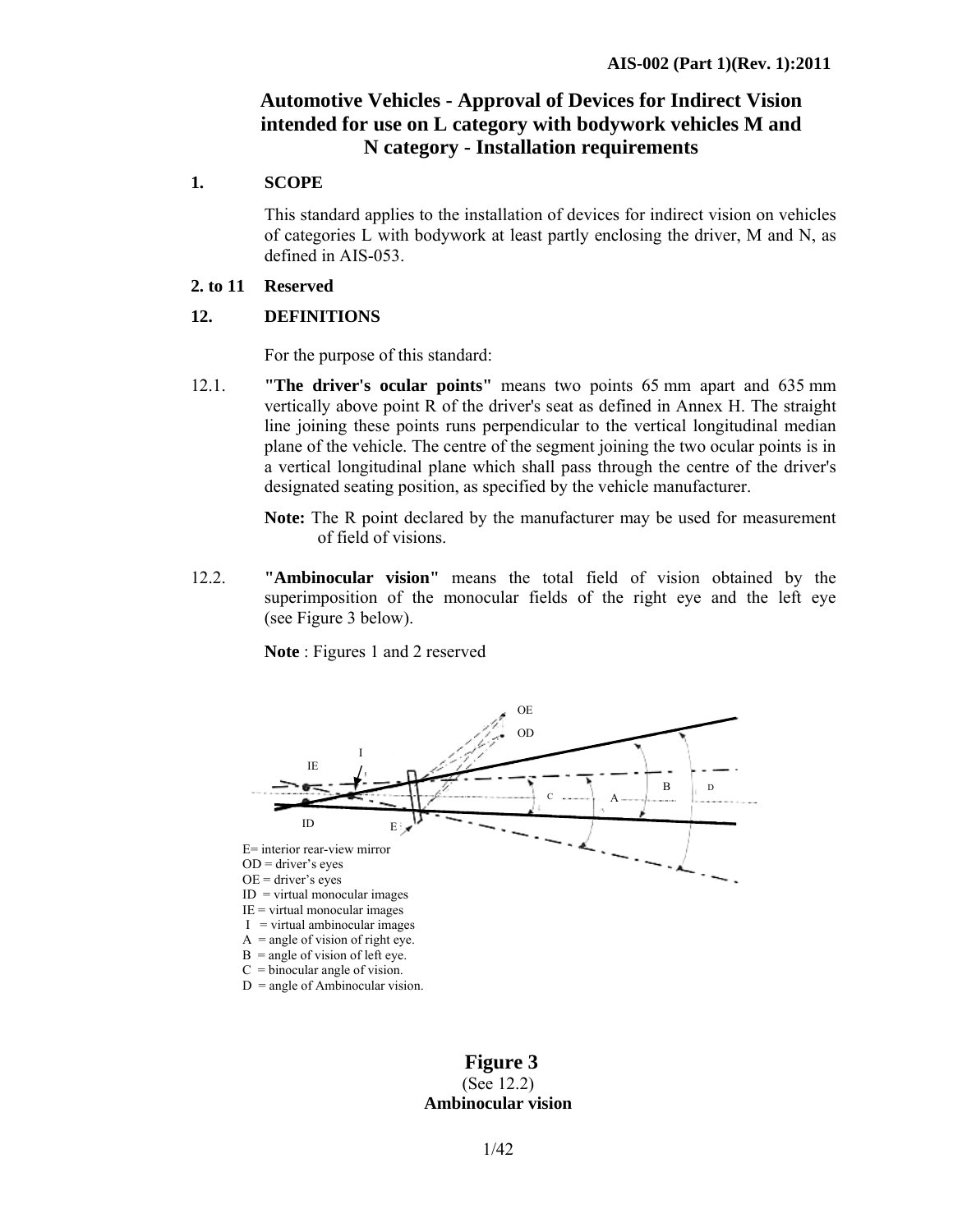- 12.3. **"Type of vehicle as regards indirect vision"** means motor vehicles which are identical in respect of the following basic features:
- 12.3.1. Type of device for indirect vision;
- 12.3.2. The bodywork features which reduce the field of vision;
- 12.3.3. The coordinates of point R (where applicable);
- 12.3.4 The prescribed positions, and type-approval markings of compulsory and (if fitted) optional devices for indirect vision.
- 12.4 Reserved
- 12.5. **"Forward control"** means a configuration in which more than half of the engine length is rearward of the foremost point of the windshield base and the steering wheel hub in the forward quarter of the vehicle length.
- 12.6 **"Unladen (kerb) mass**" (kg) means the mass of the vehicle in running order, unoccupied and unladen but with the addition of 75 kg for the mass of the driver, the mass of fuel, in the case of liquid fuels, corresponding to 90 per cent of the capacity of the fuel tank specified by the manufacturer, and in the case of gaseous fuels such as CNG, LPG etc. the legally permitted maximum, and the masses of coolant, lubricant, tools and spare wheel, if any.

### **13. APPLICATION FOR APPROVAL**

- 13.1. Information to be submitted at the time of applying for type approval of the devices for indirect vision shall be as given in Annex B
- 13.2. Reserved.
- 13.3. A vehicle representative of the vehicle type to be approved shall be submitted to the testing agency responsible for conducting the approval tests.
- 13.4. Reserved

### **14. APPROVAL**

- 14.1. If the vehicle type submitted for approval in accordance with **13** above meets the requirements of 15 of this standard, approval shall be granted.
- 14.2. Reserved
- 14.3. Reserved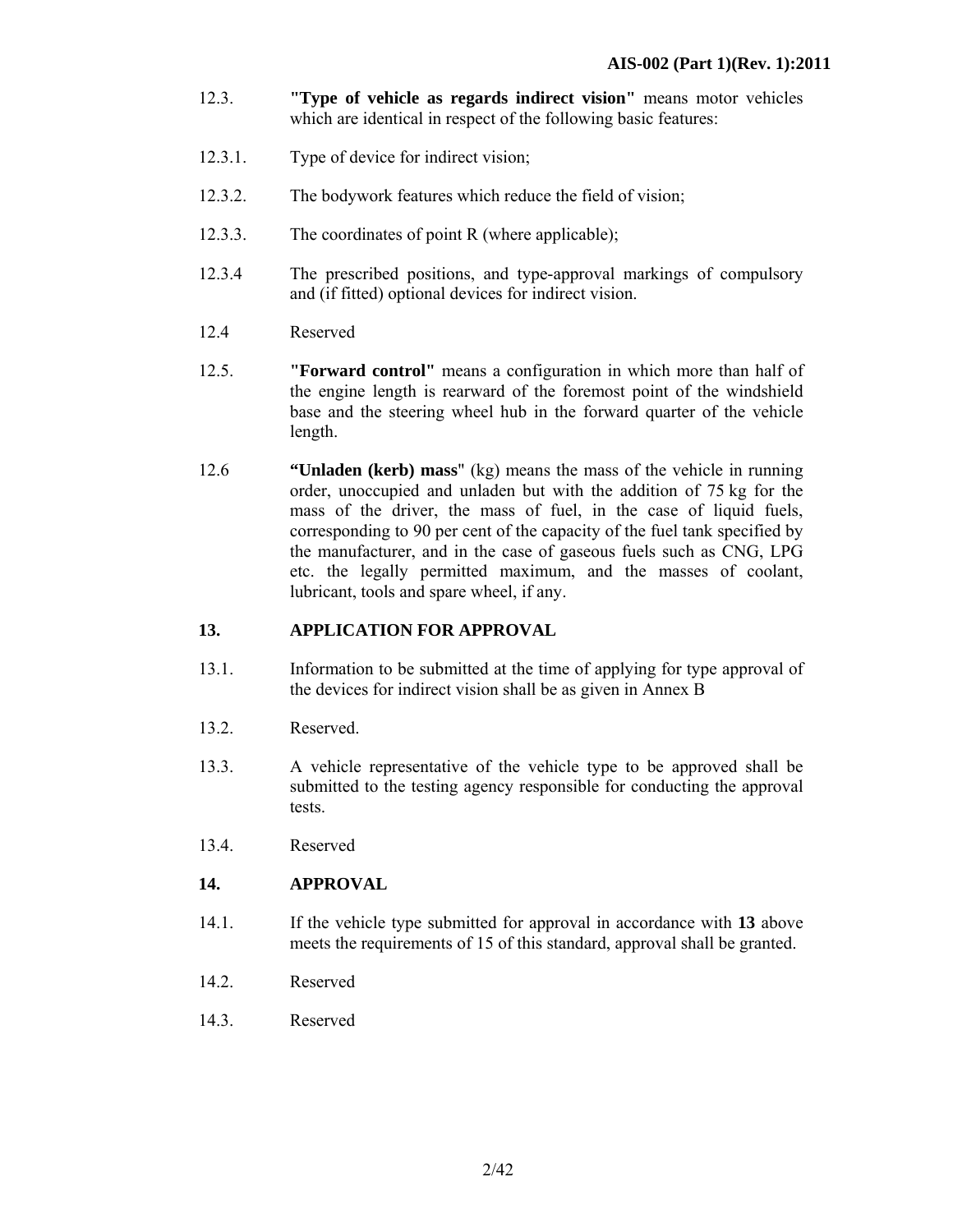### **15. REQUIREMENTS**

### 15.1 **General**

- 15.1.1 The compulsory and optional devices for indirect vision, set out in the table under 15.2.1.1.1, installed on the vehicle shall be classes described in AIS-001 (Part 1) (Rev. 1).
- 15.1.2. Mirrors and other devices for indirect vision shall be fitted in such a way that the mirror or other device does not move so as significantly to change the field of vision as measured or vibrate to an extent which would cause the driver to misinterpret the nature of the image perceived.
- 15.1.3. The conditions laid down in 15.1.2 shall be maintained when the vehicle is moving at speeds of up to 80 per cent of its maximum design speed, but not exceeding 150 km/h.
- 15.1.4. The fields of vision defined below shall be established using ambinocular vision, the eyes being at the "driver's ocular points" as defined in 12.1. The fields of vision shall be determined when the vehicle is in the Unladen kerb mass condition as defined in 12.6, plus for M1 and N1 vehicles one front seat passenger (75 kg). When established through windows the glazing shall have a total light transmission factor in accordance with IS 2553 (Part 2):1992.

### 15.2. **Mirrors**

### 15.2.1. **Number**

- 15.2.1.1. Minimum number of compulsory mirrors
- 15.2.1.1.1. The fields of vision prescribed in 15.2.4 shall be obtained from the minimum number of mandatory mirrors set out in the following table. Where the presence of a mirror is not specified on a mandatory base, this means that no other system for indirect vision is to be requested on a mandatory base.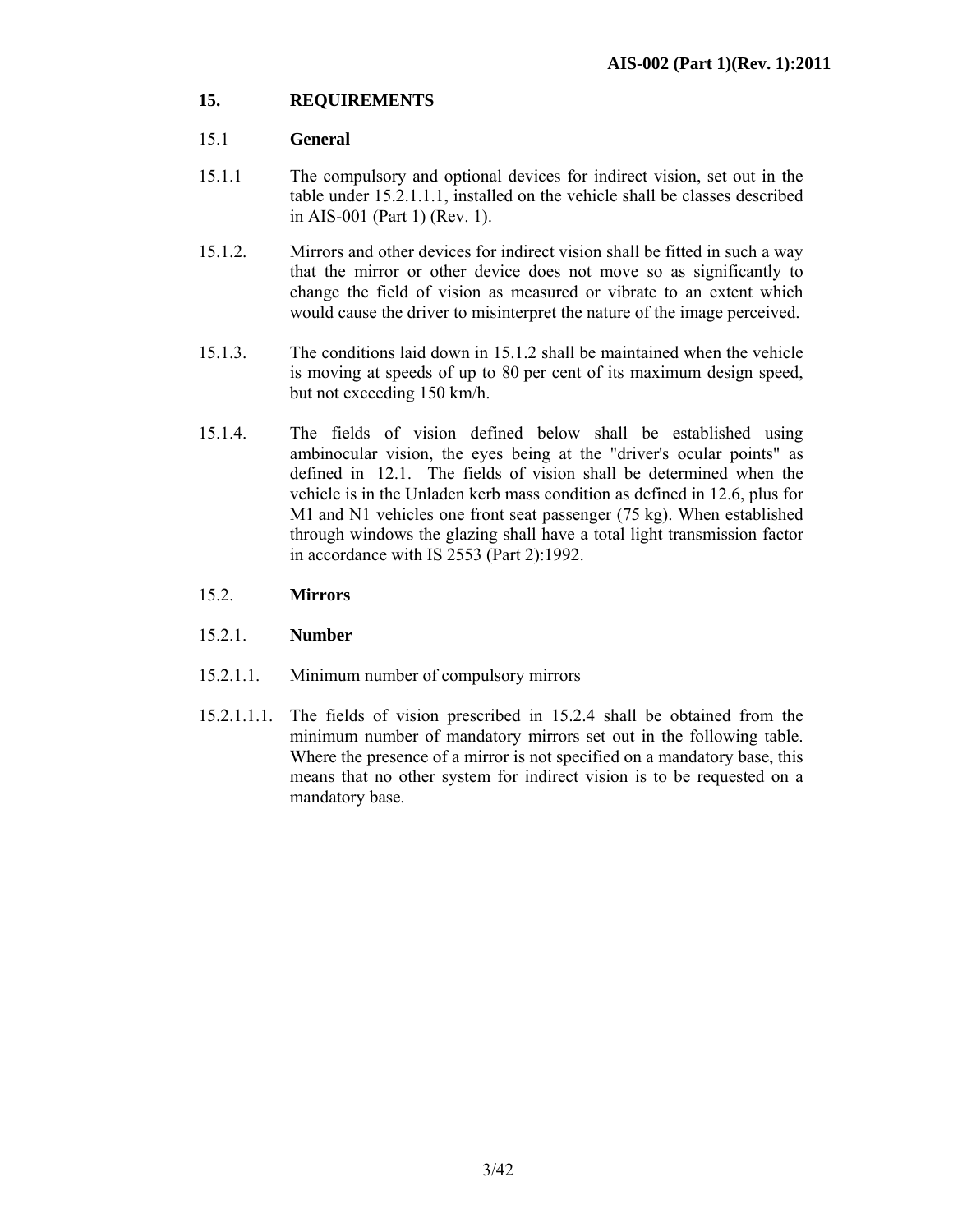|                            | <b>Interior mirror</b>                                                                                                                                                                  |                                                                                              |                                                                                                                                      | <b>Exterior mirrors</b>                                                                 |                                                                                                                                         |                                                                                                     |
|----------------------------|-----------------------------------------------------------------------------------------------------------------------------------------------------------------------------------------|----------------------------------------------------------------------------------------------|--------------------------------------------------------------------------------------------------------------------------------------|-----------------------------------------------------------------------------------------|-----------------------------------------------------------------------------------------------------------------------------------------|-----------------------------------------------------------------------------------------------------|
| <b>Vehicle</b><br>category | <b>Interior mirror</b><br><b>Class I</b>                                                                                                                                                | <b>Main mirror</b><br>(large)<br><b>Class II</b>                                             | <b>Main mirror (small)</b><br><b>Class III</b>                                                                                       | Wide-angle mirror<br><b>Class IV</b>                                                    | <b>Close-proximity</b><br>mirror Class V                                                                                                | <b>Front mirror</b><br><b>Class VI</b>                                                              |
| $M_1$                      | Compulsory<br>Unless the vehicle is<br>fitted with anything<br>other than safety<br>glazing material in<br>the field of vision<br>prescribed in<br>paragraph 15.2.4.1.<br>See 15.2.2.10 | Optional                                                                                     | Compulsory<br>1 on the driver's side<br>and<br>1 on the passenger's<br>side. Class II mirrors<br>may be fitted as an<br>alternative. | Optional<br>1 on the driver's side and<br>/ or 1 on the passenger's<br>side             | Optional<br>1 on the driver's<br>side and 1 on the<br>passenger's side<br>(both shall be fitted<br>at least 2 m above<br>the ground)    | Optional<br>(shall be fitted at<br>least 2 m above<br>the ground)                                   |
| $M_2$                      | Optional<br>(no requirements for<br>the field of view)                                                                                                                                  | Compulsory<br>1 on the driver's<br>side and<br>1 on the<br>passenger's side<br>See 15.2.2.11 | See 15.2.2.11                                                                                                                        | Optional<br>1 on the driver's side and<br>or 1 on the passenger's<br>side               | Optional<br>1 on the driver's<br>side and<br>1 on the<br>passenger's side<br>(both shall be fitted<br>at least 2 m above<br>the ground) | Optional<br>(shall be fitted at<br>least 2 m above<br>the ground)                                   |
| $M_3$                      | Optional<br>(no requirements for<br>the field of view)                                                                                                                                  | Compulsory<br>1 on the driver's<br>side and<br>1 on the<br>passenger's side                  | Not permitted                                                                                                                        | Optional<br>1 on the driver's side and<br>$\frac{1}{2}$ or 1 on the passenger's<br>side | Optional<br>1 on the driver's<br>side and<br>1 on the<br>passenger's side<br>(both shall be fitted<br>at least 2 m above<br>the ground) | Mandatory<br>(shall be fitted at<br>least 2 m above<br>the ground)<br>See 15.2.2.7 and<br>15.2.2.12 |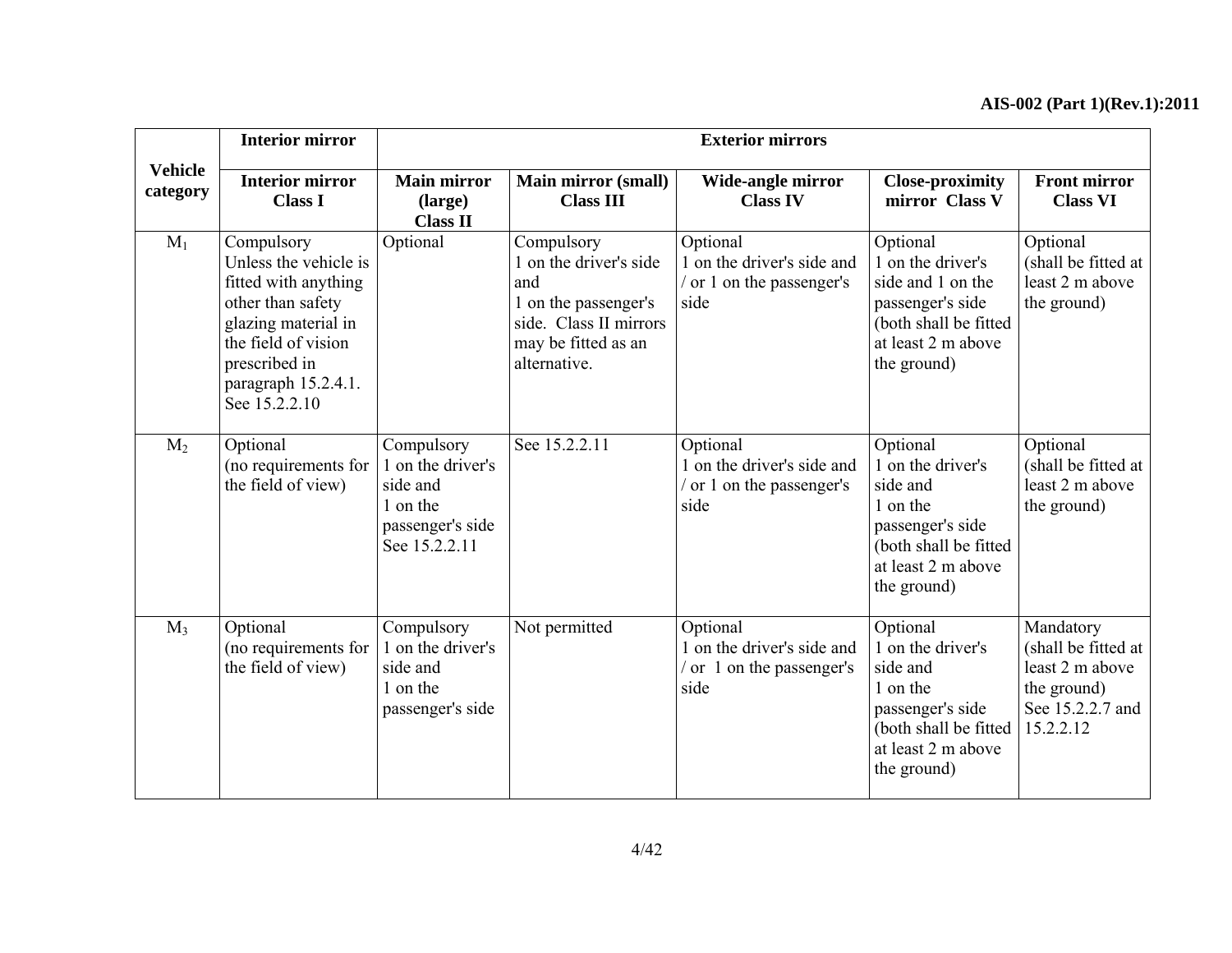|                            | <b>Interior mirror</b>                                                                                                                                                                  |                                                                          |                                                                                                                                         | <b>Exterior mirrors</b>                                                                                                                   |                                                                                                                                                                                                                                            |                                                                                     |
|----------------------------|-----------------------------------------------------------------------------------------------------------------------------------------------------------------------------------------|--------------------------------------------------------------------------|-----------------------------------------------------------------------------------------------------------------------------------------|-------------------------------------------------------------------------------------------------------------------------------------------|--------------------------------------------------------------------------------------------------------------------------------------------------------------------------------------------------------------------------------------------|-------------------------------------------------------------------------------------|
| <b>Vehicle</b><br>category | <b>Interior mirror</b><br><b>Class I</b>                                                                                                                                                | <b>Main mirror</b><br>(large)<br><b>Class II</b>                         | <b>Main mirror (small)</b><br><b>Class III</b>                                                                                          | Wide-angle mirror<br><b>Class IV</b>                                                                                                      | <b>Close-proximity</b><br>mirror Class V                                                                                                                                                                                                   | <b>Front mirror</b><br><b>Class VI</b>                                              |
| $N_1$                      | Compulsory<br>Unless the vehicle is<br>fitted with anything<br>other than safety<br>glazing material in<br>the field of vision<br>prescribed in<br>paragraph 15.2.4.1.<br>See 15.2.2.10 | Optional                                                                 | Compulsory<br>1 on the driver's side<br>and<br>1 on the passenger's<br>side.<br>Class II mirrors may<br>be fitted as an<br>alternative. | Optional<br>1 on the driver's side and<br>or 1 on the passenger's<br>side                                                                 | Optional<br>1 on the driver's<br>side and<br>1 on the<br>passenger's side<br>(both shall be fitted<br>at least 2 m above<br>the ground)                                                                                                    | Optional<br>(shall be fitted at<br>least 2 m above<br>the ground)                   |
| $N_2$<br>$\leq 7.5$ t      | Optional<br>(no requirements for<br>the field of view)                                                                                                                                  | Compulsory<br>1 on the driver's<br>side and 1 on the<br>passenger's side | Not permitted                                                                                                                           | Compulsory<br>For both sides if a Class<br>V mirror can be fitted.<br>Optional<br>1 on the driver's side and<br>1 on the passenger's side | Compulsory<br>see<br>paragraph 15.2.2.7.<br>and 15.2.4.5.5.<br>1 on the<br>passenger's side.<br>Optional<br>1 on driver's side<br>(both shall be fitted<br>at least 2 m above<br>the ground) A<br>tolerance of $+10$<br>cm may be applied. | Optional<br>1 front mirror<br>(shall be fitted at<br>least 2 m above<br>the ground) |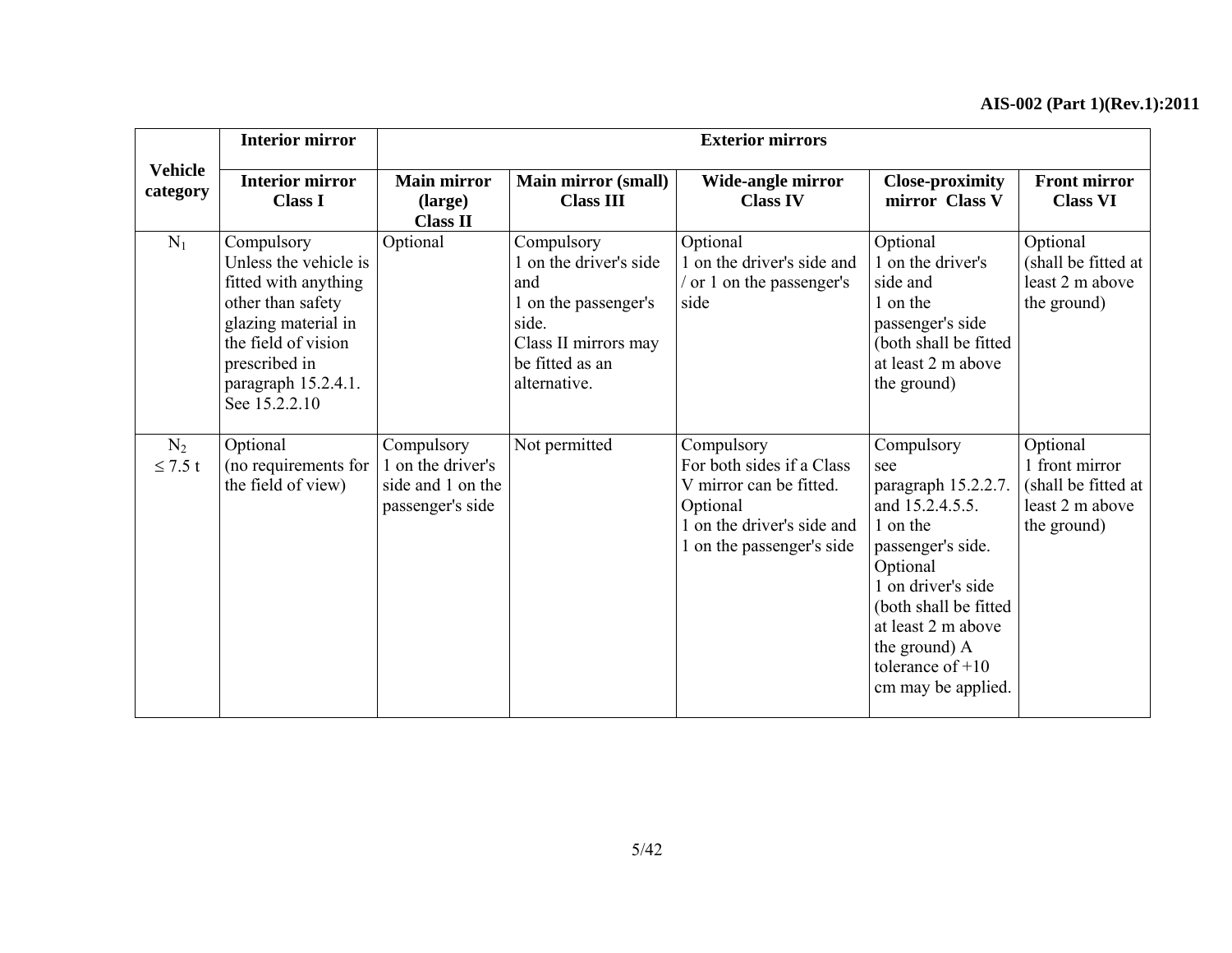|                            | <b>Interior mirror</b>                                 |                                                                          |                                                | <b>Exterior mirrors</b>                                               |                                                                                                                                                                                            |                                                                                                                                                         |
|----------------------------|--------------------------------------------------------|--------------------------------------------------------------------------|------------------------------------------------|-----------------------------------------------------------------------|--------------------------------------------------------------------------------------------------------------------------------------------------------------------------------------------|---------------------------------------------------------------------------------------------------------------------------------------------------------|
| <b>Vehicle</b><br>category | <b>Interior mirror</b><br><b>Class I</b>               | <b>Main mirror</b><br>(large)<br><b>Class II</b>                         | <b>Main mirror (small)</b><br><b>Class III</b> | Wide-angle mirror<br><b>Class IV</b>                                  | <b>Close-proximity</b><br>mirror Class V                                                                                                                                                   | <b>Front mirror</b><br><b>Class VI</b>                                                                                                                  |
| $N_2$<br>> 7.5 t           | Optional<br>(no requirements for<br>the field of view) | Compulsory<br>1 on the driver's<br>side and 1 on the<br>passenger's side | Not permitted                                  | Compulsory<br>1 on the driver's side and<br>1 on the passenger's side | Compulsory, see<br>paragraph 15.2.2.7.<br>and 15.2.4.5.5.<br>1 on the<br>passenger's side<br>Optional<br>1 on driver's side<br>(both shall be fitted)<br>at least 2 m above<br>the ground) | Compulsory,<br>see paragraph<br>15.2.1.1.2.<br>1 front mirror<br>(shall be fitted at<br>least 2 m above<br>the ground)<br>See 15.2.2.7 and<br>15.2.2.12 |
| $N_3$                      | Optional<br>(no requirements for<br>the field of view) | Compulsory<br>1 on the driver's<br>side and 1 on the<br>passenger's side | Not permitted                                  | Compulsory<br>1 on the driver's side and<br>1 on the passenger's side | Compulsory, see<br>paragraph 15.2.2.7.<br>and 15.2.4.5.5.<br>1 on the<br>passenger's side<br>Optional<br>1 on driver's side<br>(both shall be fitted)<br>at least 2 m above<br>the ground) | Compulsory,<br>see paragraph<br>15.2.1.1.2.<br>1 front mirror<br>(shall be fitted at<br>least 2 m above<br>the ground)<br>See 15.2.2.7 and<br>15.2.2.12 |

**Note:** "Passenger's" side means the side opposite to where the driver seat is provided.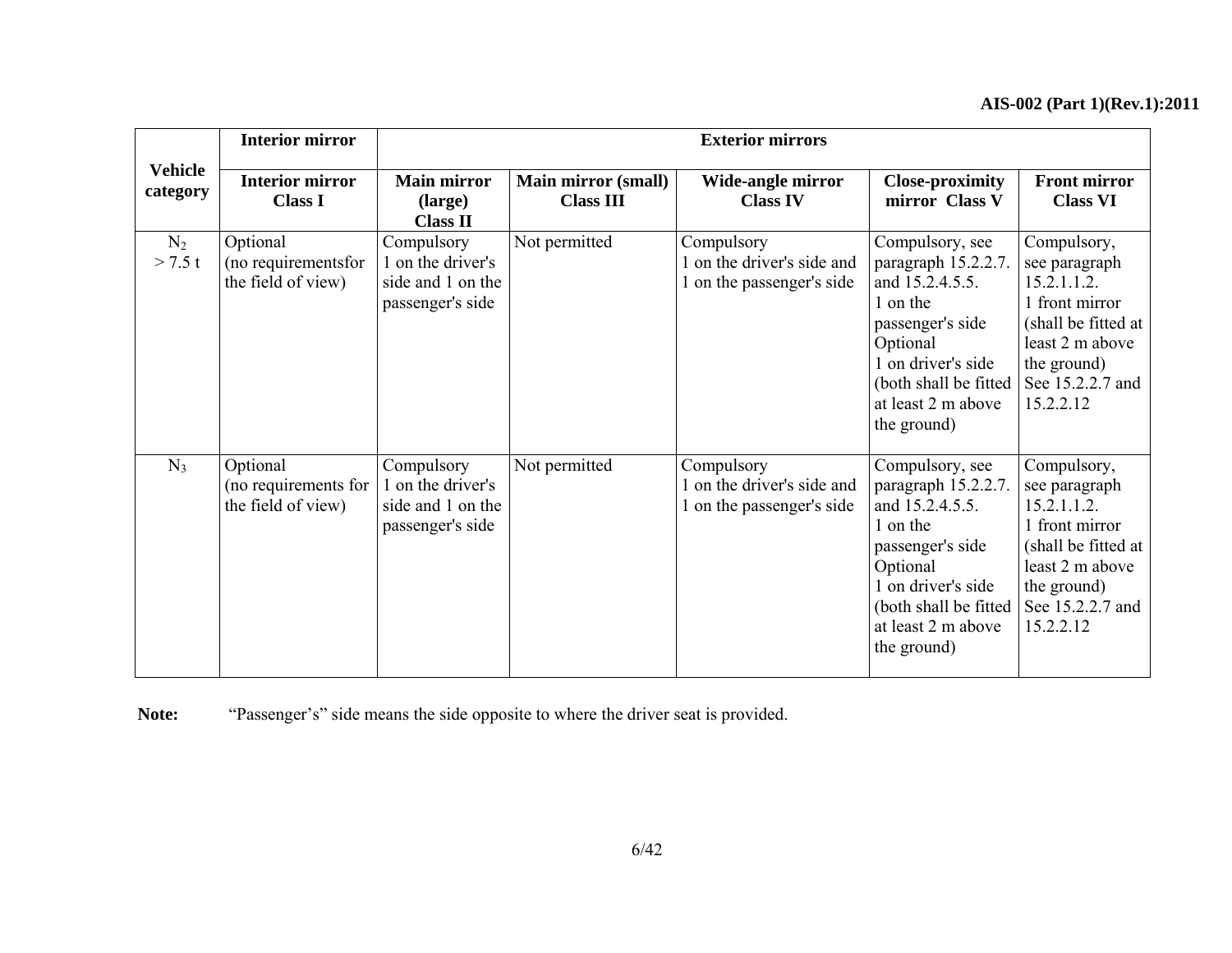15.2.1.1.2 In case the described field of vision of a front mirror prescribed in 15.2.4.6 and/or a close proximity mirror described in 15.2.4.5 may be obtained by another device for indirect vision that is approved according to 6.2 of AIS-001 (Part 1) (Rev. 1), and that is installed according to 15, this device may be used instead of the relevant mirror or mirrors.

> In case a camera/monitor device is used, the monitor shall exclusively show:

- (a) the field of vision prescribed in 15.2.4.5 when the close proximity mirror has been substituted,
- (b) the field of vision prescribed in 15.2.4.6. when the front mirror has been substituted while the vehicle is moving forward with a speed up to  $10 \text{ km/h}$ , or
- (c) Simultaneously the fields of vision prescribed in 15.2.4.5 and 15.2.4.6 when the close proximity mirror and the front mirror have been substituted. In the case of the vehicle is moving forward at a higher speed than 10 km/h or moving backwards, the monitor may be used for other information, provided that the field of vision prescribed in 15.2.4.5. is permanently displayed

**Note:** Requirements of clauses 15.1 to 15.2.1.1.2. are not applicable for L-category vehicles with body work

### 15.2.1.1.3. **Rear view mirrors required for L-category vehicles with body work**

| Category of vehicle  | Interior mirror  | Main exterior mirror(s)        |  |  |
|----------------------|------------------|--------------------------------|--|--|
|                      | (Class I)        | (Classes III or VII)           |  |  |
|                      |                  |                                |  |  |
| L category motor     |                  | 1, if there is an interior     |  |  |
| vehicles fitted with | (see note below) | mirror;                        |  |  |
| bodywork which       |                  | 2, if there is not an interior |  |  |
| partly or wholly     |                  | mirror                         |  |  |
| encloses the driver  |                  |                                |  |  |
|                      |                  |                                |  |  |

**Note:** No interior rear-view mirror is required if the visibility conditions referred to in 15.2.5.4.1 below cannot be met. In this case two exterior rear-view mirrors are required, one on the left and one on the right hand side of the vehicle.

 Where a single exterior rear view mirror is fitted this shall be located on the right hand side of the vehicle

### 15.2.1.1.4 **Optional rear-view mirrors for L-category vehicles with body work**

 The fitting of an exterior rear-view mirror on the left side of the vehicle is permissible. The rear-view mirror shall meet the requirements of this standard.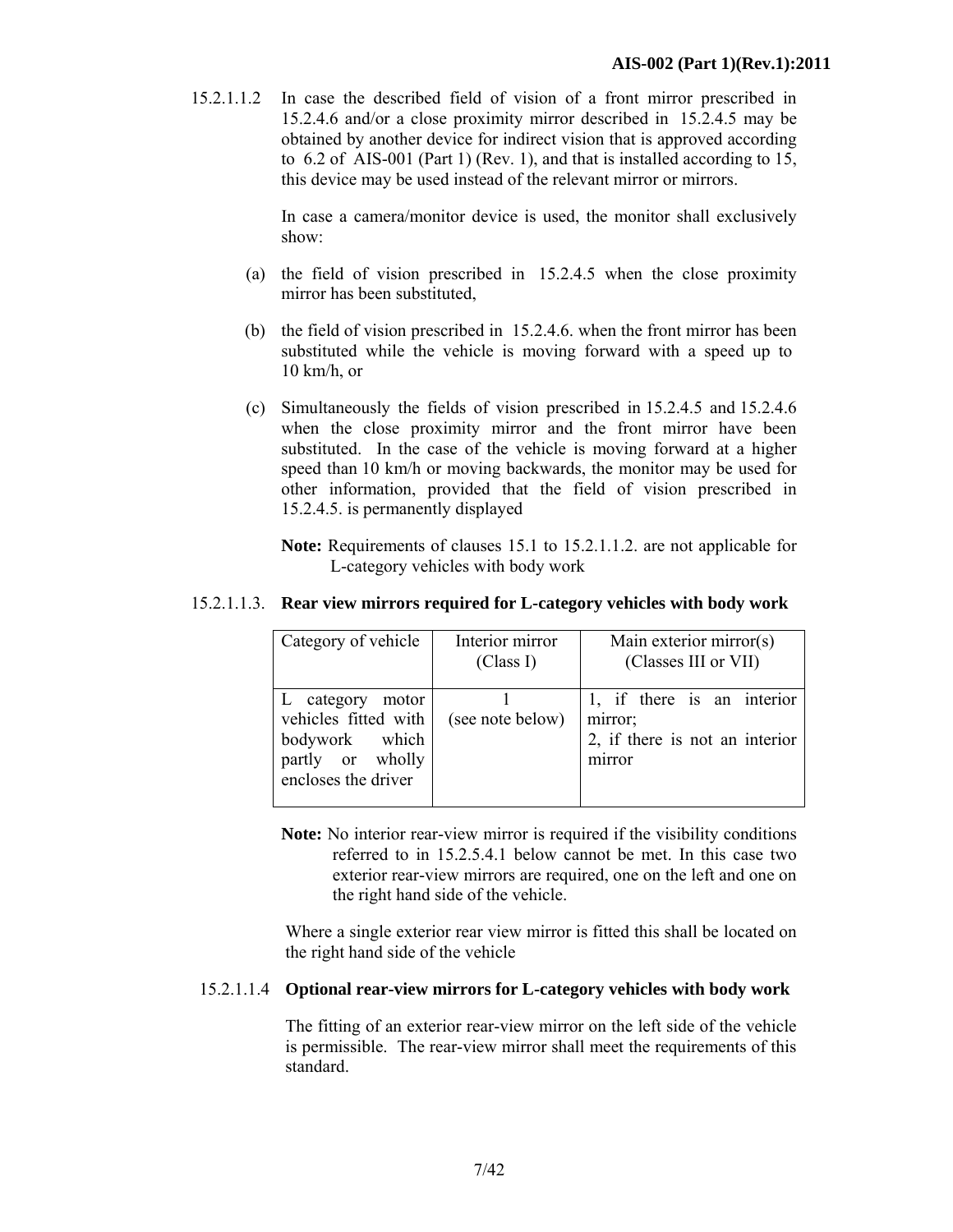15.2.1.2. The provisions of this standard do not apply to the surveillance mirrors defined in 2.1.1.3 of AIS-001 (Part 1) (Rev. 1). Nevertheless, the exterior surveillance mirrors shall be mounted at least 2 m above the ground when the vehicle is under a load corresponding to its maximum technical permissible mass.

### 15.2.2. **Position**

- 15.2.2.1. Mirrors shall be so placed that the driver, when sitting on the driving seat in a normal driving position, has a clear view of the road to the rear**,** side(s) or front of the vehicle.
- 15.2.2.2. Exterior mirrors shall be visible through the side windows or through the portion of the windscreen that is swept by the windscreen wiper. Nevertheless, for design reasons, this last provision (i.e. the provisions relating the cleaned part of the windscreen) shall not apply to:
	- (a) exterior mirrors on the passenger side and optional exterior mirrors on the driver side of vehicles of categories  $M_2$  and  $M_3$ ;
	- (b) Class VI mirrors
- 15.2.2.3. In the case of any vehicle, which is in chassis/cab form when the field of vision is measured, the minimum and maximum body widths shall be stated by the manufacturer and, if necessary, simulated by dummy headboards. All vehicles and mirror configurations taken into consideration during the tests shall be shown in the test report for a vehicle with regard to the installation of mirrors.
- 15.2.2.4 The prescribed exterior mirror on the driver's side of the vehicle shall be so located that an angle of not more than 55° is formed between the vertical longitudinal median plane of the vehicle and the vertical plane passing through the centre of the mirror and through the centre of the straight line 65 mm long which joins the driver's two ocular points. This condition shall be met if the manufacturer certifies so.
- 15.2.2.5 Mirrors shall not project beyond the external bodywork of the vehicle substantially more than is necessary to comply with the requirements concerning fields of vision laid down in 15.2.4.
- 15.2.2.6 Where the lower edge of an exterior mirror is less than 2 m above the ground when the vehicle is loaded to its technically permissible maximum laden mass, this mirror shall not project more than 250 mm beyond the overall width of the vehicle measured without mirrors.
- 15.2.2.7 Class V and Class VI mirrors shall be mounted on vehicles in such a way that, regardless of their position after adjustment, no part of these mirrors or their holders is less than 2 m from the ground when the vehicle is under a load corresponding to its prescribed GVW declared by vehicle manufacturer.

These mirrors shall not, however, be mounted on vehicles the cab height of which is such as to prevent compliance with this requirement. In this case another device for indirect vision is not requested.

**Note :** In the following cases, fitment of rear view mirror meeting the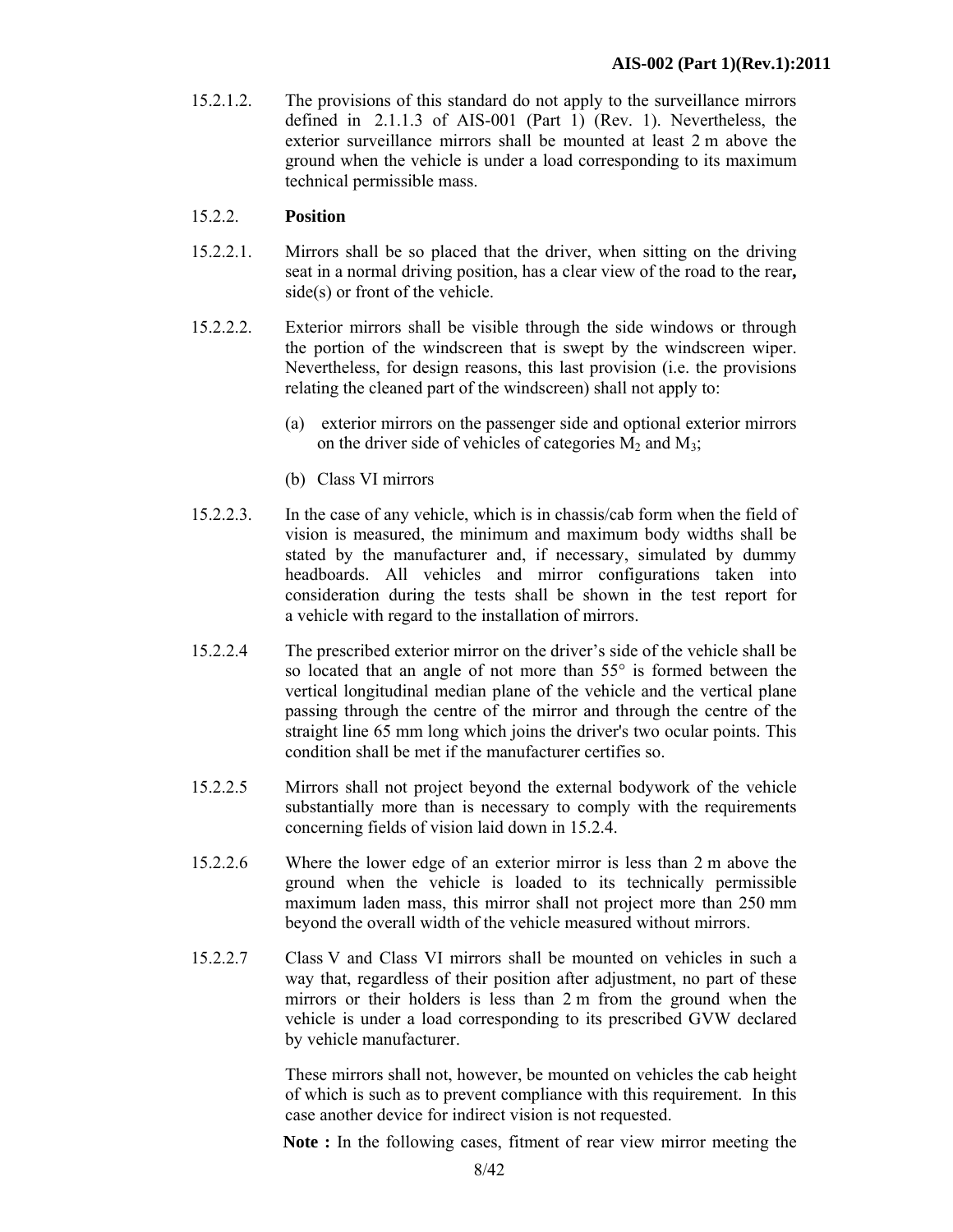conditions of 15.2.2.7 is considered not possible:

Whether the requirement of parts of rear view mirror cannot be fitted above 2m from the ground, to achieve a field of vision, shall be verified as follows:

Vehicles with the ocular point of the driver  $\leq 2m$  from the ground under prescribed GVW declared by vehicle manufacturer.

In other cases, manufacturer demonstrates the condition in an appropriate layout sketch.

- 15.2.2.8. Subject to the requirements of 15.2.2.5, 15.2.2.6 and 15.2.2.7, mirrors may project beyond the permissible maximum widths of vehicles.
- 15.2.2.9. All Class VII mirrors shall be attached in such a way that they remain in a stable position under normal vehicle driving conditions.
- 15.2.2.10 If the vehicle is fitted with anything other than safety glazing material in the field of vision prescribed in paragraph 15.2.4.1, fitment of interior mirrors Class I for categories of M1 and N1 is optional. In such cases, the field of vision requirements need not be complied with.
- 15.2.2.11 Class III exterior mirrors are permitted in the place of Class II exterior mirrors. In such cases, field of vision prescribed for Class III mirror shall be complied with.
- 15.2.2.12 Fitment of Class VI mirrors is optional on vehicles which are not forward control. (see 12.5)

### 15.2.3. **Adjustment**

- 15.2.3.1. The interior mirror shall be capable of being adjusted by the driver from his driving position.
- 15.2.3.2. The exterior mirror situated on the driver's side shall be capable of being adjusted from inside the vehicle while the door is closed, although the window may be open. The mirror may, however, be locked in position from the outside.
- 15.2.3.3. The requirements of 15.2.3.2 do not apply to exterior mirrors which, after having been knocked out of alignment, may be returned to their former position without the need for adjustment.

### 15.2.4. **Fields of vision**

### 15.2.4.1. **Interior rear-view mirror (Class I)**

 The field of vision shall be such that the driver is able to see at least a 20 m wide, flat, horizontal portion of the road centred on the vertical longitudinal median plane of the vehicle and extending from 60 m behind the driver's ocular points (Figure 4) to the horizon.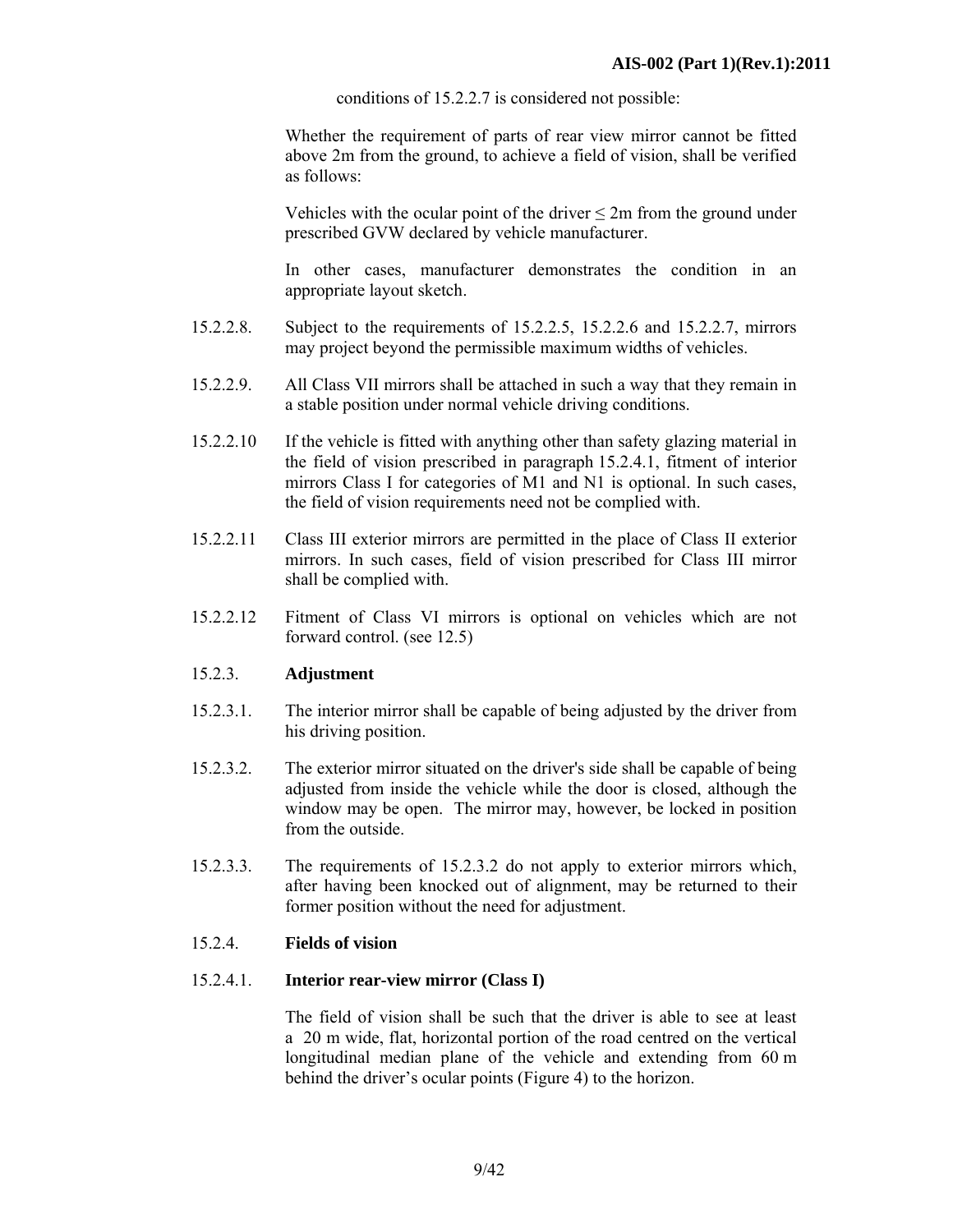



### 15.2.4.2 **Main exterior rear-view mirrors Class II**

### 15.2.4.2.1 Exterior rear-view mirror on the driver's side

 The field of vision shall be such that the driver is able to see at least a 5 m wide, flat, horizontal portion of the road, which is bounded by a plane which is parallel to the median longitudinal vertical plane and passing through the outermost point of the vehicle on the driver's side of the vehicle and extends from 30 m behind the driver's ocular points to the horizon.

In addition, the road shall be visible to the driver over a width of 1 m, which is bounded by a plane parallel to the median longitudinal vertical plane and passing through the outermost point of the vehicle starting from a point 4 m behind the vertical plane passing through the driver's ocular points (see Figure 5).

### 15.2.4.2.2. **Exterior rear-view mirror on the passenger's side**

 The field of vision shall be such that the driver is able to see at least a 5 m wide, flat, horizontal portion of the road, which is bounded on the passenger's side by a plane parallel to the median longitudinal vertical plane of the vehicle and passing through the outermost point of the vehicle on the passenger's side and which extends from 30 m behind the driver's ocular points to the horizon.

In addition, the road shall be visible to the driver over a width of 1 m, which is bounded by a plane parallel to the median longitudinal vertical plane and passing through the outermost point of the vehicle starting from a point 4 m behind the vertical plane passing through the driver's ocular points (see Figure 5).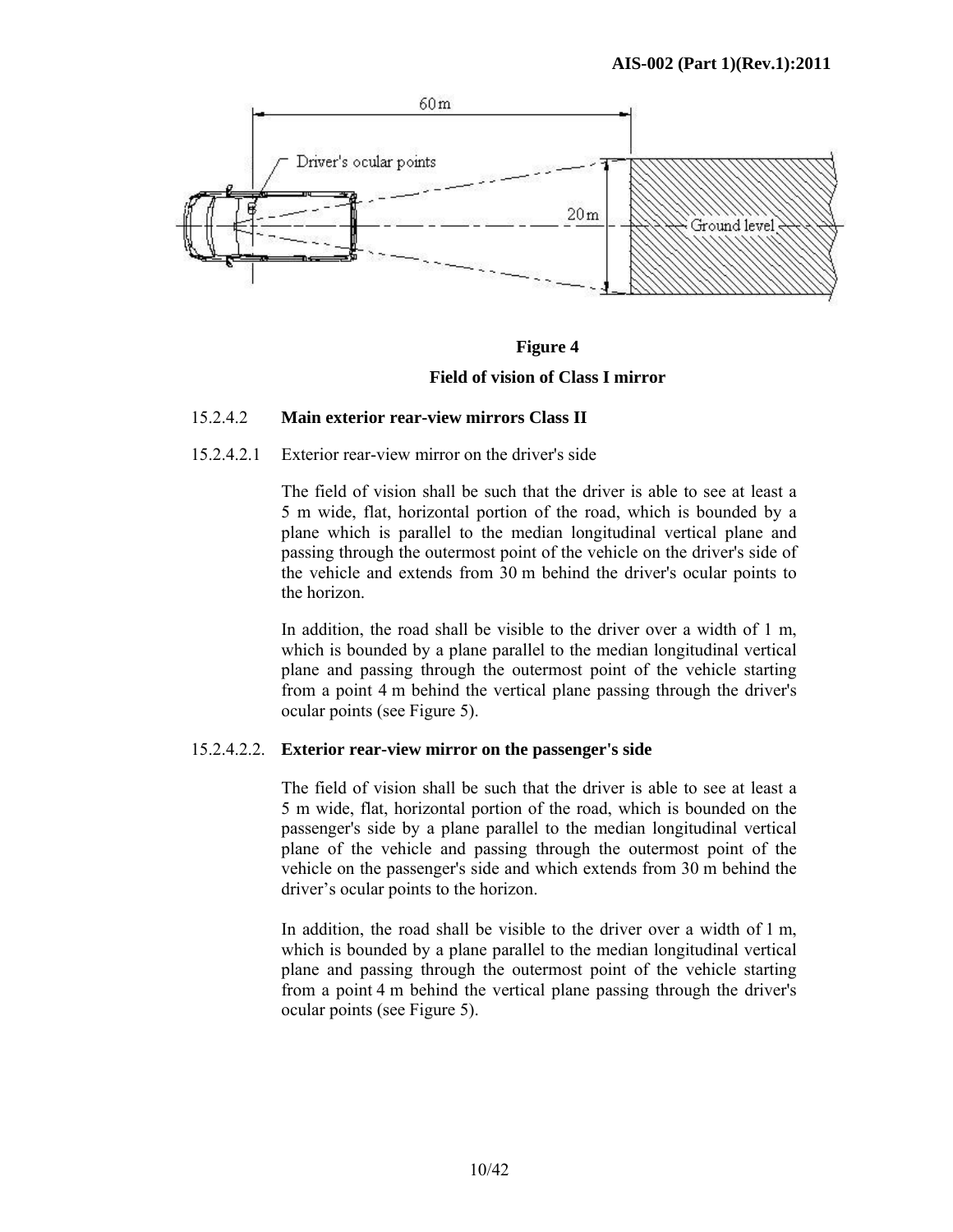

# **Figure 5 Field of vision of Class II mirrors**

### 15.2.4.3 **Main exterior rear-view mirrors Class III**

### 15.2.4.3.1. **Exterior rear-view mirror on the driver's side**

 The field of vision shall be such that the driver is able to see at least a 4 m wide, flat, horizontal portion of the road, which is bounded by a plane parallel to the median longitudinal vertical plane and passing through the outermost point of the vehicle on the driver's side of the vehicle and extends from 20 m behind the driver's ocular points to the horizon (see Figure 6).

In addition, the road shall be visible to the driver over a width of 1 m. which is bounded by a plane parallel to the median longitudinal vertical plane and passing through the outermost point of the vehicle starting from a point 4 m behind the vertical plane passing through the driver's ocular points.

### 15.2.4.3.2 **Exterior rear-view mirror on the passenger's side**

 The field of vision shall be such that the driver is able to see at least a 4 m wide flat, horizontal portion of the road which is bounded by a plane parallel to the median longitudinal vertical plane passing through the outermost point of the vehicle on the passenger's side and which extends from 20 m behind the driver's ocular points to the horizon (see Figure 6).

 In addition, the road shall be visible to the driver over a width of 1 m, which is bounded by a plane parallel to the median longitudinal vertical plane and passing through the outermost point of the vehicle starting from a point 4 m behind the vertical plane passing through the driver's ocular points.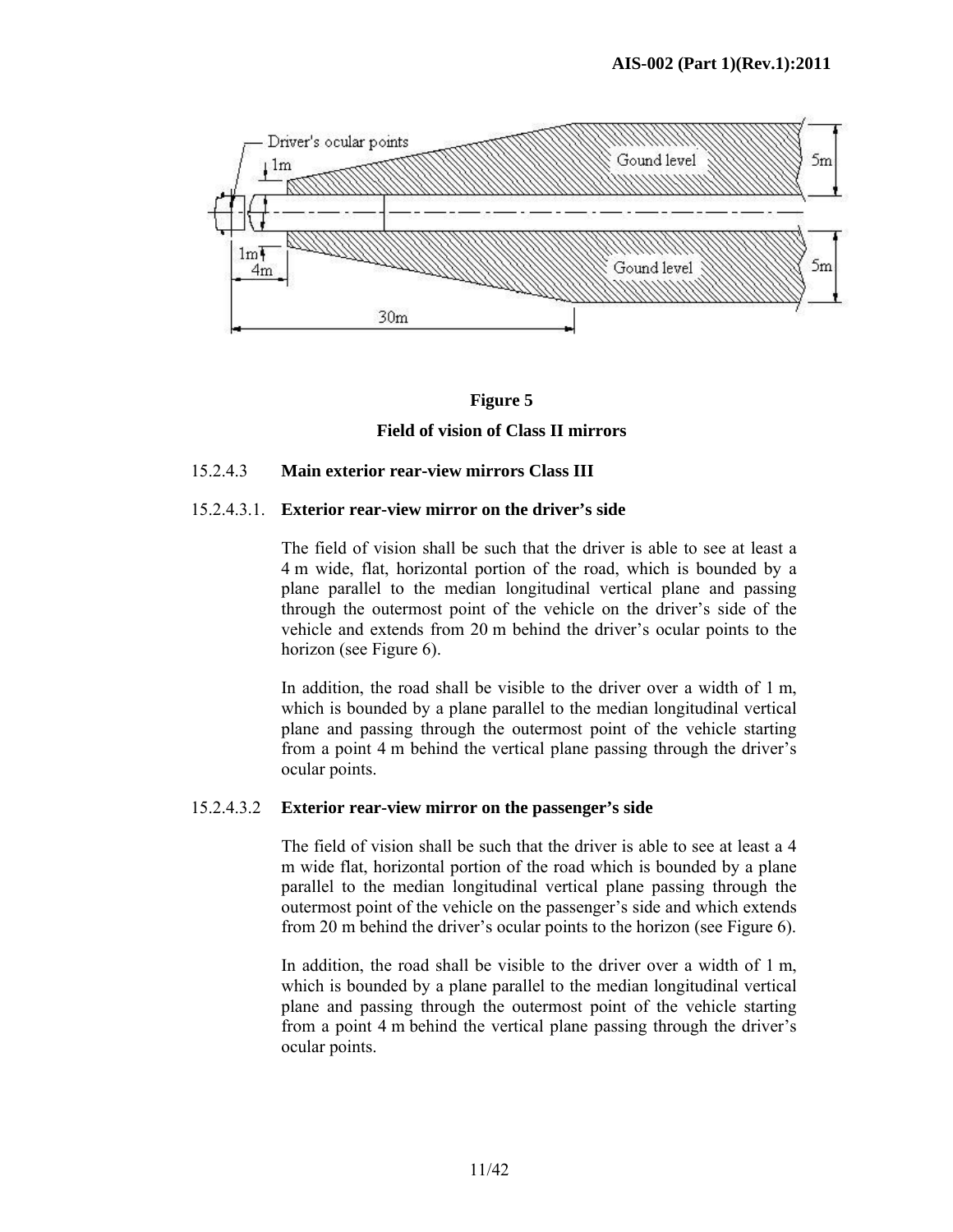

**Figure 6** 

**Field of vision of Class III mirrors** 

### 15.2.4.4. **"Wide-angle" exterior mirror (Class IV)**

### 15.2.4.4.1. "**Wide-angle" exterior mirror on the driver's side**

 The field of vision shall be such that the driver is able to see at least a 15 m wide, flat, horizontal portion of the road, which is bounded by a plane parallel to the median longitudinal vertical plane of the vehicle and passing through the outermost point of the vehicle on the driver's side and which extends from at least 10 m to 25 m behind the driver's ocular points.

 In addition, the road shall be visible to the driver over a width of 4.5 m, which is bounded by a plane parallel to the median longitudinal vertical plane and passing through the outermost point of the vehicle starting from a point 1.5 m behind the vertical plane passing through the driver's ocular points (see Figure 7).

### 15.2.4.4.2. **"Wide-angle" exterior mirror on the passenger's side**

 The field of vision shall be such that the driver is able to see at least a 15 m wide, flat, horizontal portion of the road, which is bounded by a plane parallel to the median longitudinal vertical plane of the vehicle and passing through the outermost point of the vehicle on the passenger's side and which extends from at least 10 m to 25 m behind the driver's ocular points.

In addition, the road shall be visible to the driver over a width of 4.5 m, which is bounded by a plane parallel to the median longitudinal vertical plane and passing through the outermost point of the vehicle starting from a point 1.5 m behind the vertical plane passing through the driver's ocular points (see Figure 7).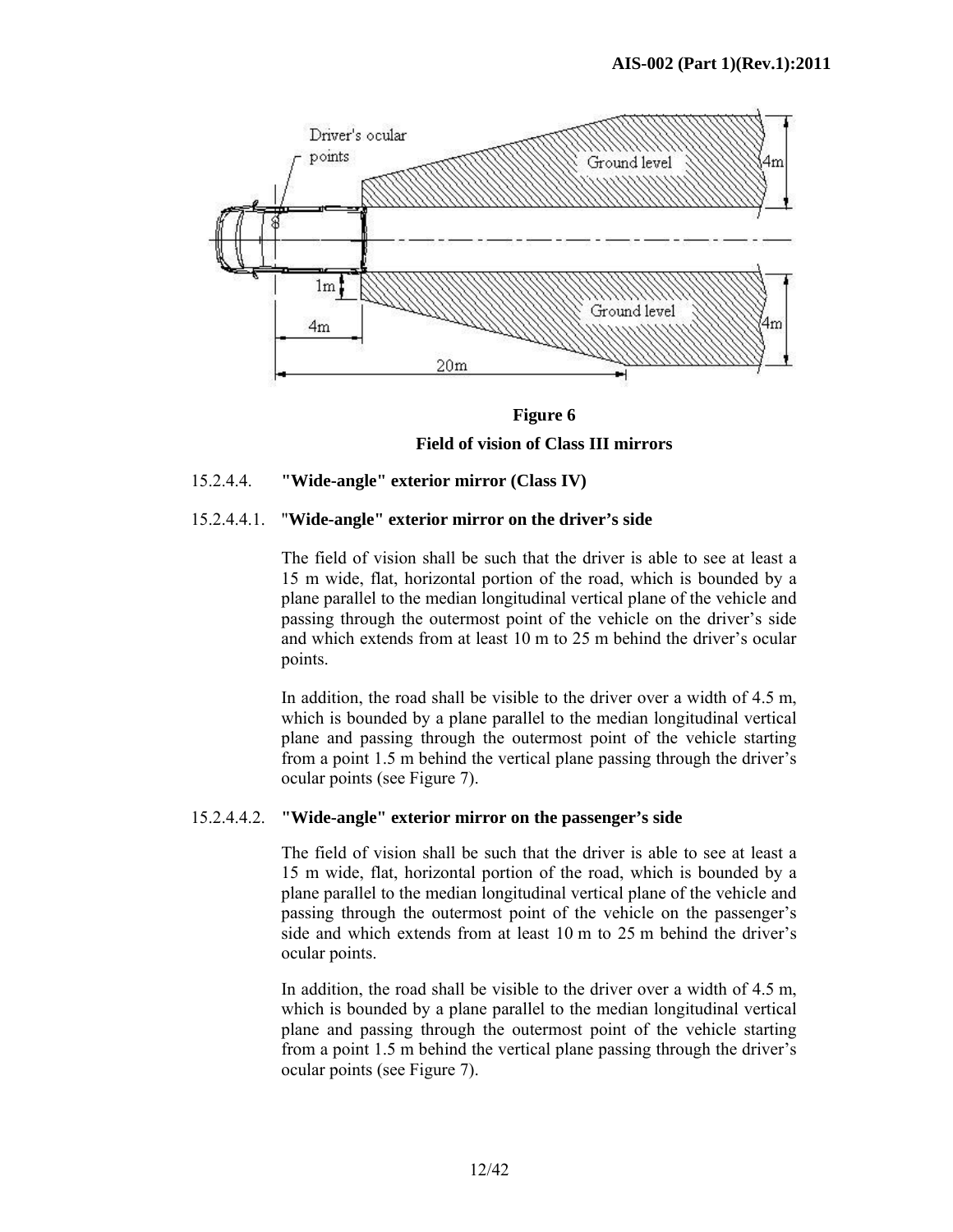

**Figure 7** 

**Field of vision of Class IV wide-angle mirrors** 

### 15.2.4.5. "**Close-proximity" exterior mirror (Class V)**

 The field of vision shall be such that the driver is able to see a flat horizontal portion of the road along the side of the vehicle, bounded by the following vertical planes (see Figures 8a and 8b):

- 15.2.4.5.1 The plane parallel to the median longitudinal vertical plane of the vehicle which passes through the outermost point of the vehicle cab on the passenger's side;
- 15.2.4.5.2. in the transverse direction, the parallel plane passing at a distance of 2 m in front of the plane mentioned in 15.2.4.5.1.
- 15.2.4.5.3. to the rear, the plane parallel to the vertical plane passing through the driver's ocular points and situated at a distance of 1.75 m behind that plane;
- 15.2.4.5.4. to the front, the plane parallel to the vertical plane passing through the driver's ocular points and situated at a distance of 1 m in front of that plane. If the vertical transverse plane passing through the leading edge of the vehicle bumper is less than 1 m in front of the vertical plane passing through the driver's ocular points, the field of vision shall be limited to that plane.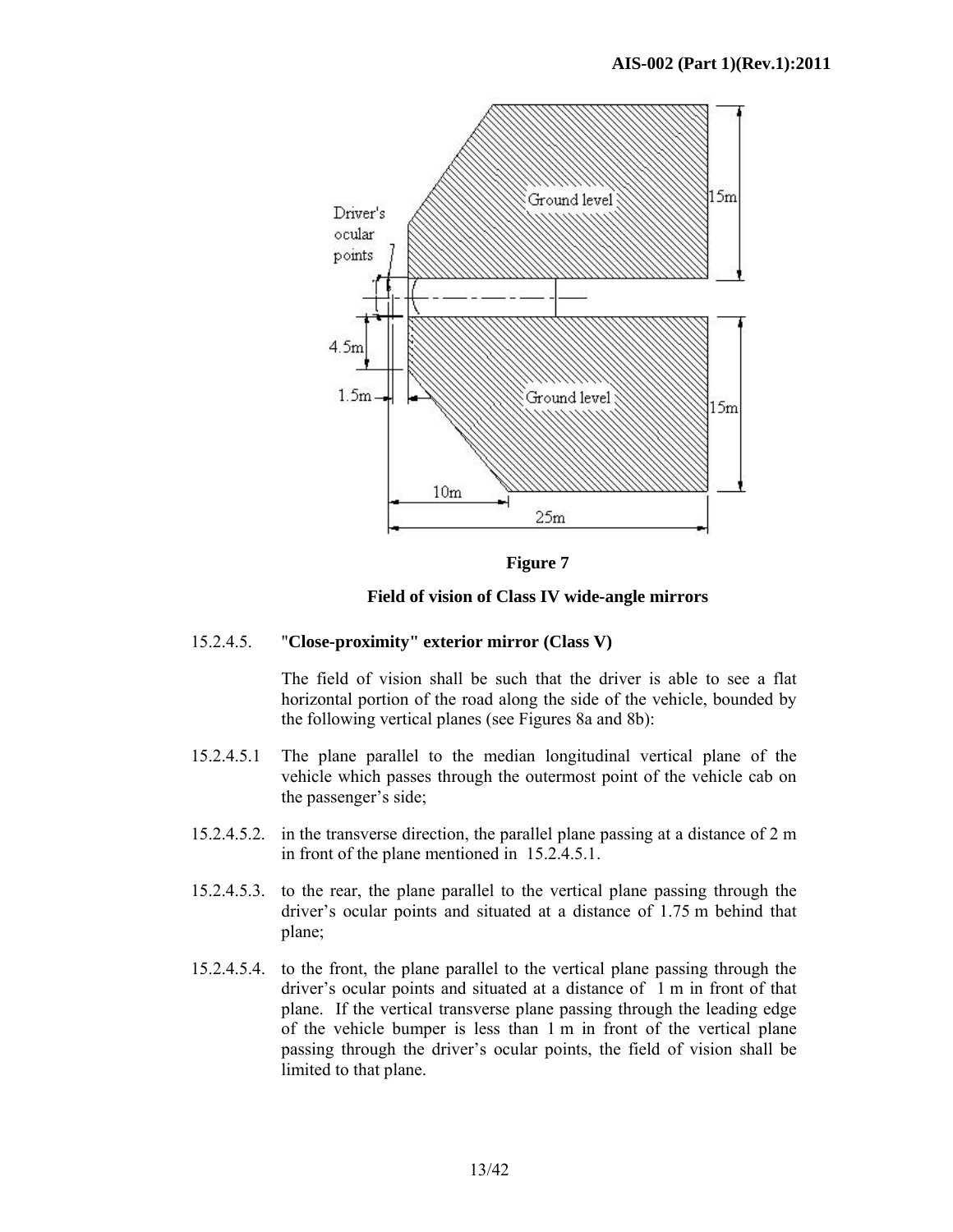15.2.4.5.5. In case the field of vision described in Figures 8a and 8b is able to be perceived through the combination of the field of vision from a Class IV wide-angle mirror and that of a Class VI front mirror, the installation of a Class V close proximity mirror is not compulsory.



**Figures 8a and 8b Field of vision of Class V close-proximity mirror** 

### 15.2.4.6. **Front mirror (Class VI)**

- 15.2.4.6.1. The field of vision shall be such that the driver is able to see at least a flat horizontal portion of the road, which is bounded by:
	- (a) a transverse vertical plane through the outermost point of the front of the vehicle,
	- (b) a transverse vertical plane 2000 mm in front of the plane defined in  $(a)$ ,
	- (c) a longitudinal vertical plane parallel to the longitudinal vertical median plane going through the outermost side of the vehicle at the driver's side and,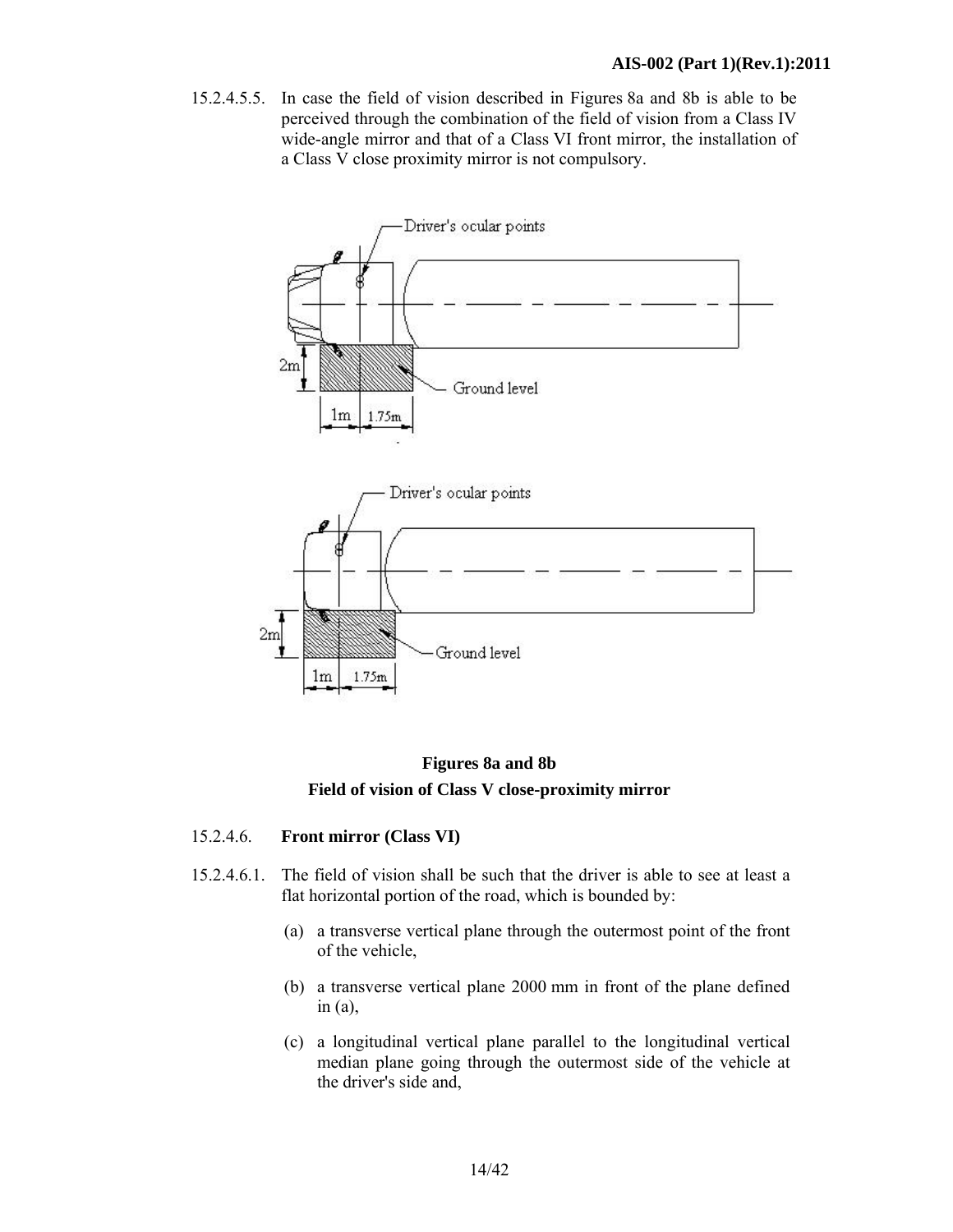(d) a longitudinal vertical plane parallel to the longitudinal vertical median plane 2000 mm outside the outermost side of the vehicle opposite to the driver's side.

 The front of this field of vision opposite to the driver's side may be rounded off with a radius of 2,000 mm (see Figure 9).

For the defined field of vision, see also 15.2.4.9.2.

 The provisions for front mirrors are compulsory for forward controlled (as defined in 12.5) vehicles of categories  $N_2 > 7.5$  t and  $N_3$ 

 If vehicles of these categories cannot fulfil the requirements by using a front mirror or a camera/monitor device, a vision support system shall be used. In the case of a vision support system this device shall be able to detect an object of 50 cm height and with a diameter of 30 cm within the field defined in figure 9.



 **Figure 9 Field of vision of Class VI front mirror** 

- 15.2.4.6.2. However, if the driver is able to see, taking into account the obstructions by the A-pillars, a straight line 300 mm in front of the vehicle at a height of 1,200 mm above the road surface and which is situated between a longitudinal vertical plane parallel to the longitudinal vertical median plane going through the outermost side of the vehicle at the driver's side and a longitudinal vertical plane parallel to the longitudinal vertical median plane 900 mm outside the outermost side of the vehicle opposite to the driver's side, a front mirror of Class VI is not mandatory.
- 15.2.4.6.3. For the purpose of 15.2.4.6.1 and 15.2.4.6.2 parts permanently attached to the vehicle that are situated both above the driver's eye points and in front of the transverse vertical plane passing through the foremost surface of the vehicle's front bumper shall not be taken into account when defining the front of the vehicle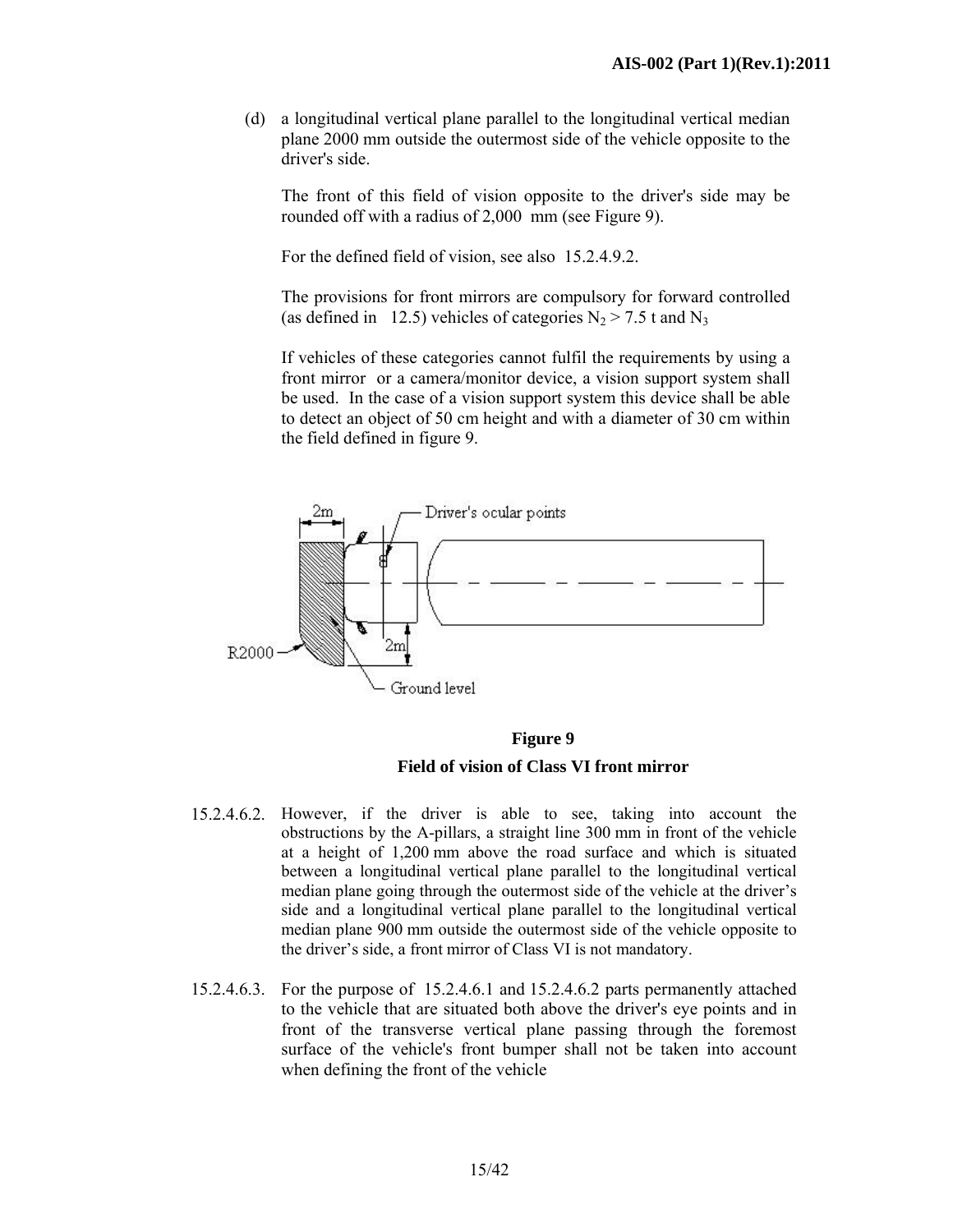- 15.2.4.7. L-category mirror (Class VII).
- 15.2.4.7.1. Exterior rear-view mirror on the driver's side

The field of vision shall be such that the driver is able to see at least a 2.50 m wide, flat, horizontal portion of the road, which is bounded by a plane parallel to the median longitudinal vertical plane and passing through the outermost point of the vehicle on the driver's side of the vehicle and extends from 10 m behind the driver's ocular points to the horizon (see Figure 10).

### 15.2.4.7.2. Exterior rear-view mirror on the passenger's side

The field of vision shall be such that the driver is able to see at least a 4 m wide flat, horizontal portion of the road which is bounded by a plane parallel to the median longitudinal vertical plane passing through the outermost point of the vehicle on the passenger's side and which extends from 20 m behind the driver's ocular points to the horizon (see Figure 10).





15.2.4.8. In the case of mirrors consisting of several reflecting surfaces which are either of different curvature or make an angle with each other, at least one of the reflecting surfaces shall provide the field of vision and have the dimensions  $(6.1.2.1.2.2 \text{ of AIS-001(Part 1) (Rev. 1))$  specified for the class to which they belong.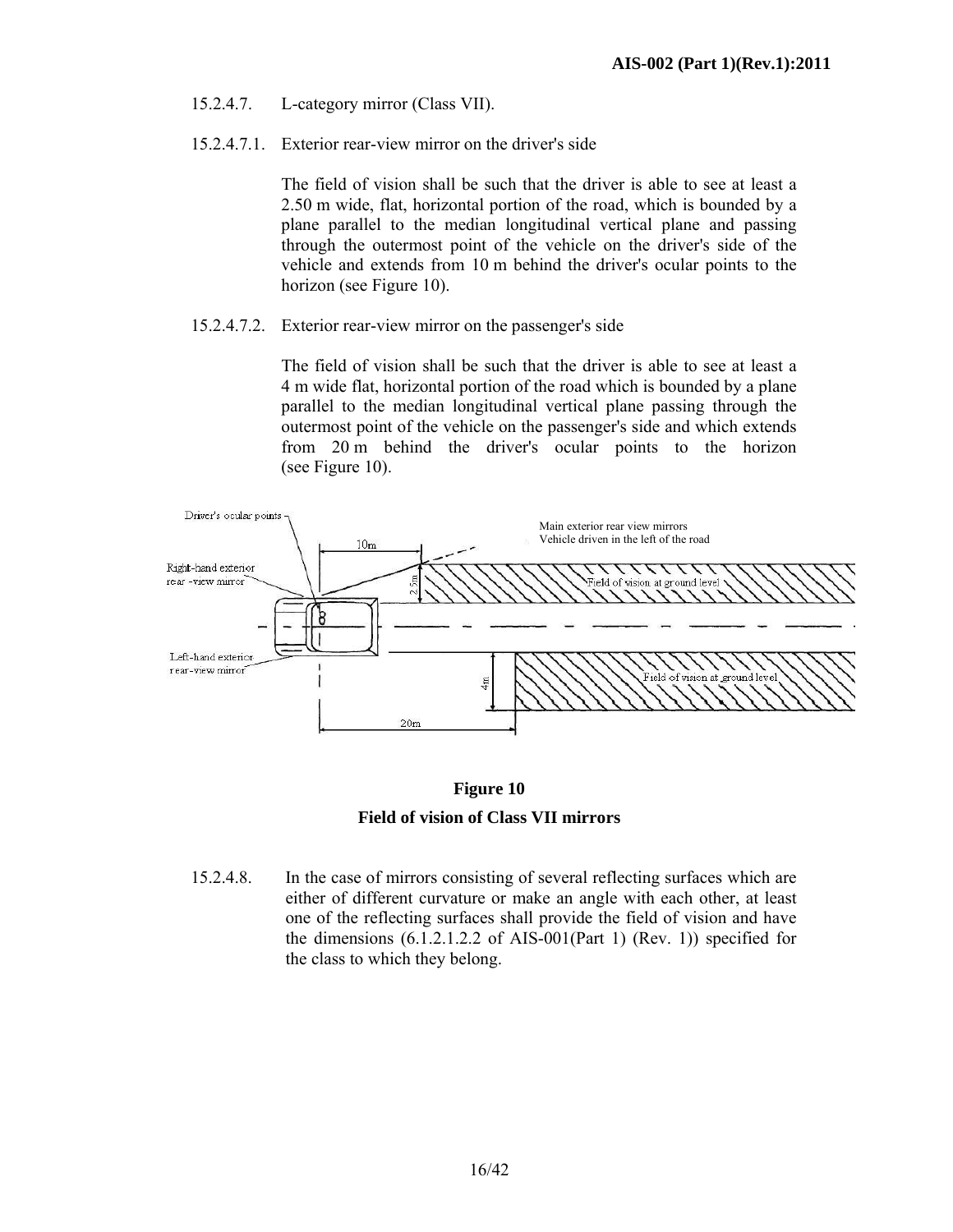### 15.2.4.9. **Obstructions**

### 15.2.4.9.1. **Interior rear-view mirror (Class I)**

 The field of vision may be reduced by the presence of devices such as, sun visors, windscreen wipers, heating elements and stop lamp of category S3, provided that all these devices together do not obscure more than 15% of the prescribed field of vision. Headrest or framework or bodywork such as window columns of rear split doors, rear window frames shall be excluded from the calculations. This requirement shall be tested by projection on to a vertical plane at right angle to the longitudinal centre plane of the the vehicle. The degree of obstruction shall be measured with the sun visors folded back.

### 15.2.4.9.2. **Exterior mirrors (Classes II, III, IV, V, VI and VII)**

 In the fields of vision specified above, obstruction due to the bodywork and its components, such as mirrors, door handles, outline marker lights, direction indicators and front and rear bumpers, as well as reflective-surface cleaning components, shall not be taken into account if they are responsible for a total obstruction of less than 10 per cent of the specified field of vision. In the case of a vehicle designed and constructed for special purposes where, due to its special features, it is not possible to meet this requirement, the obstruction of the required field of vision of a Class VI mirror caused by the special features may be more than 10 per cent but not more than necessary for its special function.

### 15.2.4.10 **Test procedure**

 The field of vision shall be determined by placing powerful light sources at the ocular points and examining the light reflected on the vertical monitoring screen. Other equivalent methods may be used.

### 15.3. **Devices for indirect vision other than mirrors**

- 15.3.1. A device for indirect vision shall give such performances that a critical object is observed within the described field of vision, taking into account the critical perception.
- 15.3.2. Obstruction of the driver's direct view caused by the installation of a device for indirect vision shall be restricted to a minimum.
- 15.3.3. For the determination of the detection distance in case of cameramonitor devices for indirect vision, the procedure of Annex K shall be applied.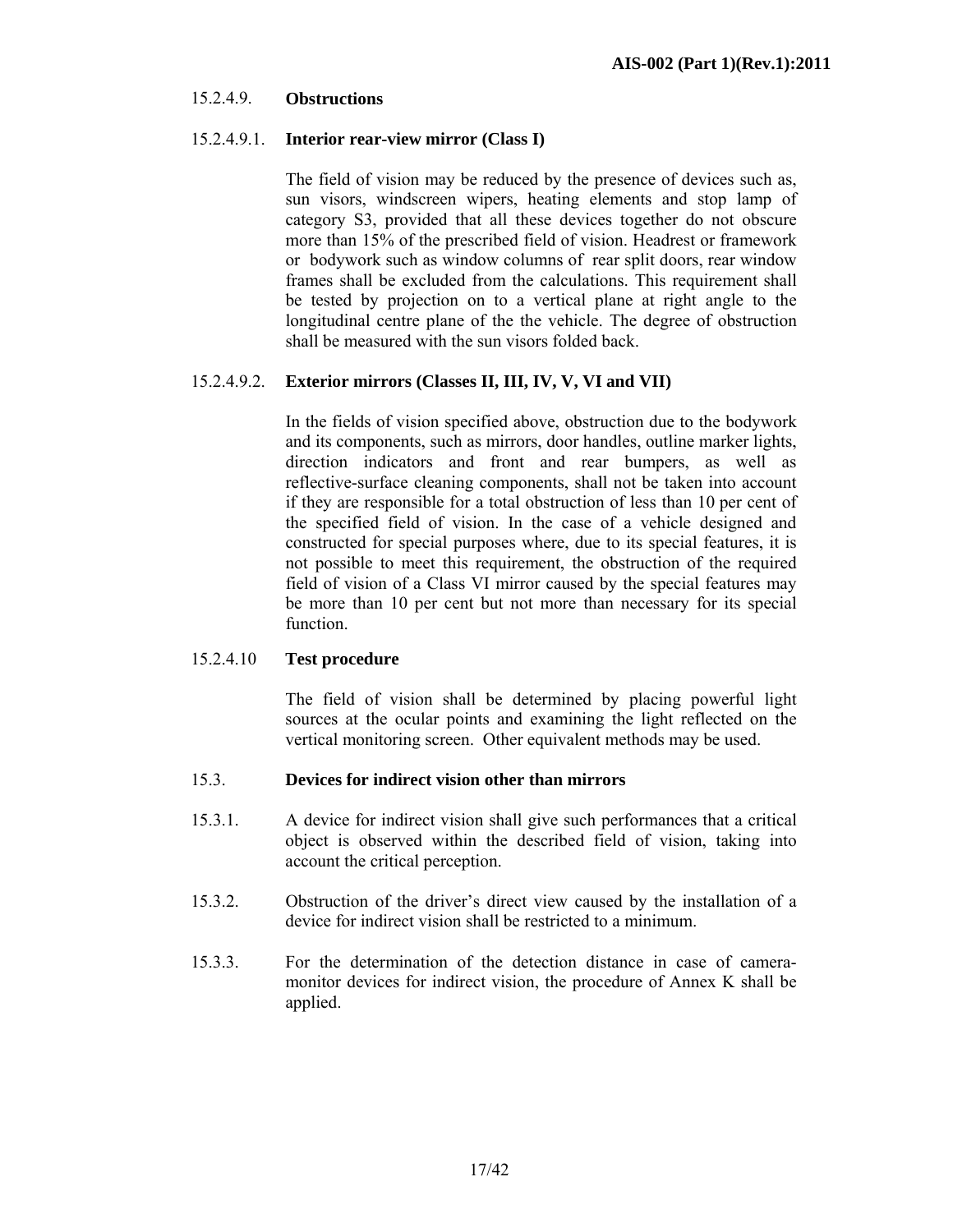### 15.3.4. **Installation requirements for the monitor**

 The viewing direction of the monitor shall roughly be the same direction as the one for the main mirror.

- 15.3.5. Vehicles may be equipped with additional devices for indirect vision.
- 15.3.6. The provisions of this standard do not apply to the surveillance cameramonitor-recording devices defined in 2.1.2.13 of AIS-001(Part 1)(Rev. 1). Exterior surveillance cameras either shall be mounted at least 2 m above the ground when the vehicle is under a load corresponding to its maximum technical permissible mass, or, if their lower edge is less than 2 m from the ground, shall not project more than 50 mm beyond the overall width of the vehicle measured without this device and have a radii of curvature of not less than 2.5 mm

### **16. MODIFICATIONS OF THE VEHICLE TYPE AND EXTENSION OF TYPE APPROVAL**

- 16.1 Every functional modification in technical specifications pertaining to installation of rear view mirror declared in accordance with 13.1 shall be intimated to the testing agency. Testing agency may then consider, whether,
- 16.1.1 Vehicle with modifications complies with specified requirements, or,
- 16.1.2 any testing is required.
- 16.2 For considering whether testing is required or not, guidelines given in Annex M shall be followed.
- 16.3 In case of 16.1.2., checks for those parameters which are affected by the modifications only need to be carried out.
- 16.4 In the event of 16.1.1. or in the case of 16.1.2 after successful compliance to requirements, the certificate of compliance shall be validated for the modified version.

### **17. CONFORMITY OF PRODUCTION**

Every vehicle approved under this standard shall be so manufactured as to conform to the type approved by meeting the requirements set out in 15 or 21 as applicable

**Note** : Verification of conformity of production will be applicable when the Whole Vehicle COP procedure is implemented.

- **18.** Reserved
- **19.** Reserved
- **20.** Reserved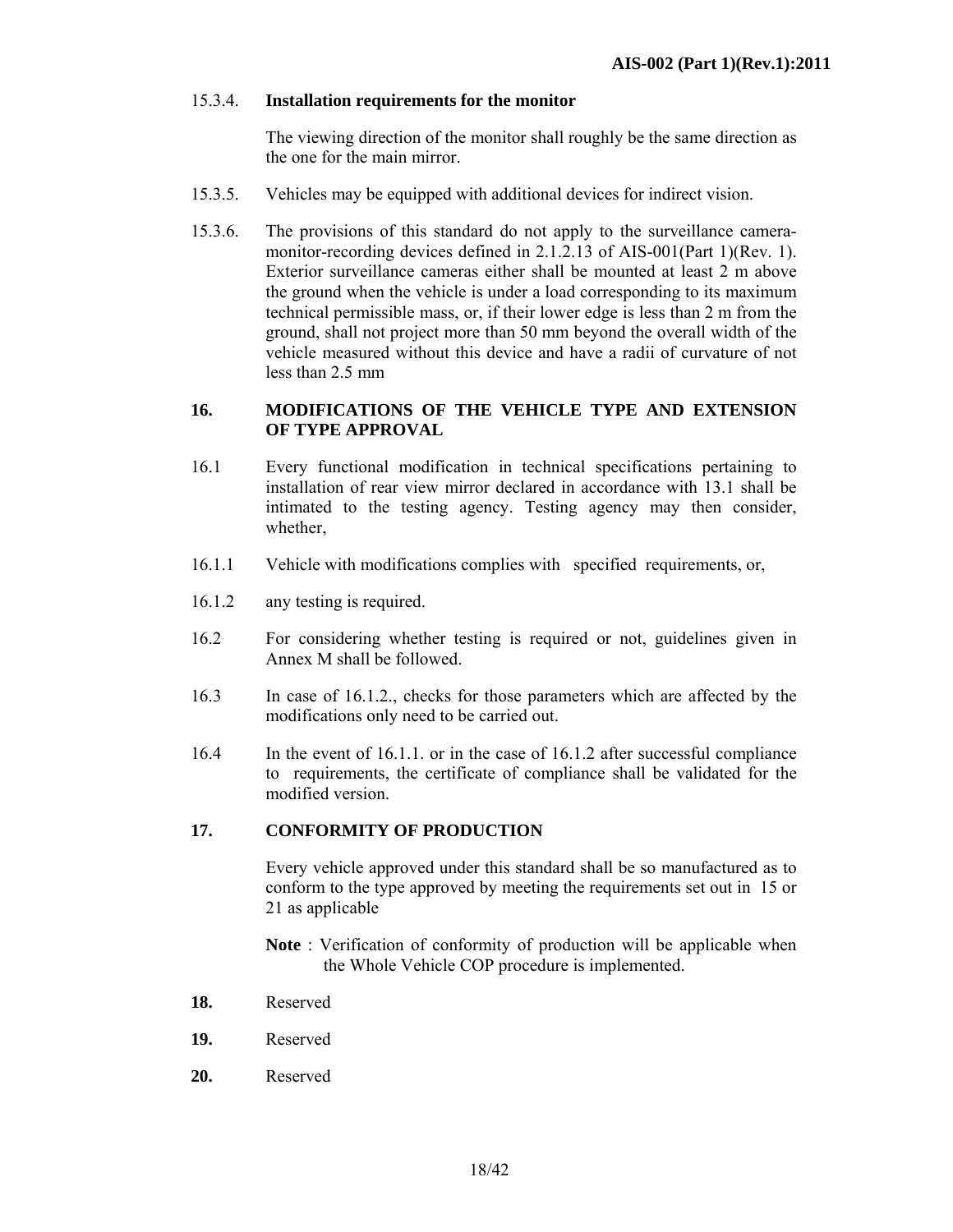### **21. TRANSITIONAL PROVISIONS**

- 21.1 At the request of the applicant, type approvals for compliance to AIS-002 (Part 1) (Rev.1): 2011, shall be granted by testing agencies from  $28<sup>th</sup>$  June  $2011$  (date of adoption of this standard in CMVR-TSC). Such type approvals shall be deemed to be compliance to AIS-002:2001.
- 21.2 At the request of applicant, type approval to the compliance to AIS-002:2001 shall be granted up to the notified date of implementation of AIS-002 (Part 1) (Rev.1): 2011.
- 21.3 Type approvals issued for compliance to AIS-002 : 2001 shall:
- 21.3.1 be extended for L category vehicles without any further verification, for compliance to AIS-002 (Part 1) (Rev.1) : 2011.
- 21.3.2 not be extended for M and N category vehicles for compliance to AIS-002 (Part 1) (Rev.1) : 2011
	- **Note:** Additional verification for the above need not be carried out, if compliance to the above requirements has already been established during the type approval as per AIS-002:2001.
- 21.4 Extension of Approvals for engineering and administrative changes:
- 21.4.1 In the case of 21.1, extensions shall be granted subject to the conditions of AIS-002 (Part 1) (Rev.1):2011. Such extensions shall be deemed to be compliance to AIS-002:2001.
- 21.4.2 In the case of 21.2, extensions shall be granted subject to conditions of AIS-002:2001 till the notified date of implementation of AIS-002 (Part 1) (Rev.1):2011.

### **22. AMENDMENTS TO ECE REGULATIONS AFTER THE LEVEL DESCRIBED IN 0.3 OF INTRODUCTION**

22.1 Supplements

 In case of changes in ECE regulation*,* which are issued as supplements (Supplements do not affect the earlier type approvals) at the request of applicant, approval of compliance to this standard shall be issued taking into account the changes arising out of such supplement(s) to ECE regulation with approval from Chairman AISC.

This shall be incorporated in the test report.

**Note**: Such changes will be considered for inclusion in this standard at the time of its next amendment /revision.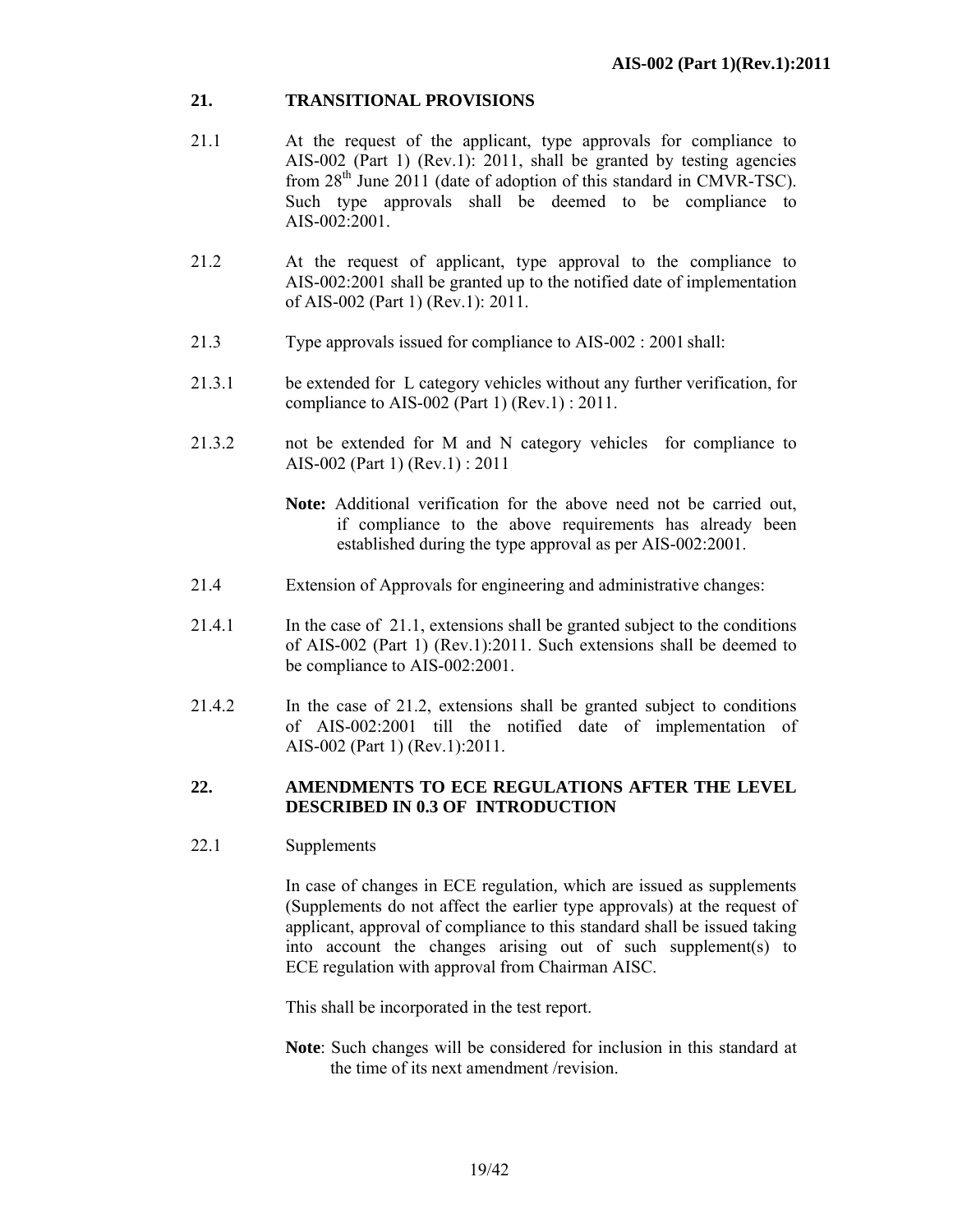### 22.2 Series of amendments

Changes in ECE regulation, which are issued as series of amendments (series of amendments may affect the earlier type approvals) will not be considered for issuing approval to this standard.

However, Chairman, AISC may, on a case to case basis, permit to accept latest series of amendments.

This shall be incorporated in the test report.

 **Note** : Such changes will be considered for inclusion in this standard at the time of its next revision.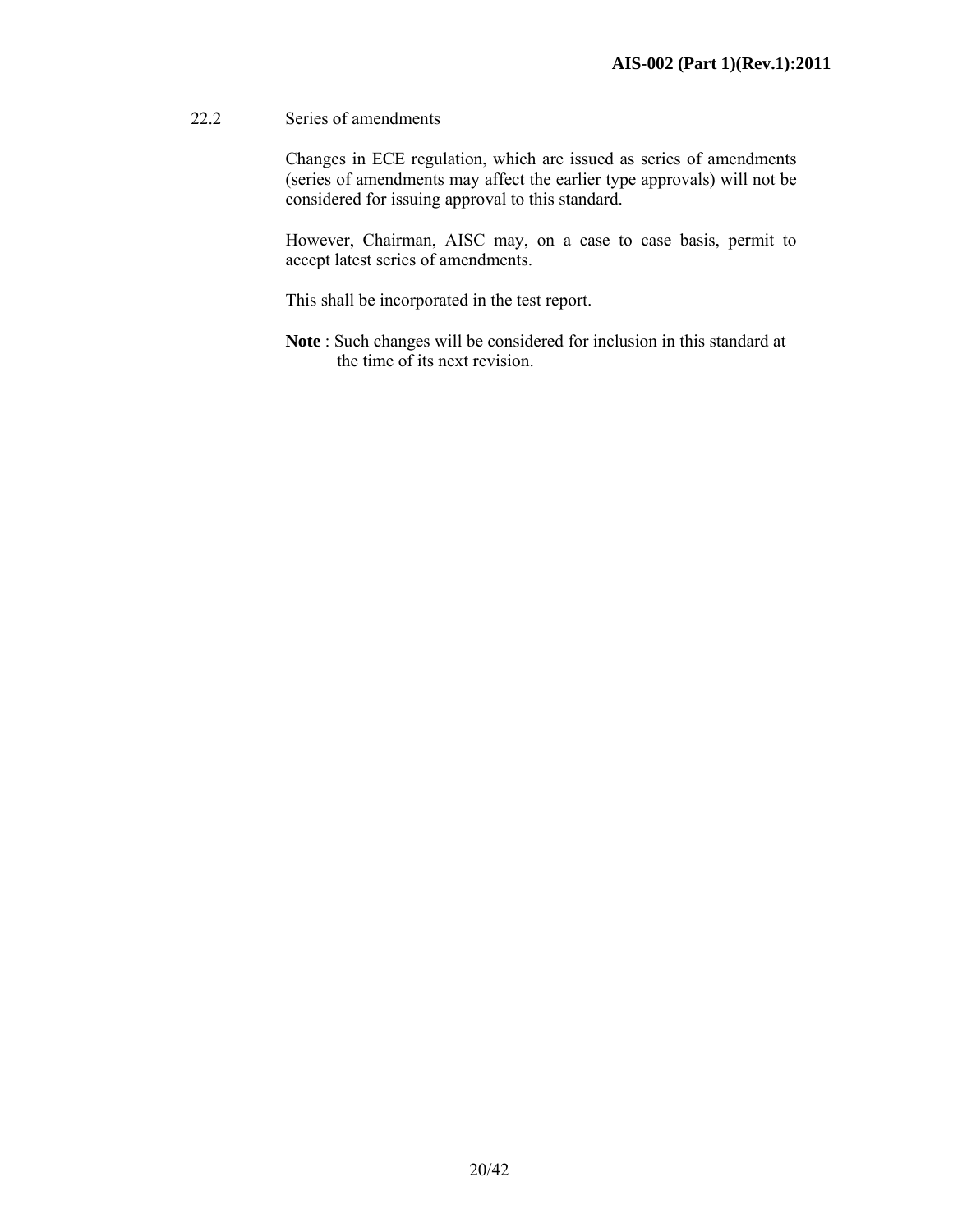# **ANNEX A**

(Reserved)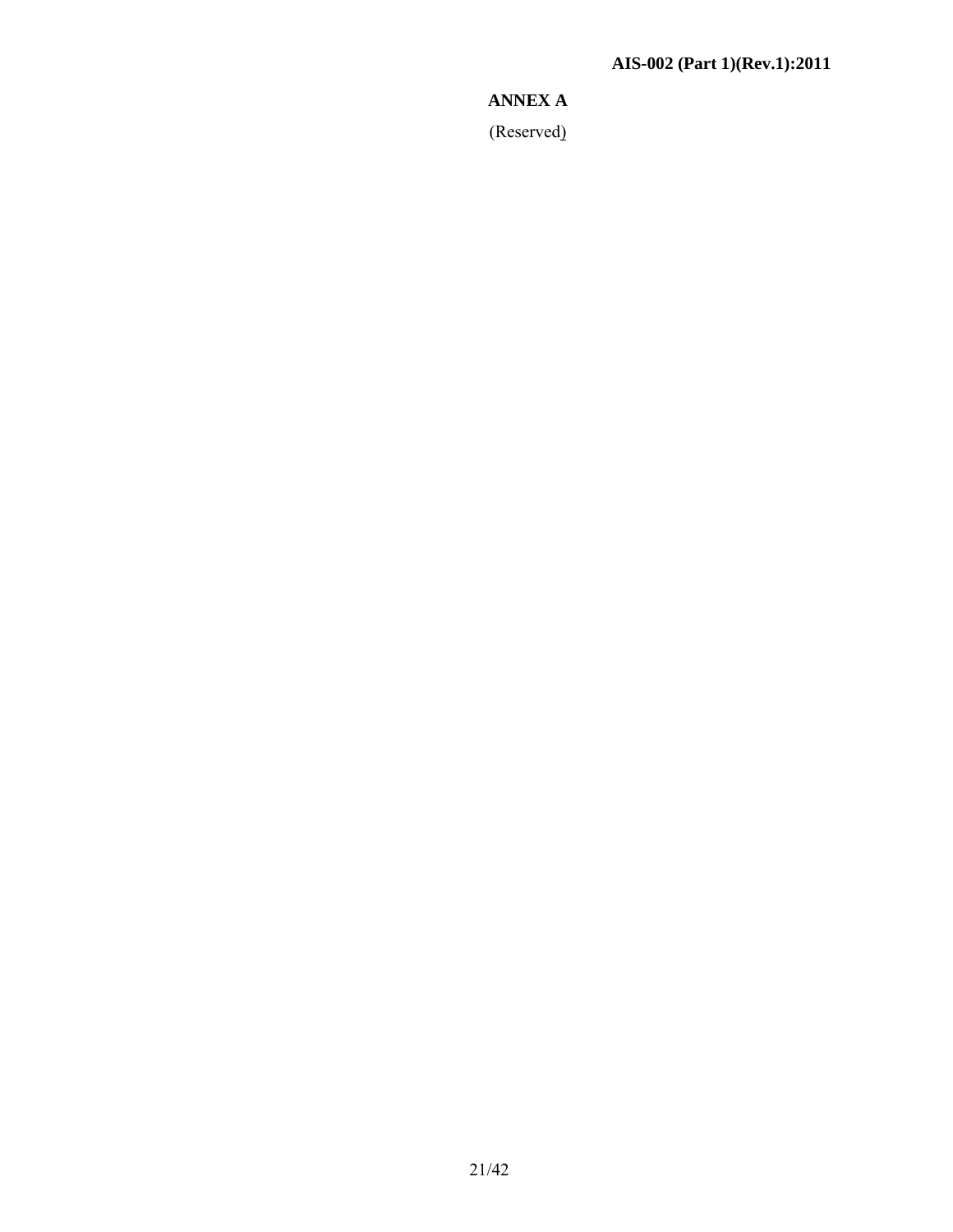### **ANNEX B**

### (See 13.1) **INFORMATION TO BE SUBMITTED AT THE TIME OF TYPE APPROVAL**

**B-1** The specification submitted by manufacturer (applicant) at the time of applying for the type approval of the vehicle to this standard shall contain at least the information set out in the following entries of AIS-007(Revision 3):

| Table 1 | 1.1, 1.7.1, 2.1, 2.2, 6.2, 52.1.2, 52.2.2, 52.4 (For L category<br>vehicles only)             |
|---------|-----------------------------------------------------------------------------------------------|
| Table 2 | A1.1, A1.7.1, A.2.1, A.2.1.1, A.2.1.2, A2.2, A2.1.5 (For M<br>and N category vehicles)        |
| Table 3 | B1.2, B27.1.3, B27.2.3, B27.1.7, B27.2.6, B27.2.7,<br>B27.3.7.(For M and N category vehicles) |

Following additional information shall also be provided along with the type approval application.

- 1. In case of L-category vehicles with bodywork / without bodywork.
- 2. Photograph(s) and/or drawing(s) of a representative vehicle:
- 3. Optional equipment which may affect the rearward field of vision:
- 4. A brief description of the electronic components (if any) of the adjustment device:
- 5. Sketch(es) showing R point, seat back angle and the position of the mirror relative to the vehicle structure, including methods of attachment and relevant dimensions as applicable
- 6. Devices for indirect vision other than mirrors:
- 7. Sufficiently detailed drawings of devices for indirect vision other than mirrors, with the installation instructions:
- **B-2** If the above information is submitted as per AIS-007 for approval of the complete vehicle it is not necessary to submit information in the above format. In addition, the information required in sketch form may be combined with information needed for other standards.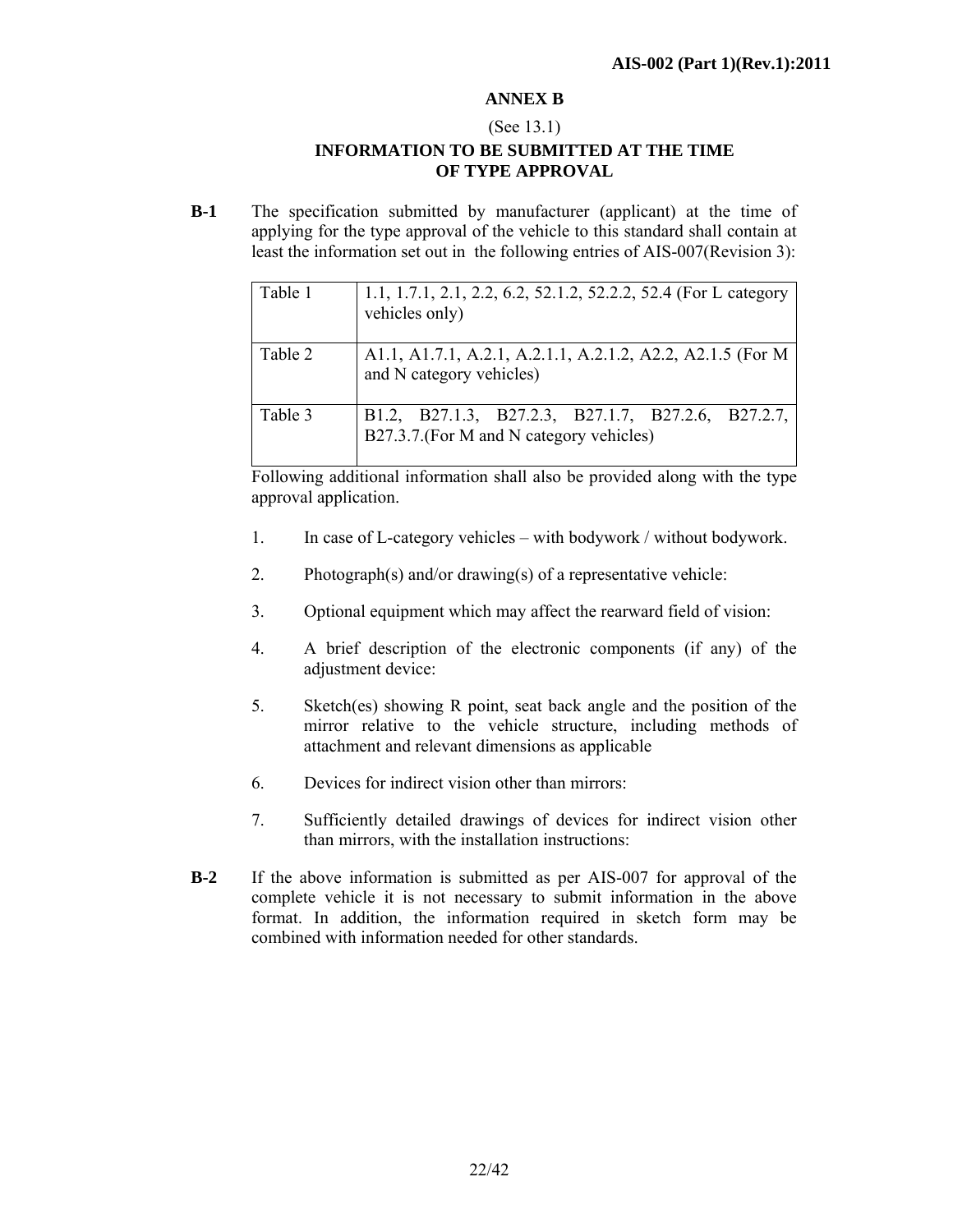# **ANNEX C**

(Reserved)

# **ANNEX D**  (Reserved)

# **ANNEX E**

(Reserved)

# **ANNEX F**

(Reserved)

# **ANNEX G**

(Reserved)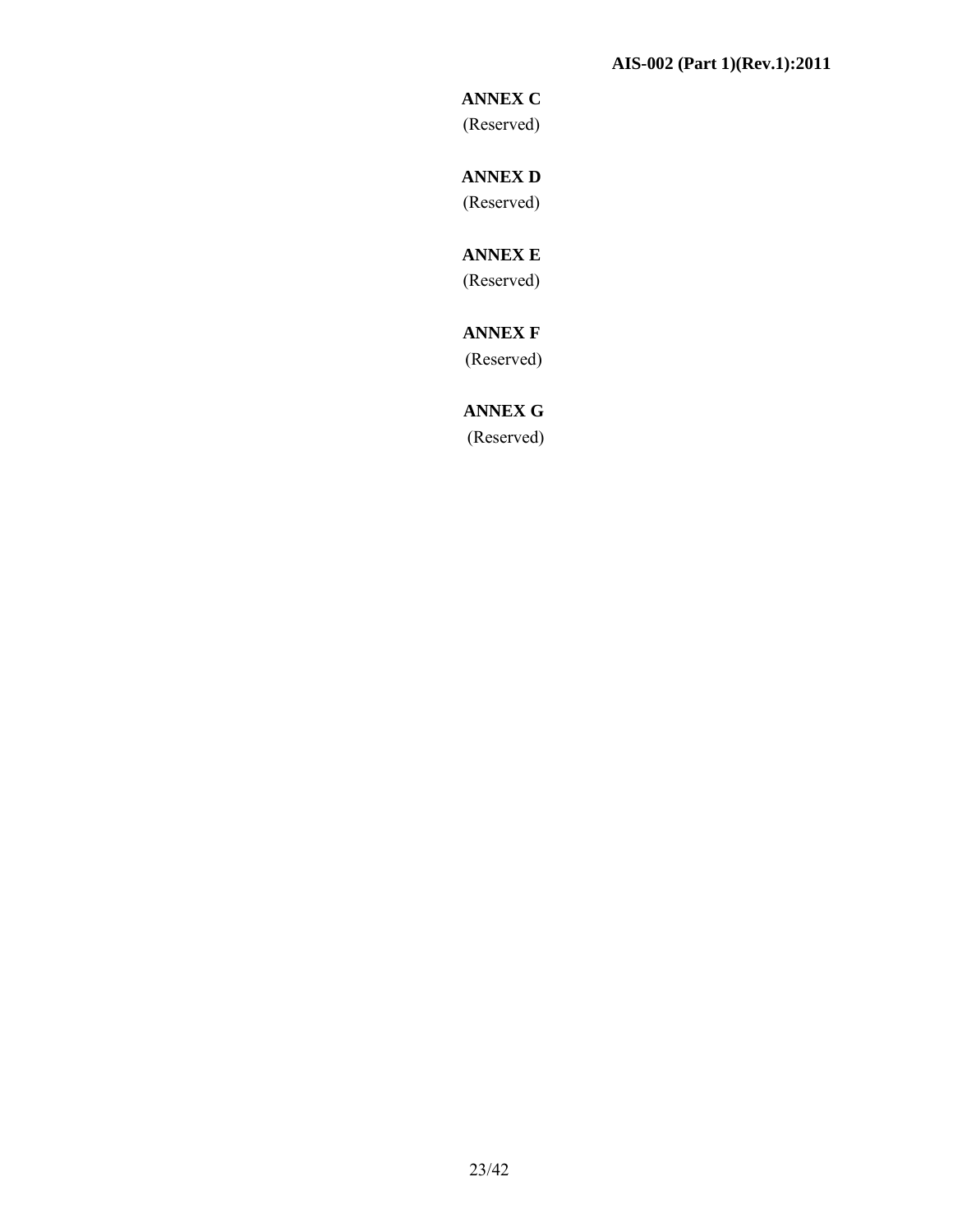### **ANNEX H**

### (See 12.1.)

### **PROCEDURE FOR DETERMINING THE "H" POINT AND THE ACTUAL TORSO ANGLE FOR SEATING POSITIONS IN MOTOR VEHICLES**

### **H-1. PURPOSE**

 The procedure described in this Annex is used to establish the "H" point location and the actual torso angle for one or several seating positions in a motor vehicle and to verify the relationship of measured data to design specifications given by the vehicle manufacturer.

**Note:** In any seating position other than front seats where the "H" point cannot be determined using the "Three-dimensional 'H' point machine" or procedures, the "R" point indicated by the manufacturer may be taken as a reference at the discretion of the testing agency.

### **H-2. DEFINITIONS**

For the purposes of this Annex:

- H-2.1. **"Reference data"** means one or several of the following characteristics of a seating position:
- H-2.1.1. the "H" point and the "R" point and their relationship;
- H-2.1.2. the actual torso angle and the design torso angle and their relationship.
- H-2.2. **"Three-dimensional 'H' point machine"** (3-D H machine) means the device used for the determination of "H" points and actual torso angles. This device is described in Annex HA
- H-2.3. **"'H' point"** means the pivot centre of the torso and thigh of the 3-D H machine installed in the vehicle seat in accordance with H-4 below. The "H" point is located in the centre of the centreline of the device which is between the "H" point sight buttons on either side of the 3-D H machine. The "H" point corresponds theoretically to the "R" point (for tolerances see H-3.2.2). Once determined in accordance with the procedure described in H-4, the "H" point is considered fixed in relation to the seat-cushion structure and to move with it when the seat is adjusted.
- H-2.4 **"'R' point" or "seating reference point"** means a design point defined by a vehicle manufacturer for each seating position and established with respect to the three-dimensional reference system;
- H-2.5. **"Torso-line"** means the centreline of the probe of the 3-D H machine with the probe in the fully rearward position.
- H-2.6. **"Actual torso angle"** means the angle measured between a vertical line through the "H" point and the torso line using the back angle quadrant on the 3-D H machine. The actual torso angle corresponds theoretically to the design torso angle (for tolerances see H-3.2.2.).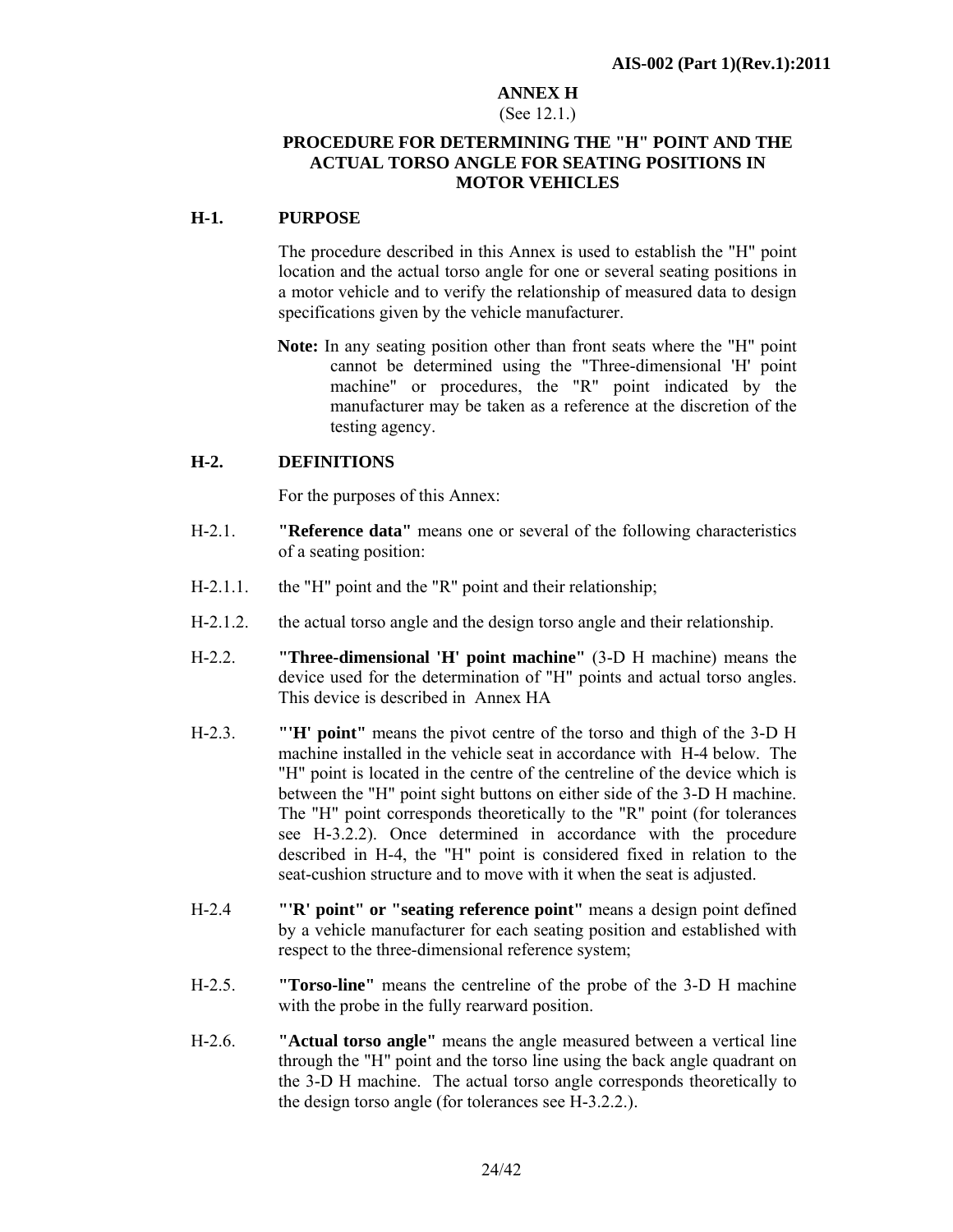- H-2.7. **"Design torso angle"** means the angle measures between a vertical line through the "R" point and the torso line in a position which corresponds to the design position of the seat-back established by the vehicle manufacturer.
- H-2.8. **"Centreplane of occupant"** (C/LO) means the median plane of the 3-D H machine positioned in each designated seating position; it is represented by the co-ordinate of the "H" point on the "Y" axis. For individual seats, the centreplane of the seat coincides with the centreplane of the occupant. For other seats, the centreplane of the occupant is specified by the manufacturer;
- H-2.9. **"Three-dimensional reference system"** means a system as described in Annex HB.
- H-2.10. **"Fiducial marks"** are physical points (holes, surfaces, marks or indentations) on the vehicle body as defined by the manufacturer;
- H-2.11. **"Vehicle measuring attitude"** means the position of the vehicle as defined by the co-ordinates of fiducial marks in the three-dimensional reference system

### **H-3. REQUIREMENTS**

### H-3.1. **Data presentation**

 For each seating position where reference data are required in order to demonstrate compliance with the provisions of the present standard, all or an appropriate selection of the following data shall be presented in the form indicated in Annex HC.

- H-3.1.1. the co-ordinates of the "R" point relative to the three-dimensional reference system;
- H-3.1.2. the design torso angle;
- H-3.1.3. all indications necessary to adjust the seat (if it is adjustable) to the measuring position set out in H-4.3.

### H-3.2. **Relationship between measured data and design specifications**

- H-3.2.1. The co-ordinates of the "H" point and the value of the actual torso angle obtained by the procedure set out in H-4 shall be compared, respectively, with the co-ordinates of the "R" point and the value of the design torso angle indicated by the vehicle manufacturer.
- H-3.2.2. The relative positions of the "R" point and the "H" point and the relationship between the design torso angle and the actual torso angle shall be considered satisfactory for the seating position in question if the "H" point, as defined by its co-ordinates, lies within a square of 50 mm side length with horizontal and vertical sides whose diagonals intersect at the "R" point, and if the actual torso angle is within 5 degree of the design of the torso angle.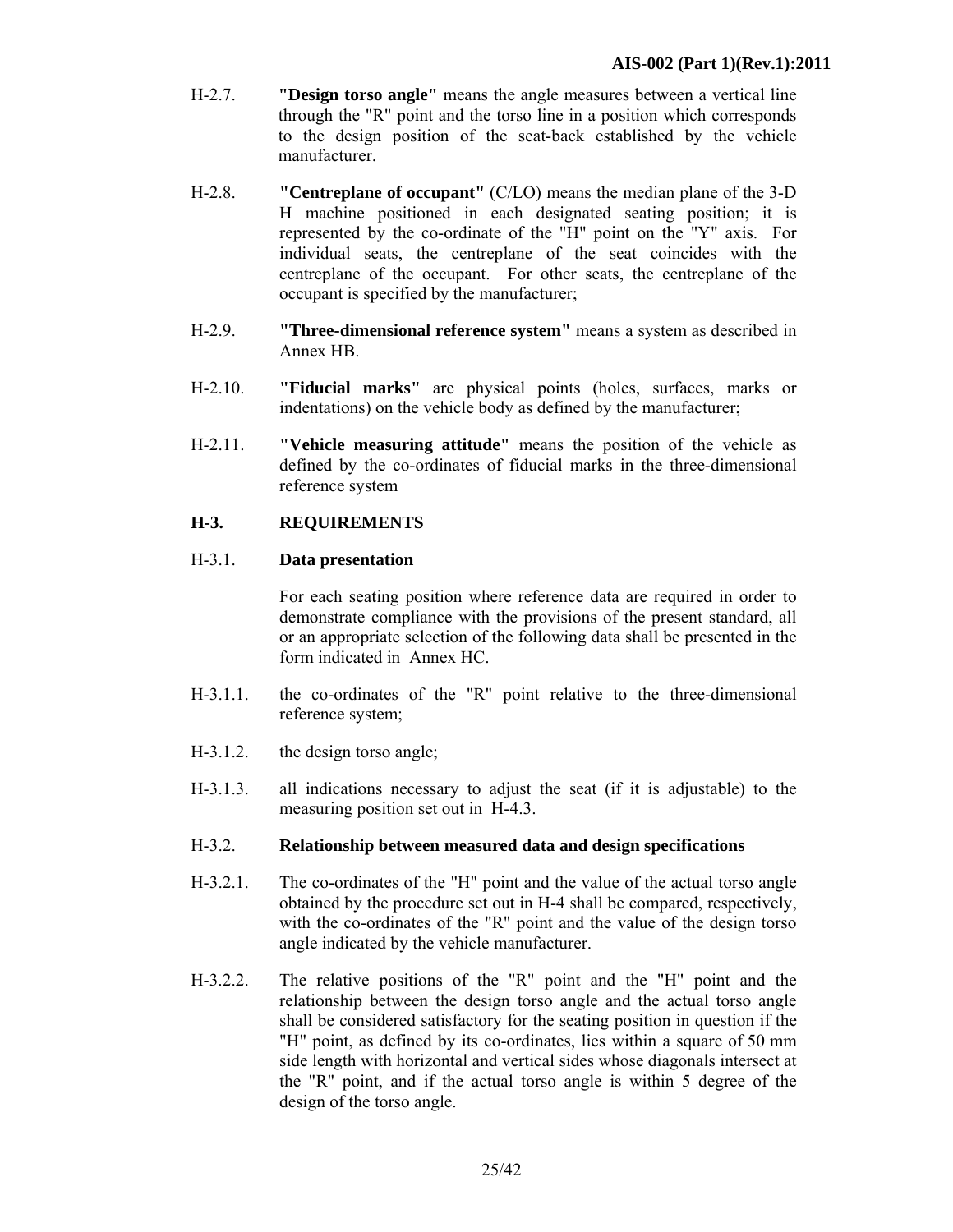- H-3.2.3. If these conditions are met, the "R" point and the design torso angle, shall be used to demonstrate compliance with the provisions of this standard.
- H-3.2.4. If the "H" point or the actual torso angle does not satisfy the requirements of H-3.2.2, the "H" point and the actual torso angle shall be determined twice more (three times in all). If the results of two of these three operations satisfy the requirements, the conditions of H-3.2.3 shall apply.
- H-3.2.5. If the results of at least two of the three operations described H-3.2.4 do not satisfy the requirements of H-3.2.2, or if the verification is not to carry out because the vehicle manufacturer has failed to supply information regarding the position of the "R" point or regarding the design torso angle, the centroid of the three measured points or the average of the three measured angles shall be used and be regarded as applicable in all cases where the "R" point or the design torso angle is referred to in this standard.

### **H-4. PROCEDURE FOR "H" POINT AND ACTUAL TORSO ANGLE DETERMINATION**

- H-4.1. The vehicle shall be preconditioned at the manufacturer's discretion, at a temperature of  $20 \pm 10^{\circ}$ C to ensure that the seat material reaches the room temperature. If the seat to be checked has never been sat upon, a 70 to 80 kg person or device shall sit on the seat twice for one minute to flex the cushion and back. At the manufacturer's request, all seat assemblies shall remain unloaded for a minimum period of 30 min prior to installation of the 3-D H machine.
- H-4.2. The vehicle shall be at the measuring attitude defined in H-2.11.
- H-4.3. The seat, if it is adjustable, shall be adjusted first to the rearmost normal driving or riding position, as indicated by the vehicle manufacturer, taking into consideration only the longitudinal adjustment of the seat, excluding seat travel used for purposes other than normal driving or riding positions. Where other modes of seat adjustment exist (vertical, angular, seat-back, etc.) these will be then adjusted to the position specified by the vehicle manufacturer. For suspension seats, the vertical position shall be rigidly fixed corresponding to a normal driving position as specified by the manufacturer.
- H-4.4. The area of the seating position contacted by the 3-D H machine shall be covered by a muslin cotton, of sufficient size and appropriate texture, described as a plain cotton fabric having 18.9 threads  $per/cm<sup>2</sup>$  and weighing  $0.228 \text{ kg/m}^2$  or knitted or non-woven fabric having equivalent characteristics.

 If test is run on a seat outside the vehicle, the floor on which the seat is placed shall have the same essential characteristics e.g. tilt angle, height difference with a seat mounting, surface texture, etc, as the floor of the vehicle in which the seat is intended to be used.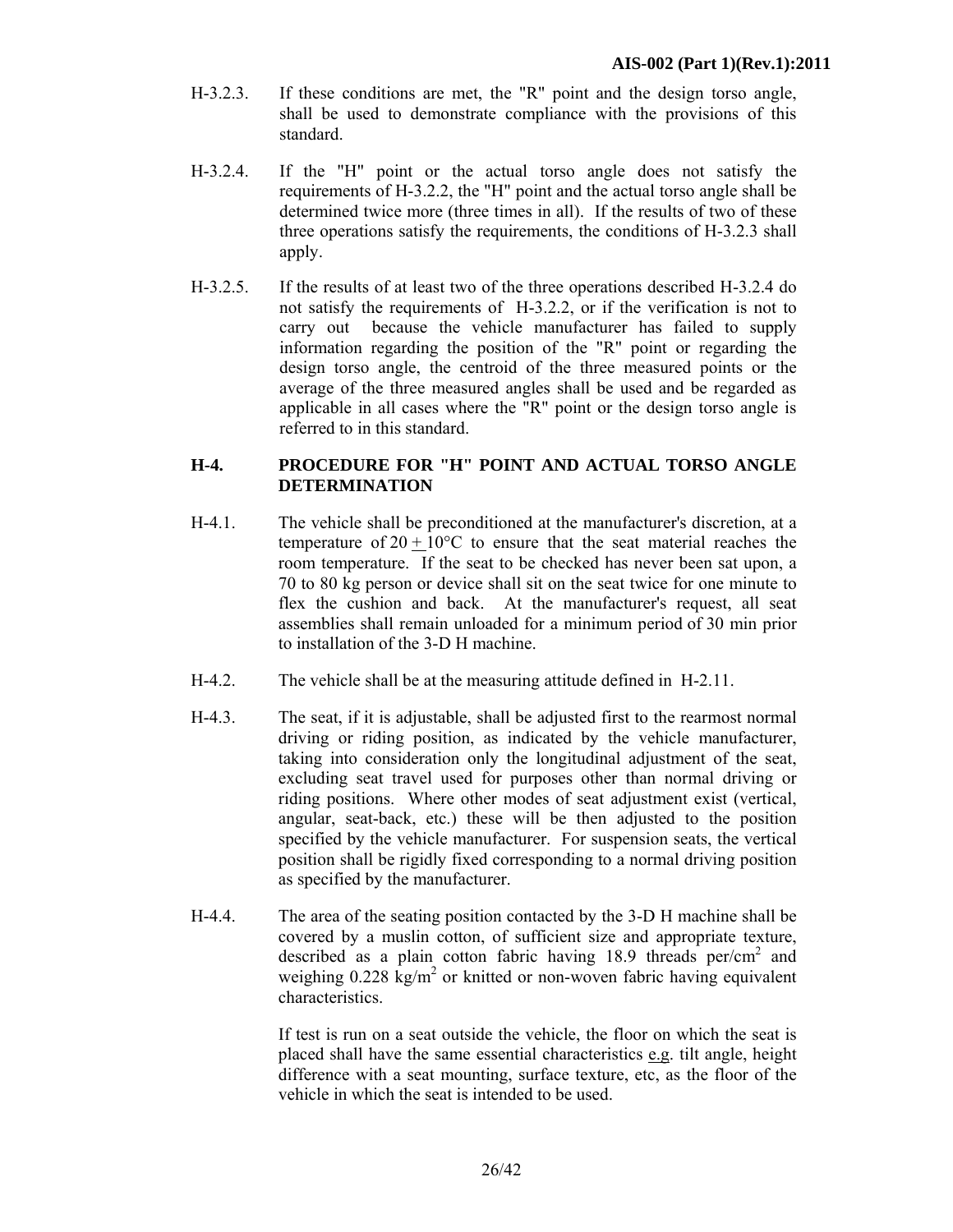- H-4.5. Place the seat and back assembly of the 3-D H machine so that the centreplane of the occupant (C/LO) coincides with the centreplane of the 3-D H machine. At the manufacturer's request, the 3-D H machine may be moved inboard with respect to the C/LO if the 3-D H machine is located so far outboard that the seat edge will not permit levelling of the 3-D H machine.
- H-4.6. Attach the foot and lower leg assemblies to the seat pan assembly, either individually or by using the T-bar and lower leg assembly. A line through the "H" point sight buttons shall be parallel to the ground and perpendicular to the longitudinal centre-plane of the seat.
- H-4.7. Adjust the feet and leg positions of the 3-D H machine as follows:
- H-4.7.1. Designated seating position: driver and outside front passenger
- H-4.7.1.1. Both feet and leg assemblies shall be moved forward in such a way that the feet take up natural positions on the floor, between the operating pedals if necessary. Where possible the left foot shall be located approximately the same distance to the left of the centreplane of the 3-D H machine as the right foot is to the right. The spirit level verifying the transverse orientation of the 3-D H machine is brought to the horizontal by readjustment of the seat pan if necessary, or by adjusting the leg and foot assemblies towards the rear. The line passing through the "H" point sight buttons shall be maintained perpendicular to the longitudinal centreplane of the seat.
- H-4.7.1.2. If it is not possible for the left leg be kept parallel to the right leg and is not possible for the left foot to be supported by the structure, move the left foot until it is supported. The alignment of the sight buttons shall be maintained.
- H-4.7.2. Designated seating position: outboard rear

 For rear seats or auxiliary seats, the legs are located as specified by the manufacturer. If the feet then rest on parts of the floor which are at different levels, the foot which first comes into contact with the front seat shall serve as a reference and the other foot shall be so arranged that the spirit level giving the transverse orientation of the seat of the device indicates the horizontal.

H-4.7.3. Other designated seating positions:

 The general procedure indicated in H-4.7.1 shall be followed except that the feet shall be placed as specified by the vehicle manufacturer.

- H-4.8. Apply lower leg and thigh weights and level the 3-D H machine.
- H-4.9. Tilt the back pan forward against the forward stop and draw the 3-D H machine away from the seat-back using the T-bar. Reposition the 3-D H machine on the seat by one of the following methods: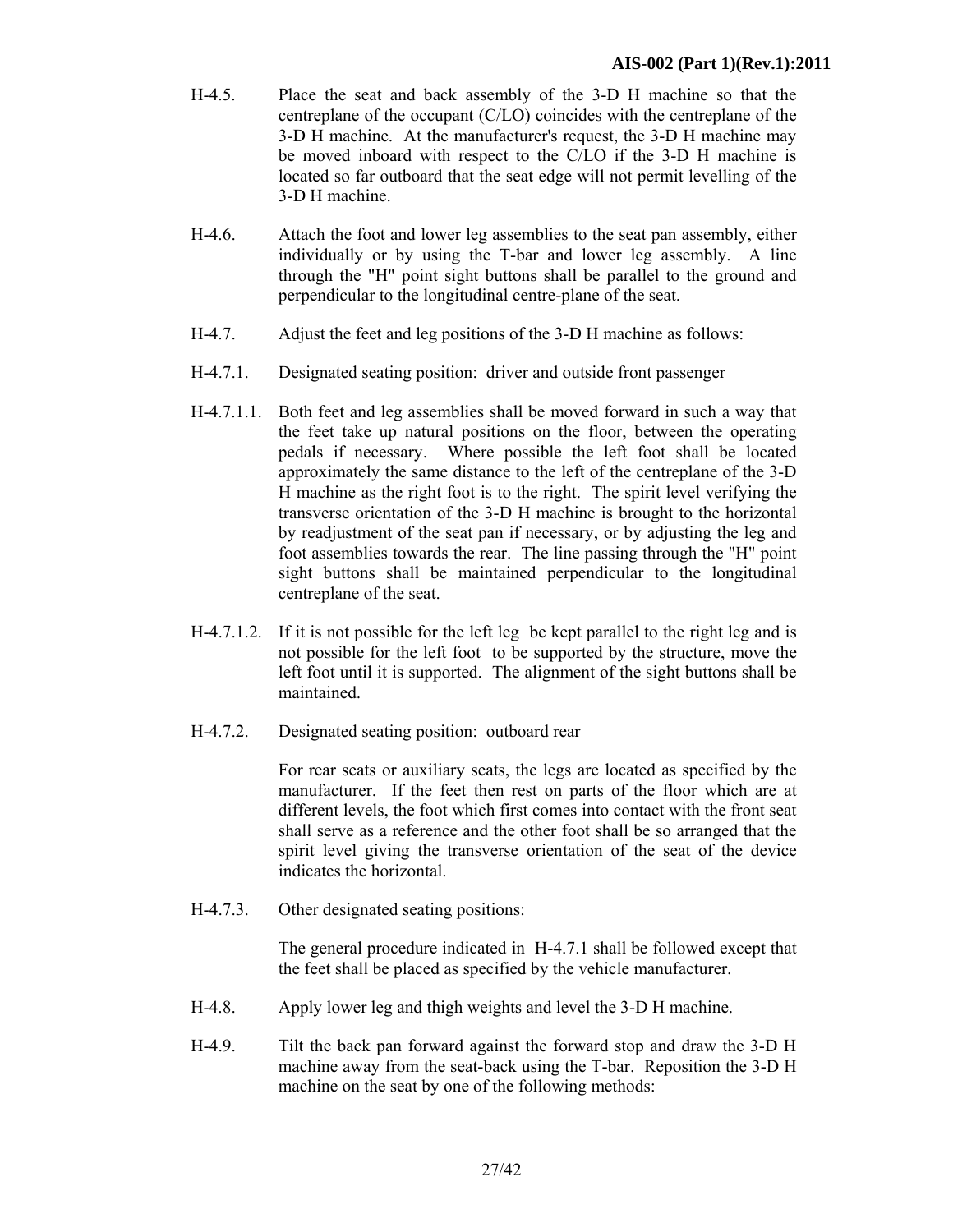- H-4.9.1. If the 3-D H machine tends to slide rearward, use the following procedure. Allow the 3-D H machine to slide rearward until a forward horizontal restraining load on the T-bar is no longer required, i.e. until the seat pan contacts the seat-back. If necessary, reposition the lower leg;
- H-4.9.2. If the 3-D H machine does not tend to slide rearward, use the following procedure. Slide the 3-D H machine rearwards by applying a horizontal rearward load to the T-bar until the seat pan contacts the seat-back (see Figure 2 of Annex HA).
- H-4.10 Apply a  $100 + 10$  N load to the back and pan assembly of the 3-D H machine at the intersection of the hip angle quadrant and the T-bar housing. The direction of load application shall be maintained along a line passing by the above intersection to a point just above the thigh bar housing (see Figure 2 of Annex HA).Then carefully return the back pan to the seat-back. Care shall be exercised throughout the remainder of the procedure to prevent the 3-D H machine from sliding forward.
- H-4.11. Install the right and left buttock weights and then, alternately, the eight torso weights. Maintain the 3-D H machine level.
- H-4.12. Tilt the back pan forward to release the tension on the seat-back. Rock the 3-D H machine from side to side through  $10^{\circ}$  arc (5 $^{\circ}$  to each side of the vertical centreplane) for three complete cycles to release any accumulated friction between the 3-D H machine and the seat.

 During the rocking action, the T-bar of the 3-D H machine may tend to diverge from the specified horizontal and vertical alignment. The T-bar shall therefore be restrained by applying an appropriate lateral load during the rocking motions. Care shall be exercised in holding the T-bar and rocking the 3-D H machine to ensure that no inadvertent exterior loads are applied in a vertical or fore-and-aft direction.

 The feet of the 3-D H machine are not to be restrained or held during this step. If the feet change position, they should be allowed to remain in that attitude for the moment.

 Carefully return the back pan to the seat-back and check the two spirit levels for zero position. If any movement of the feet has occurred during the rocking operation of the 3-D H machine, they shall be repositioned as follows:

 Alternately, lift each foot off the floor the minimum necessary amount until no additional foot movement is obtained. During this lifting, the feet are to be free to rotate; and no forward or lateral loads are to be applied. When each foot is placed back in the down position, the heel is to be in contact with the structure designed for this;

 Check the lateral spirit level for zero position; if necessary, apply a lateral load to the top of the back pan sufficient to level the 3-D H machine's seat pan on the seat.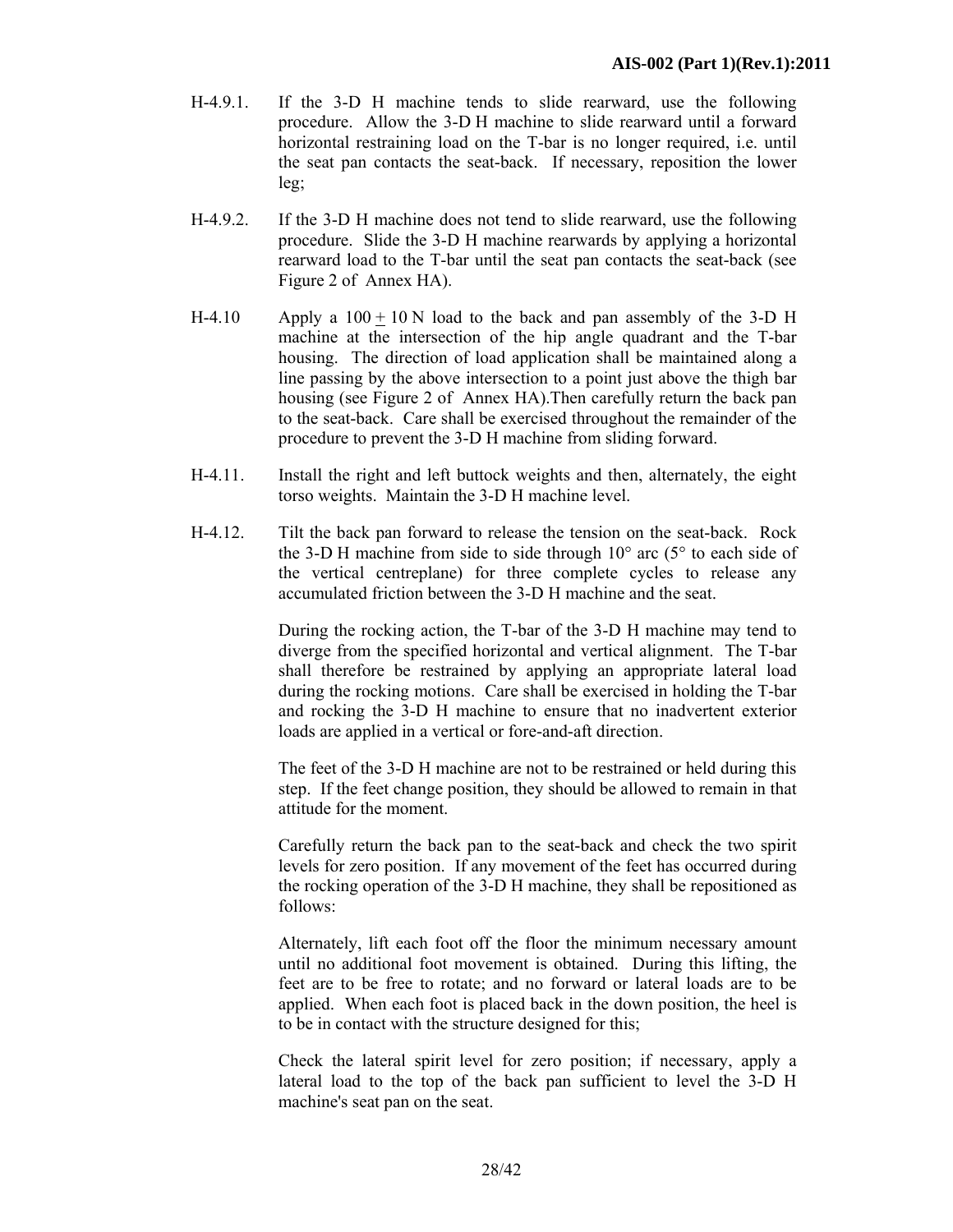- H-4.13. Holding the T-bar to prevent the 3-D H machine from sliding forward on the seat cushion, proceed as follows:
	- (a) return the back pan to the seat back;
	- (b) alternately apply and release a horizontal rearward load, not to exceed 25 N, to the back angle bar at a height approximately at the centre of the torso weights until the hip angle quadrant indicates that a stable position has been reached after load release. Care shall be exercised to ensure that no exterior downward or lateral loads are applied to the 3-D H machine. If another level adjustment of the 3-D H machine is necessary, rotate the back pan forward, re-level, and repeat the procedure from H-4.12.
- H-4.14. Take all measurements:
- H-4.14.1. The co-ordinates of the "H" point are measured with respect to the three-dimensional reference system;
- H-4.14.2. The actual torso angle is read at the back angle quadrant of the 3-D H machine with the probe in its fully rearward position.
- H-4.15. If a re-run of the installation of the 3-D H machine is desired, the seat assembly should remain unloaded for a minimum period of 30 min prior to the re-run. The 3-D H machine should not be left loaded on the seat assembly longer than the time required to perform the test.
- H-4.16. If the seats in the same row are regarded as similar (bench seat, identical seats, etc.) only one "H" point and one "actual torso angle" shall be determined for each row of seats, the 3-D H machine described in Annex HA being seated in a place regarded as representative for the row. This place shall be:
- H-4.16.1. in the case of the front row, the driver's seat;
- H-4.16.2 in the case of the rear row or rows, an outer seat.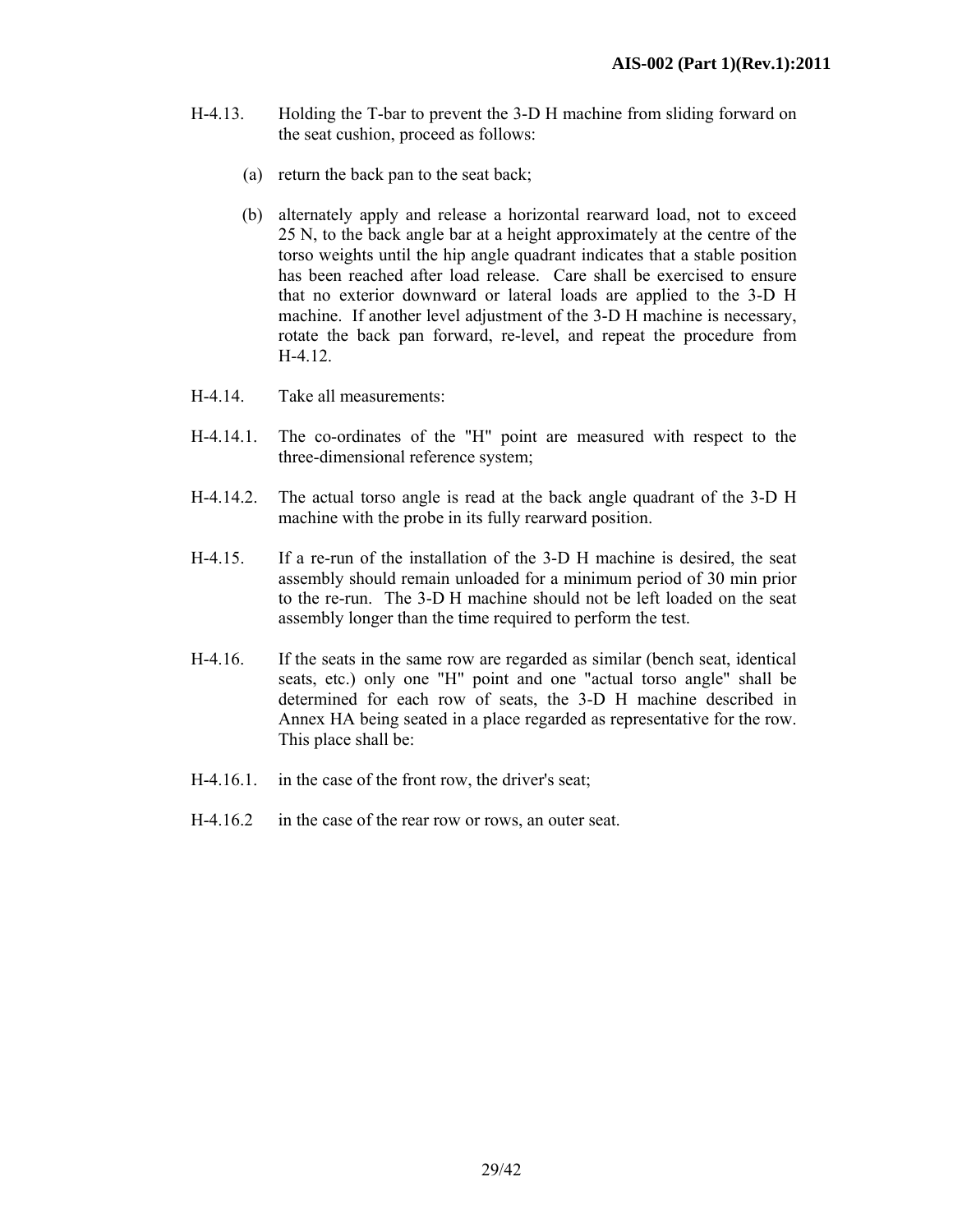### **ANNEX HA**

### (See H-2.2)

### **DESCRIPTION OF THE THREE DIMENSIONAL "H" POINT MACHINE**  $\frac{1}{2}$  (3-D H machine)

### **HA-1. Back and seat pans**

 The back and seat pans are constructed of reinforced plastic and metal; they simulate the human torso and thigh and are mechanically hinged at the "H" point. A quadrant is fastened to the probe hinged at the "H" point to measure the actual torso angle. An adjustable thigh bar, attached to the seat pan, establishes the thigh centreline and serves as a baseline for the hip angle quadrant.

### **HA-2. Body and leg elements**

---------------------------------------------

 Lower leg segments are connected to the seat pan assembly at the T-bar joining the knees, which is a lateral extension of the adjustable thigh bar. Quadrants are incorporated in the lower leg segments to measure knee angles. Shoe and foot assemblies are calibrated to measure the foot angle. Two spirit levels orient the device in space. Body element weights are placed at the corresponding centres of gravity to provide seat penetration equivalent to a 76 kg male. All joints of the 3-D H machine should be checked for free movement without encountering noticeable friction.

<sup>(\*/</sup>For details of the construction of the 3-D H machine refer to Society of Automotive Engineers (SAE), 400 Commonwealth Drive, Warrendale, Pennsylvania/15096, United States of America. The machine corresponds to that described in ISO Standard 6549-1980.)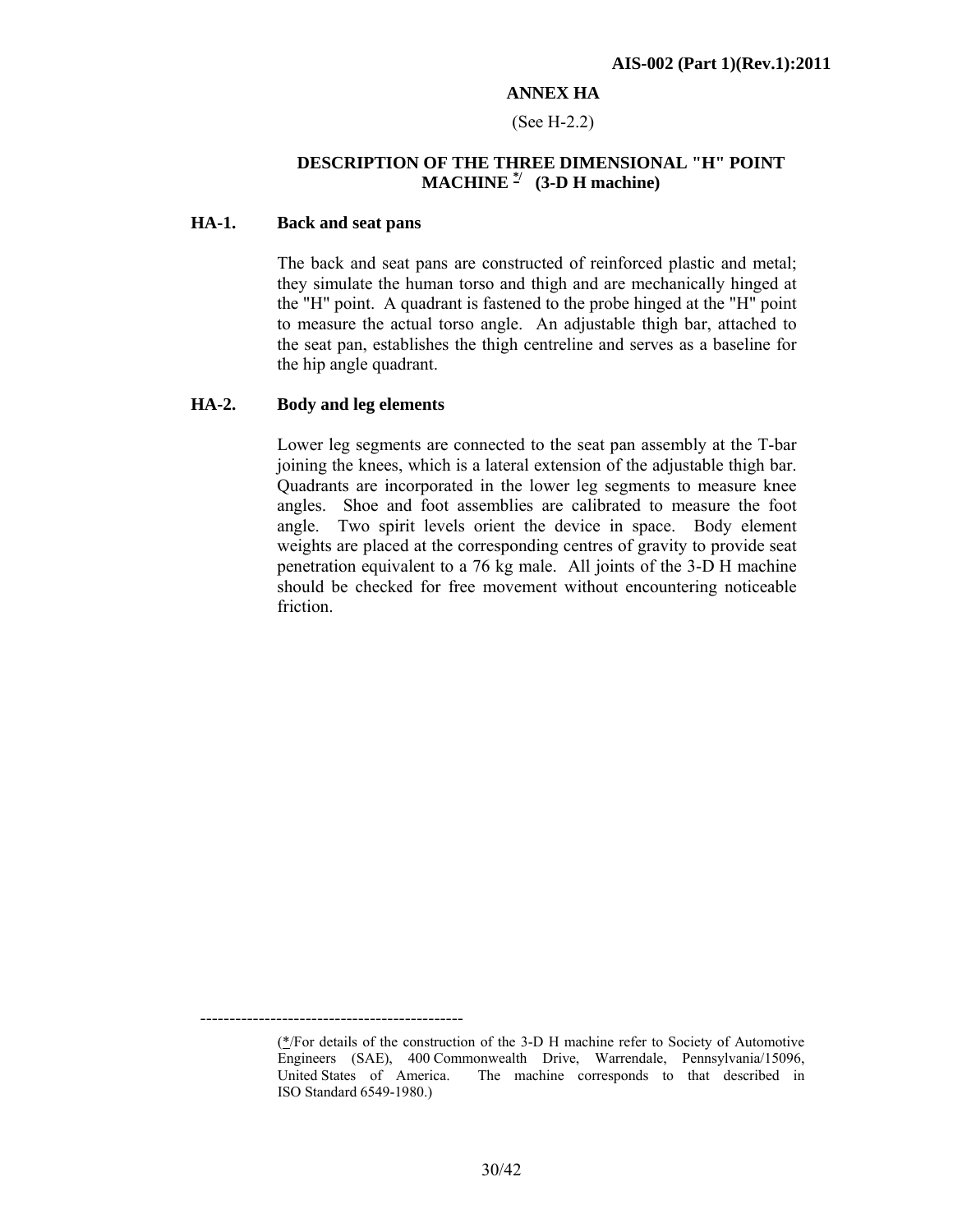

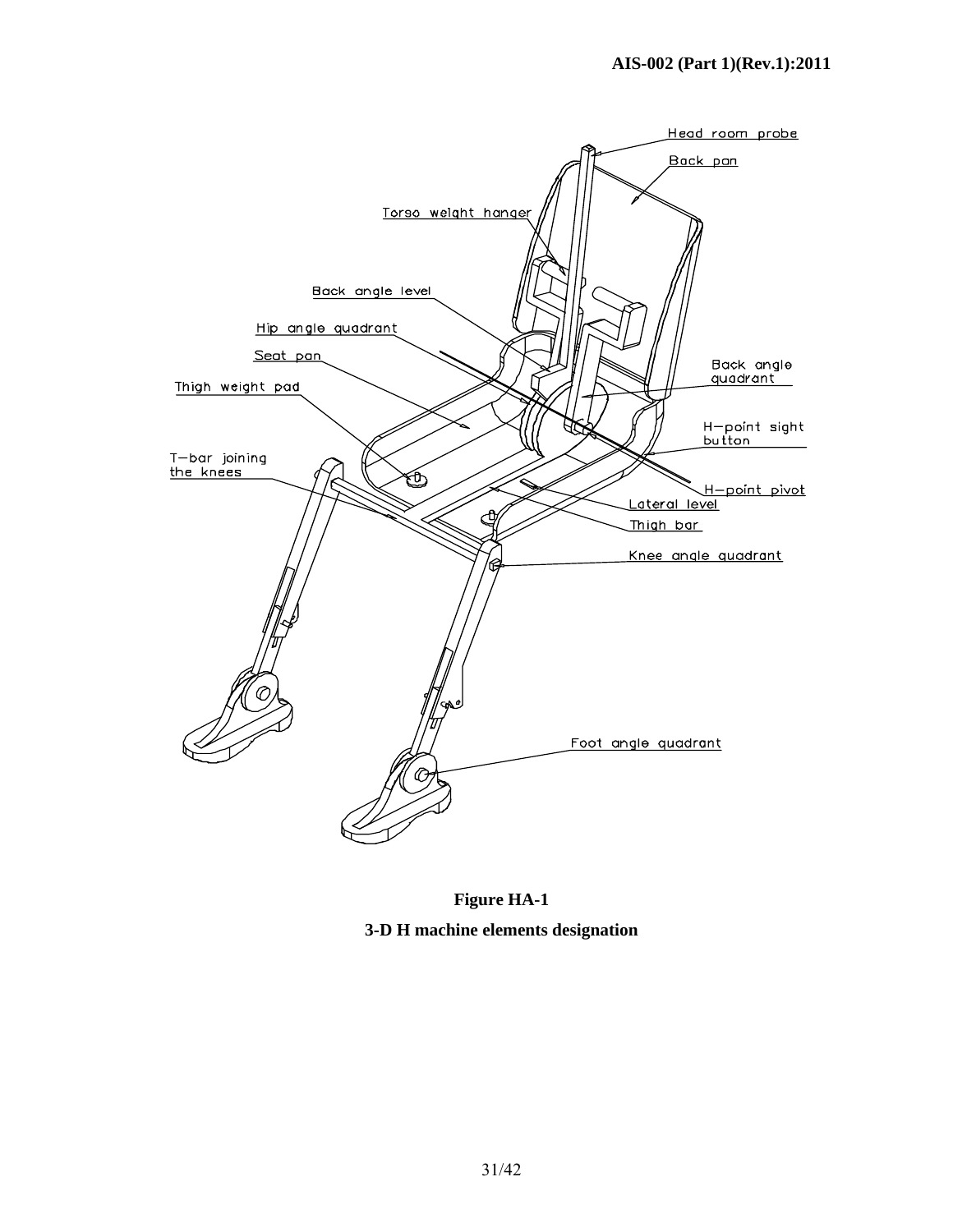



**Dimensions of the 3-D H machine elements and load distribution**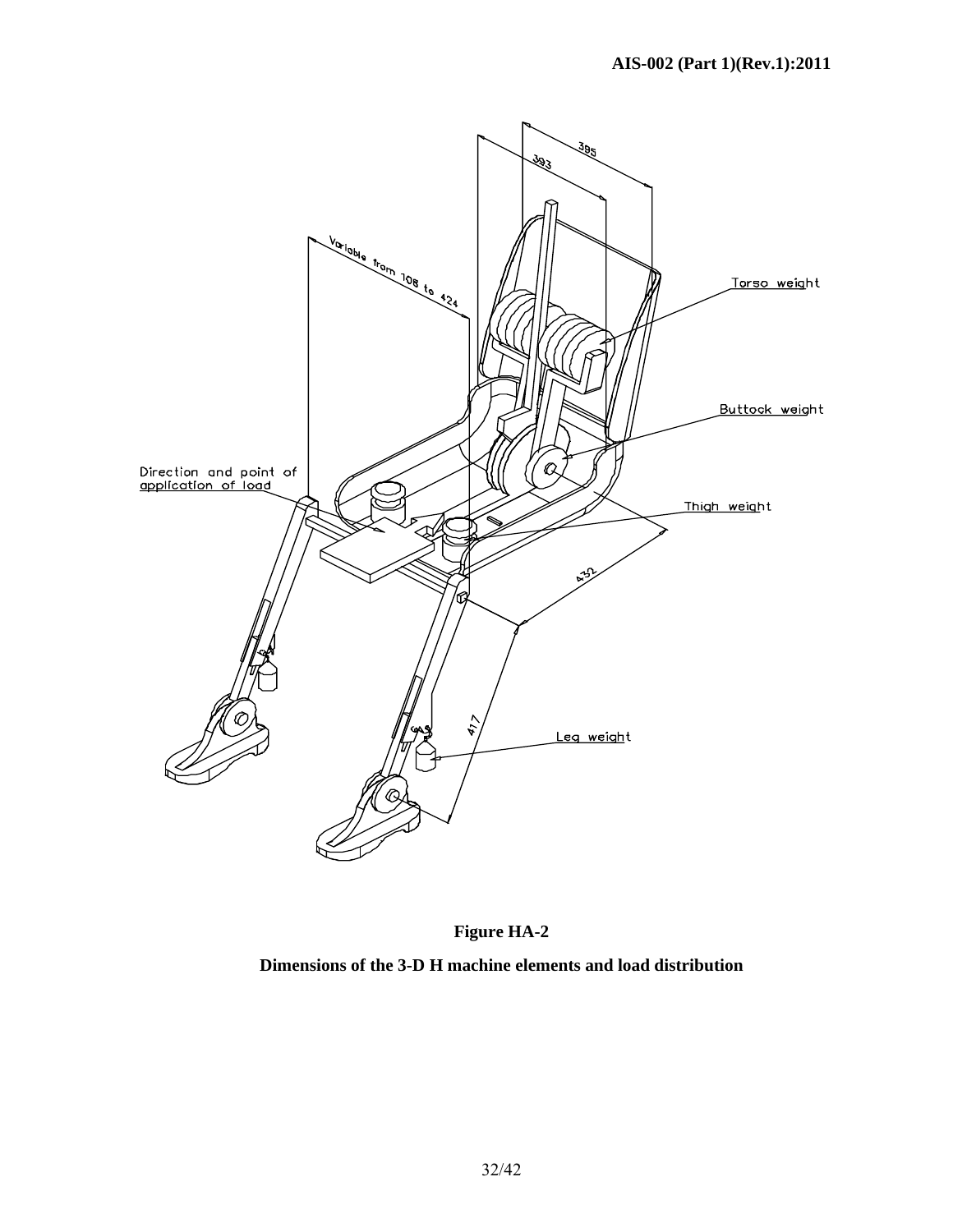# **ANNEX HB**

# (See H-2.9)

### **THREE-DIMENSIONAL REFERENCE SYSTEM**

- HB-1. The three-dimensional reference system is defined by three orthogonal planes established by the vehicle manufacturer (see Figure HB-1<sup> $\frac{4}{2}$ </sup>)
- HB-2. The vehicle measuring attitude is established by positioning the vehicle on the supporting surface such that the co-ordinates of the fiducial marks correspond to the values indicated by the manufacturer.
- HB-3. The co-ordinates of the "R" point and the "H" point are established in relation to the fiducial marks defined by the vehicle manufacturer.



**Figure HB-1 Three-dimensional reference system** 

<sup>‐‐‐‐‐‐‐‐‐‐‐‐‐‐‐‐‐‐‐‐‐‐‐‐‐‐‐‐‐‐‐‐‐‐</sup>  \*/ The reference system corresponds to ISO standard 4130, 1978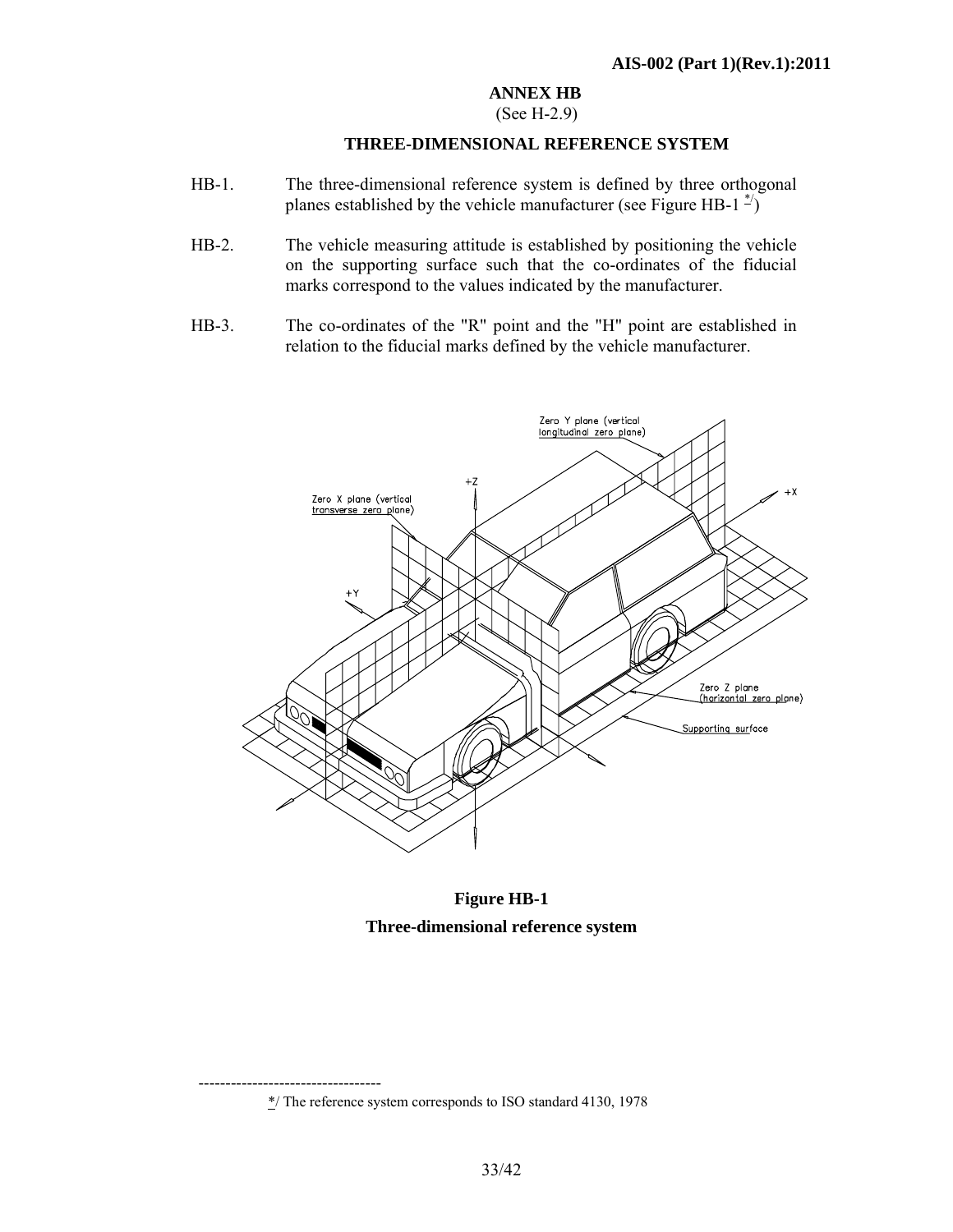### **ANNEX HC**

#### (See H-3.1)

### **REFERENCE DATA CONCERNING SEATING POSITIONS**

HC-1. Coding of reference data

 Reference data are listed consecutively for each seating position. Seating positions are identified by a two-digit code. The first digit is an Arabic numeral and designates the row of seats, counting from the front to the rear of the vehicle. The second digit is a capital letter which designates the location of the seating position in a row, as viewed in the direction of forward motion of the vehicle; the following letters shall be used:

 $L = left$  $C =$ centre  $R = right$ 

HC-2. Description of vehicle measuring attitude

### HC-2.1. Co-ordinates of fiducial marks

- HC-3. List of reference data
- HC-3.1. Seating position: ..................................
- HC-3.1.1. Co-ordinates of "R" point

X .................................. Y ............................ Z............................

- HC-3.1.2. Design torso angle ..............................
- HC-3.1.3. Specifications for seat adjustment (Strike out what does not apply.)

### **Note :** List reference data for further seating positions under HC-3.2, HC-3.3, etc.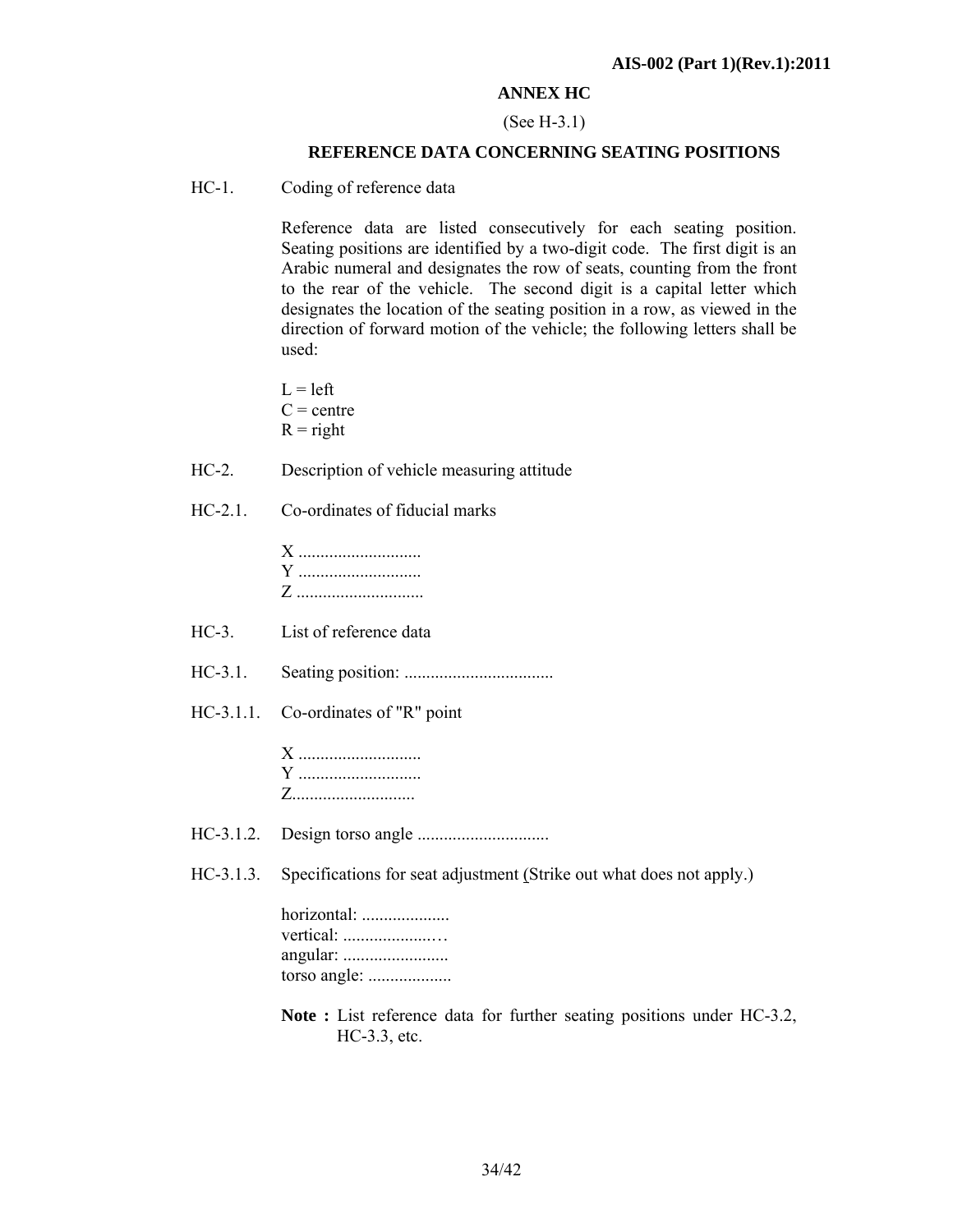**ANNEX J**  (Reserved)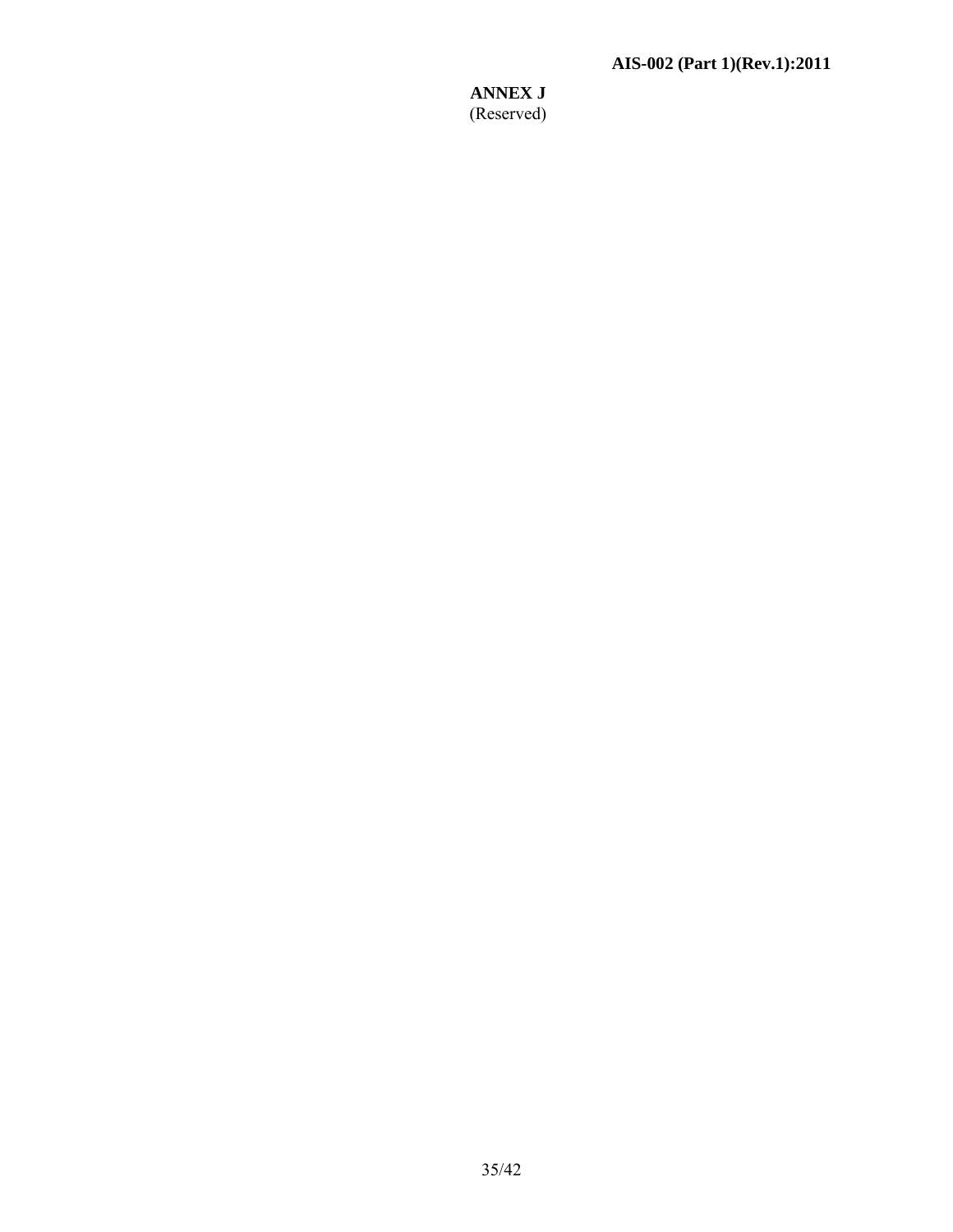# **ANNEX K**

# (See 15.3.3.)

### **CALCULATION OF THE DETECTION DISTANCE**

### **K-1. CAMERA MONITOR DEVICE FOR INDIRECT VISION**

### K-1.1. **Resolution threshold of a camera**

The resolution threshold of a camera is defined by the formula:

$$
\omega_c = 60 \frac{\beta_c}{2N_c}
$$

where:

- $\omega_c$  resolution threshold of the camera (arc-min)
- $β<sub>c</sub>$  angle of vision of the camera ( $°$ )
- $N_c$  number of video lines of the camera (#)

The manufacturer shall supply the values for  $\beta_c$  and  $N_c$ 

### K-1.2. **Determination of the critical viewing distance of the monitor**

 For a monitor having certain dimensions and properties, a distance to the monitor shall be calculated within which the detection distance is dependent only on the performances of the camera. This critical viewing distance  $r_{m,c}$  is defined by:

$$
r_{m,c} = \frac{H_m}{N_m \cdot 2 \cdot \tan\left(\frac{\omega_{eye}}{2.60}\right)}
$$

where:

 $r_{\text{m.c}}$  - critical viewing distance (m)

 $H<sub>m</sub>$  - height of the monitor image (m)

- $N_m$  number of video lines of the monitor  $(-)$
- $\omega_{\text{eve}}$  resolution threshold of the observer (minutes of arch)
	- The number 60 is for conversion from minutes of arches to degrees. The manufacturer shall supply the values for  $H_m$  and  $N_m$ .  $\omega_{\text{eve}} = 1$

### K-1.3 **Determination of the detection distance**

K-1.3.1. Maximum detection distance within the critical viewing distance where, due to the installation, the distance eye-monitor is less than the critical viewing distance, the maximum attainable detection distance shall be defined by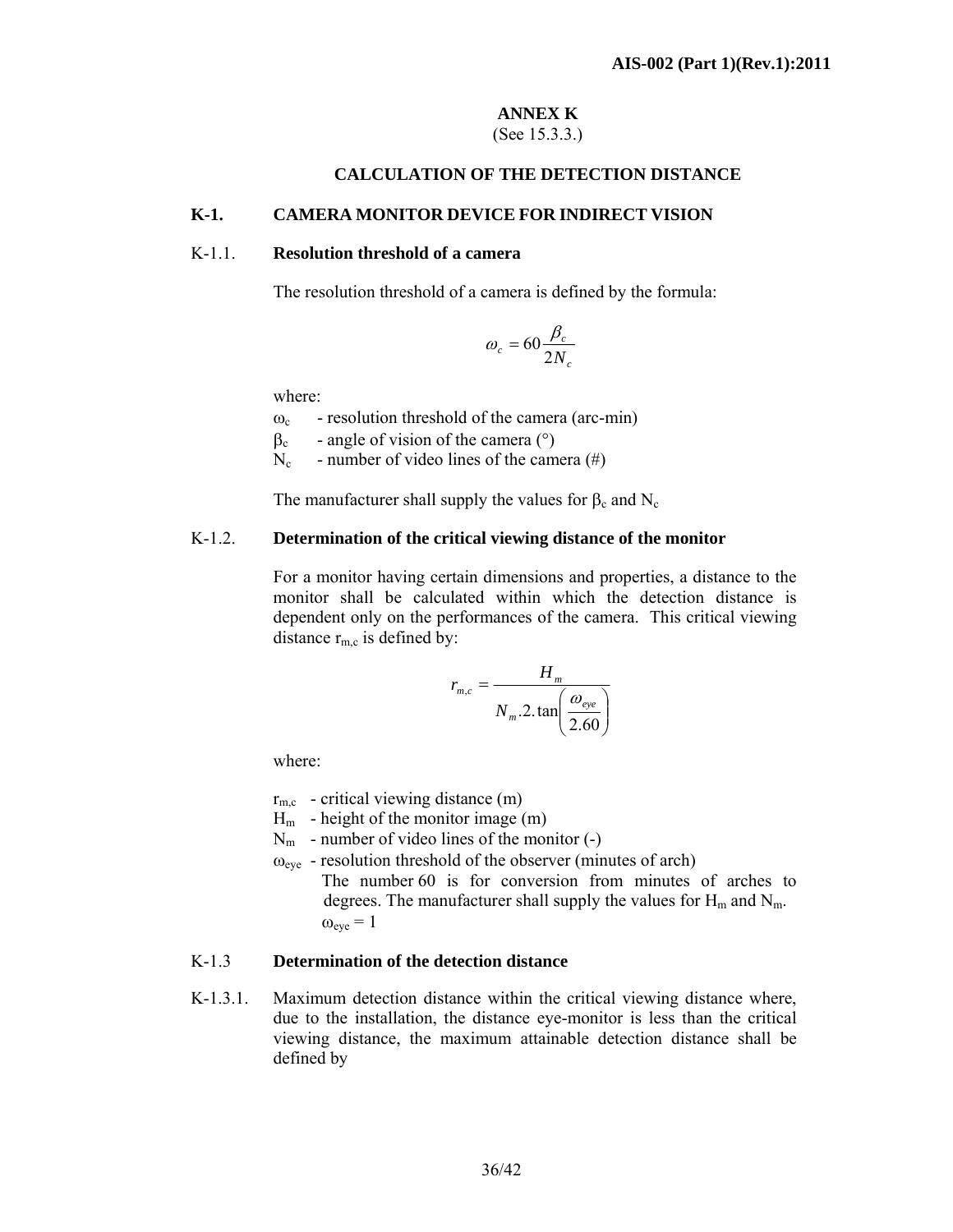$$
r_d = \frac{D_0}{\tan\left(\frac{f.\theta_c}{60}\right)} = \frac{D_0}{\tan\left(\frac{f.\theta_c}{2.N_c}\right)}
$$

where:

 $r_d$  - detection distance [m]  $D_0$  - diameter of the object [m]  $f$  - threshold increasing factor  $ω<sub>c</sub>$ ,  $β<sub>c</sub>$  and N<sub>c</sub> according to K-1.1.  $D_0 = 0.8$  m  $f = 8$ 

K-1.3.2. Detection distance greater than the critical viewing distance. Where, due to the installation, the distance eye-monitor is more than the critical viewing distance, the maximum obtainable detection distance shall be defined:

$$
r_d = \frac{D_0}{\tan\left[\frac{f.\beta_c}{2N_c} \cdot \frac{N_m}{0.01524.D_m} \cdot r_m \cdot \tan\left(\frac{\omega_{eye}}{60}\right)\right]}
$$

where:

 $r<sub>m</sub>$  - viewing distance to the monitor (m)  $D_m$ - diagonal of the monitor screen (inch)  $N_m$ - number of video lines of the monitor  $(-)$  $\beta_c$  and N<sub>c</sub> according to K-1.1.  $N_m$  and  $\omega_{\text{eve}}$  according to K- 1.2.

#### **K-2. SECONDARY FUNCTIONAL REQUIREMENTS**

Based on the installation conditions, a determination shall be made to discover whether the entire device still satisfies the functional requirements listed in 6.2.2 of AIS-001 (Part 1) (Rev. 1), especially the glare correction, the maximum and the minimum luminance of the monitor. It shall also be determined the degree to which the glare correction will be addressed and the angle at which sunlight can strike a monitor and these shall be compared to the corresponding measuring results from the system measurements. This may be either based on a CAD-generated model, a determination of the angles of light for the device when mounted on the relevant vehicle, or by carrying out relevant measurements on the relevant vehicle as described in 6.2.2.2 of AIS-001 (Part 1)(Rev. 1).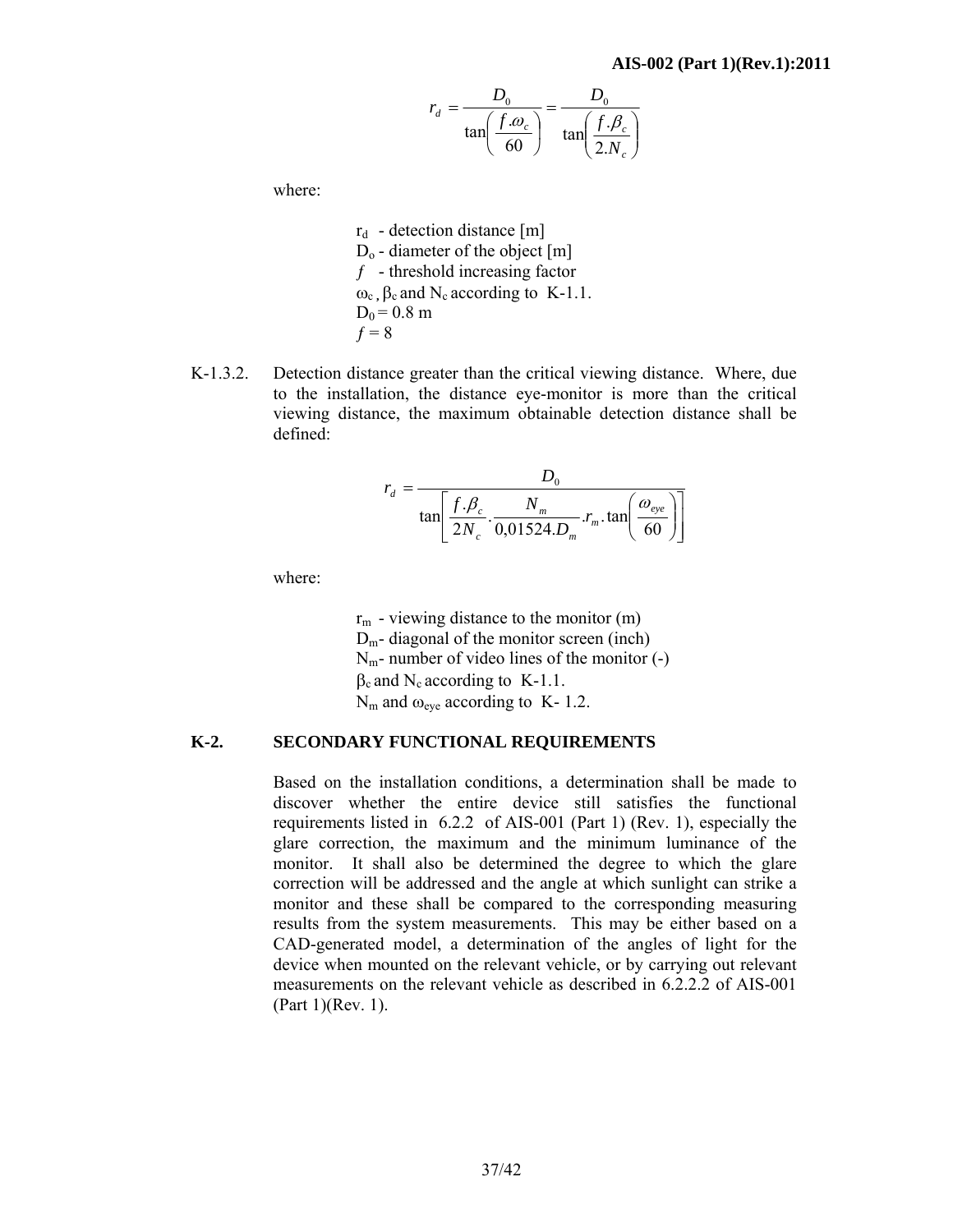### **ANNEX M**

### (See 16.2.)

### **CRITERIA FOR EXTENSION OF APPROVAL**

**M-1** The table lists verifications to be carried out in case of changes in the parameters declared at the time of submitting for the earlier type approval.

> These parameters are to be used for selecting a vehicle to represent a range of vehicles.

**M-2** Changes other than those listed in the table are considered to have no adverse effect on the indirect vision

| 1.               | Name of the vehicle manufacturer                                                       | different<br>vehicle<br>In<br>of<br>case<br>manufacturer, complete type approval<br>to be carried out.<br>In case of changes in the name of<br>manufacturer<br><b>or</b><br>trademark<br>for<br>commercial reasons, type approval<br>shall be extended without any testing.                                                                                                                  |
|------------------|----------------------------------------------------------------------------------------|----------------------------------------------------------------------------------------------------------------------------------------------------------------------------------------------------------------------------------------------------------------------------------------------------------------------------------------------------------------------------------------------|
| 2.               | Address of the vehicle manufacturer                                                    | No additional tests or verification<br>needed                                                                                                                                                                                                                                                                                                                                                |
| 3.               | Address of plant(s) where vehicle is<br>manufactured                                   | No additional tests or verification<br>needed                                                                                                                                                                                                                                                                                                                                                |
| $\overline{4}$ . | Vehicle<br>Type<br>and<br>general<br>commercial description(s):                        | No additional verification needed                                                                                                                                                                                                                                                                                                                                                            |
| 5.               | Category of vehicle                                                                    | If it affects the number of compulsory<br>or prohibited mirrors as per 15.2.1.1.1<br>compliance to this clause and related<br>fields of vision to be checked.<br>However, if the<br>mirrors<br>fitted<br>optionally on the approved type has<br>become mandatory for new type, field<br>of vision need not be re-verified, if<br>they have been verified<br>already<br>during type approval. |
| 6                | Driving cab<br>(forward control<br>or<br>bonneted)<br>(only for $N2 > 7.5t$ and $N3$ ) | If changed to forward control, fitment<br>and field of vision for class VI<br>mirrors to be verified.<br>If changed to bonneted type,<br>no<br>verification required.                                                                                                                                                                                                                        |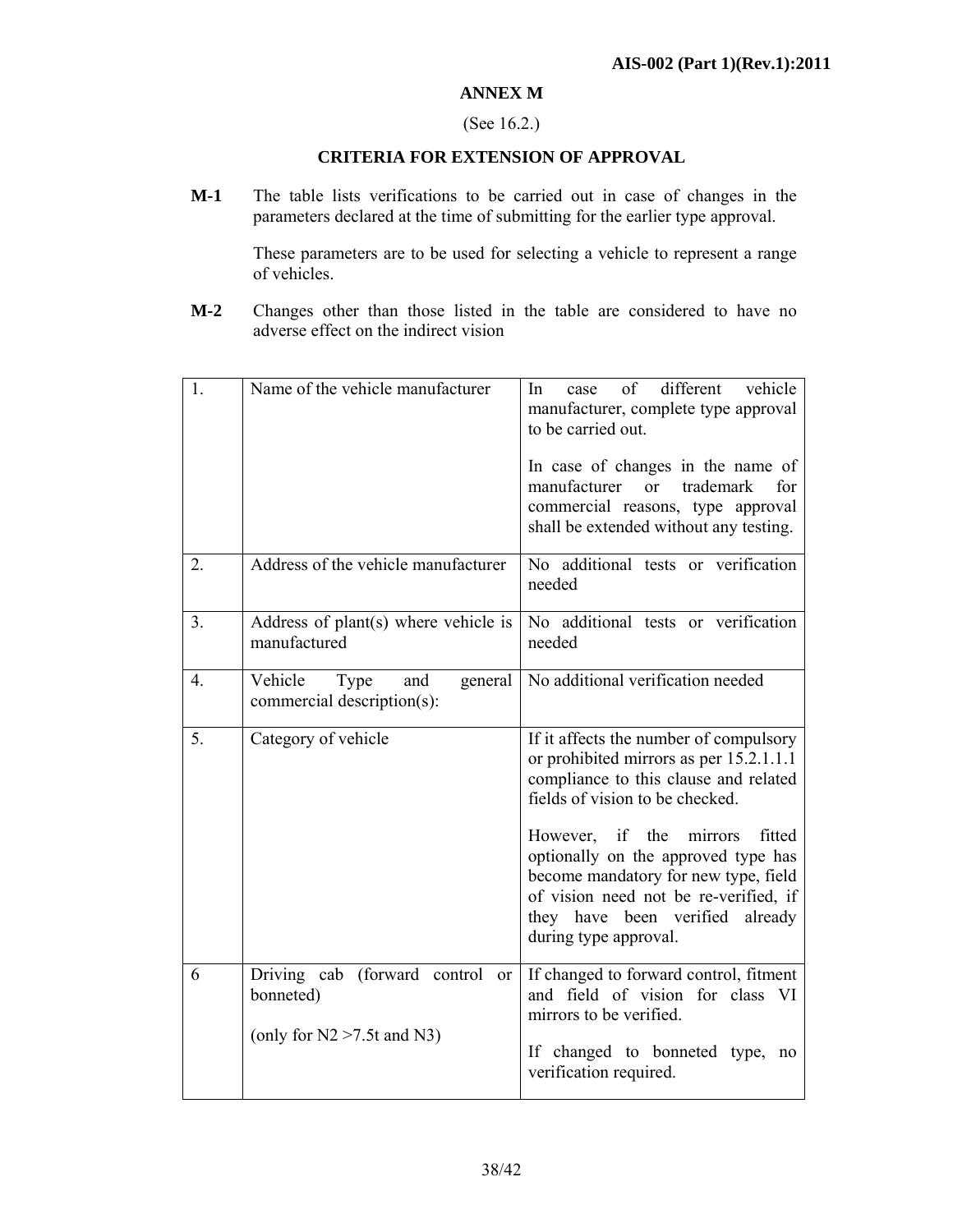| 7.   | of vehicle<br>dimensions<br>Range<br>(overall):                                          | See Sr. No. 8.                                                                                                                                             |
|------|------------------------------------------------------------------------------------------|------------------------------------------------------------------------------------------------------------------------------------------------------------|
| 8    | Maximum bodywork width                                                                   | Field of vision requirements to be<br>verified if there is an increase in<br>width.                                                                        |
|      |                                                                                          | If decrease, no additional verification<br>required.                                                                                                       |
| 9    | devices or vice versa)                                                                   | Type of device (mirror to other Affected vision requirements to be<br>verified                                                                             |
| 10   | Fitment of additional optional<br>classes of mirrors                                     | Applicable vision requirements<br>of<br>additional mirror to be verified.                                                                                  |
| 11   | Name of manufacturer of rear view<br>mirrors used                                        | If the location of mirror wrt. R point<br>is not changed and/or, the dimensions<br>of reflecting surface have<br>not<br>reduced, no verification required. |
|      |                                                                                          | Otherwise the applicable field of<br>vision should be verified.                                                                                            |
| 12   | Change of position of mirror with<br>respect to R point                                  | All field of vision requirements to be<br>verified.                                                                                                        |
| 13   | of<br>the<br>Description<br>(if)<br>components<br>of<br>any)<br>the<br>adjustment device | electronic   No additional verification needed.                                                                                                            |
| 14   | Optional equipment which may<br>affect the rearward field of vision:                     | Affected field of vision requirements<br>to be verified.                                                                                                   |
| 15   | Devices for indirect vision other<br>than mirrors:                                       |                                                                                                                                                            |
| 15.1 | Name of manufacturer of devices<br>used                                                  | If the location of the sensing device is<br>not changed, no verification required.                                                                         |
|      |                                                                                          | Otherwise the applicable field of<br>vision should be verified.                                                                                            |
| 16.  | Radius of curvature                                                                      | If increase, field of vision to be<br>checked.                                                                                                             |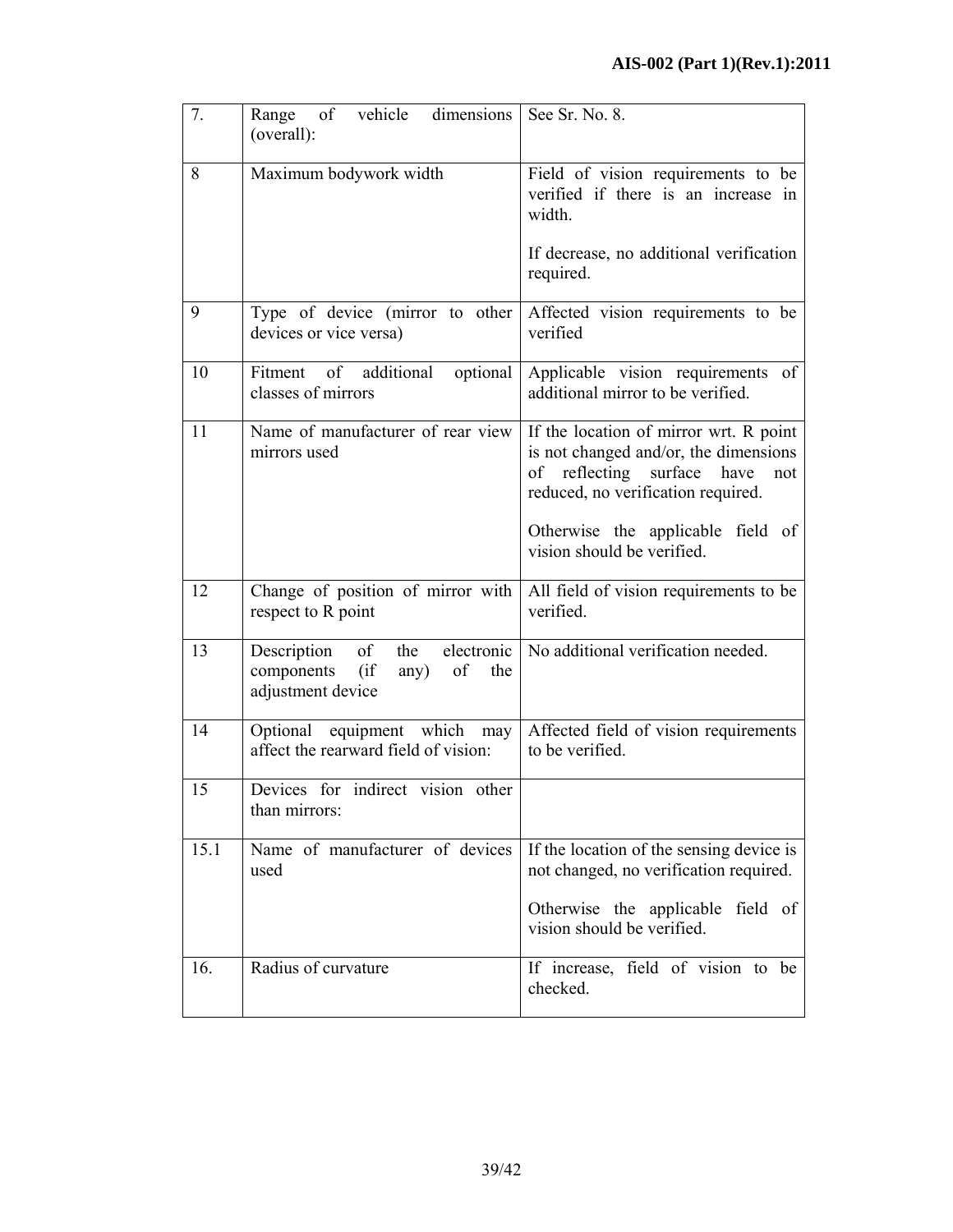### **ANNEX N**

## (See introduction)

## **COMPOSITION OF AISC PANEL ON REAR VIEW MIRRORS\***

| Convener              |                                                                                        |
|-----------------------|----------------------------------------------------------------------------------------|
| Mr. T. M. Balaraman   | Hero Honda Motors Ltd., (SIAM)                                                         |
| <b>Members</b>        | <b>Representing</b>                                                                    |
| Mr. A. S. Bhale       | The Automotive Research Association of India (ARAI)                                    |
| Mr. B. V. Shamsundara | The Automotive Research Association of India (ARAI)                                    |
| Mr. D. P. Saste       | Central Institute of Road Transport (CIRT)                                             |
| Mr. V. D. Chavan      | Central Institute of Road Transport (CIRT)                                             |
| Dr. Madhusudan Joshi  | International Centre for Automotive Technology (ICAT)                                  |
| Mr. G.R.M. Rao        | Vehicle Research & Dev. Estt. (VRDE)                                                   |
| Dr. N. Karuppaiah     | National Automotive Testing and R&D Infrastructure<br>Project (NATRIP)                 |
| Mr. K. K. Gandhi      | Society of Indian Automobile Manufacturers (SIAM)                                      |
| Mr. G. K. Binani      | Society of Indian Automobile Manufacturers (SIAM)<br>(Tata Motors Ltd)                 |
| Mr. P. K. Banerjee    | Society of Indian Automobile Manufacturers (SIAM)<br>(Tata Motors Ltd)                 |
| Mr. R. M. Kanitkar    | Society of Indian Automobile Manufacturers (SIAM)<br>(Force Motors Ltd.)               |
| Mr. Z. A. Mujawar     | Society of Indian Automobile Manufacturers (SIAM)<br>(Mahindra and Mahindra Ltd)       |
| Mr. Nagendra H. V.    | Society of Indian Automobile Manufacturers (SIAM)<br>(Toyota Kirloskar Motor Pvt. Ltd) |
| Mr. Prakash Vemali    | Society of Indian Automobile Manufacturers (SIAM)<br>(Mercedes Benz India Ltd.)        |
| Mr. Jitendra Malhotra | Society of Indian Automobile Manufacturers (SIAM)<br>(Maruti Suzuki India Ltd)         |
| Mr. Sumit Sharma      | Society of Indian Automobile Manufacturers (SIAM)<br>(Volkswagen India Private Ltd.)   |
| Mr. Harjeet Singh     | Society of Indian Automobile Manufacturers (SIAM)<br>(Hero Honda Motors Ltd)           |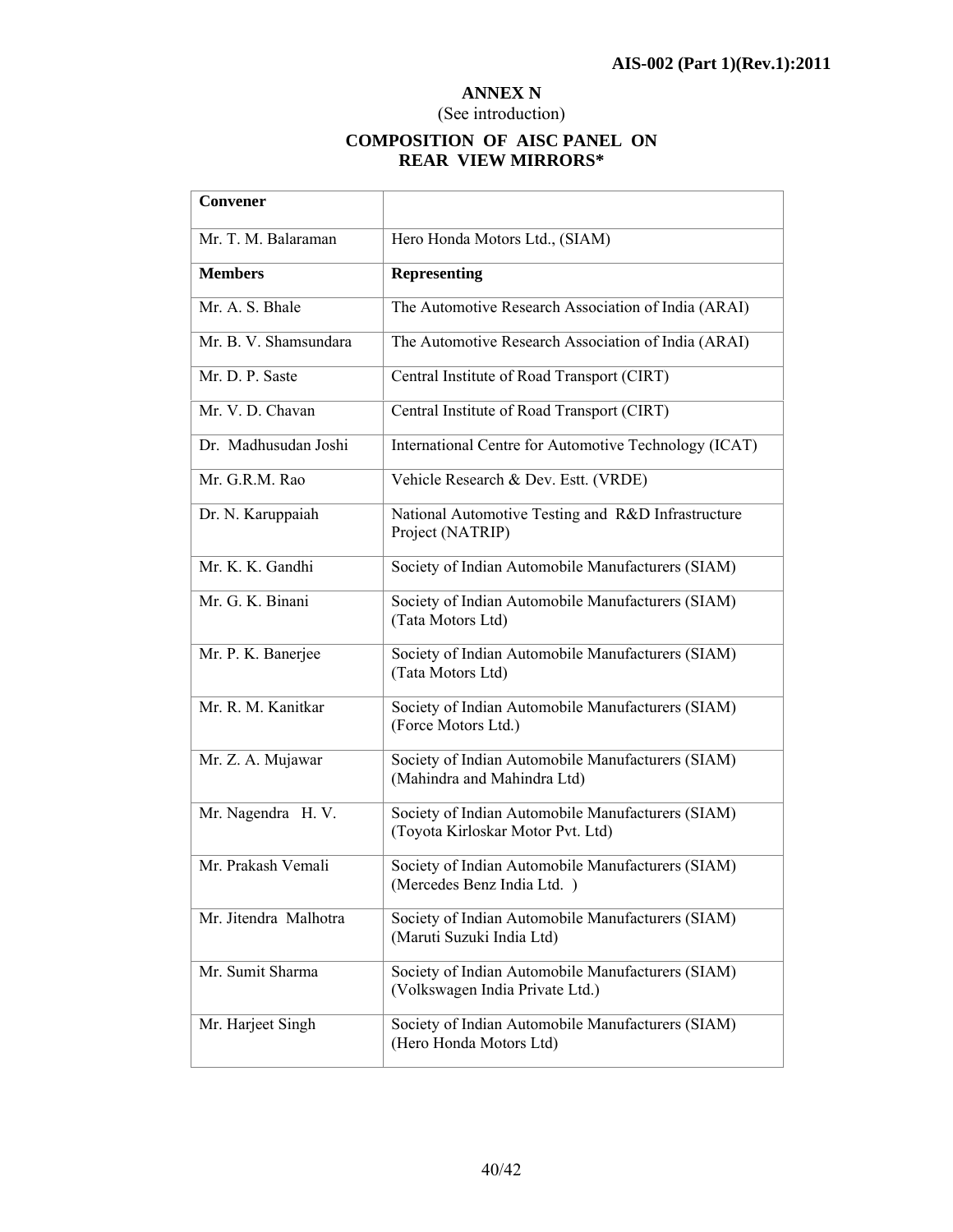| Mr. Harsh Agrawal            | Society of Indian Automobile Manufacturers (SIAM)<br>(Hero Honda Motors Ltd)     |
|------------------------------|----------------------------------------------------------------------------------|
| Mr. S. Ramiah                | Society of Indian Automobile Manufacturers (SIAM)<br>(TVS Motor Company Limited) |
| Mr. T.C. Gopalan,            | Tractor Manufacturers Association (TMA)                                          |
| Mr. K. N. D.<br>Nambudiripad | <b>Automotive Component Manufacturers Association</b><br>(ACMA)                  |
| Mr. G. V. George             | FIEM Industries Ltd. (ACMA)                                                      |
| Mr. Rajagopalan              | FIEM Industries Ltd. (ACMA)                                                      |
| Mr. Virendra Sachdev         | Lumax Industries Ltd. (ACMA)                                                     |
| Mr. Sagar Kulkarni           | Rinder India Pvt. Ltd. (ACMA)                                                    |
| Mr. T. V. Singh              | Bureau of Indian Standards (BIS)                                                 |

\* At the time of approval of this Automotive Industry Standard (AIS)